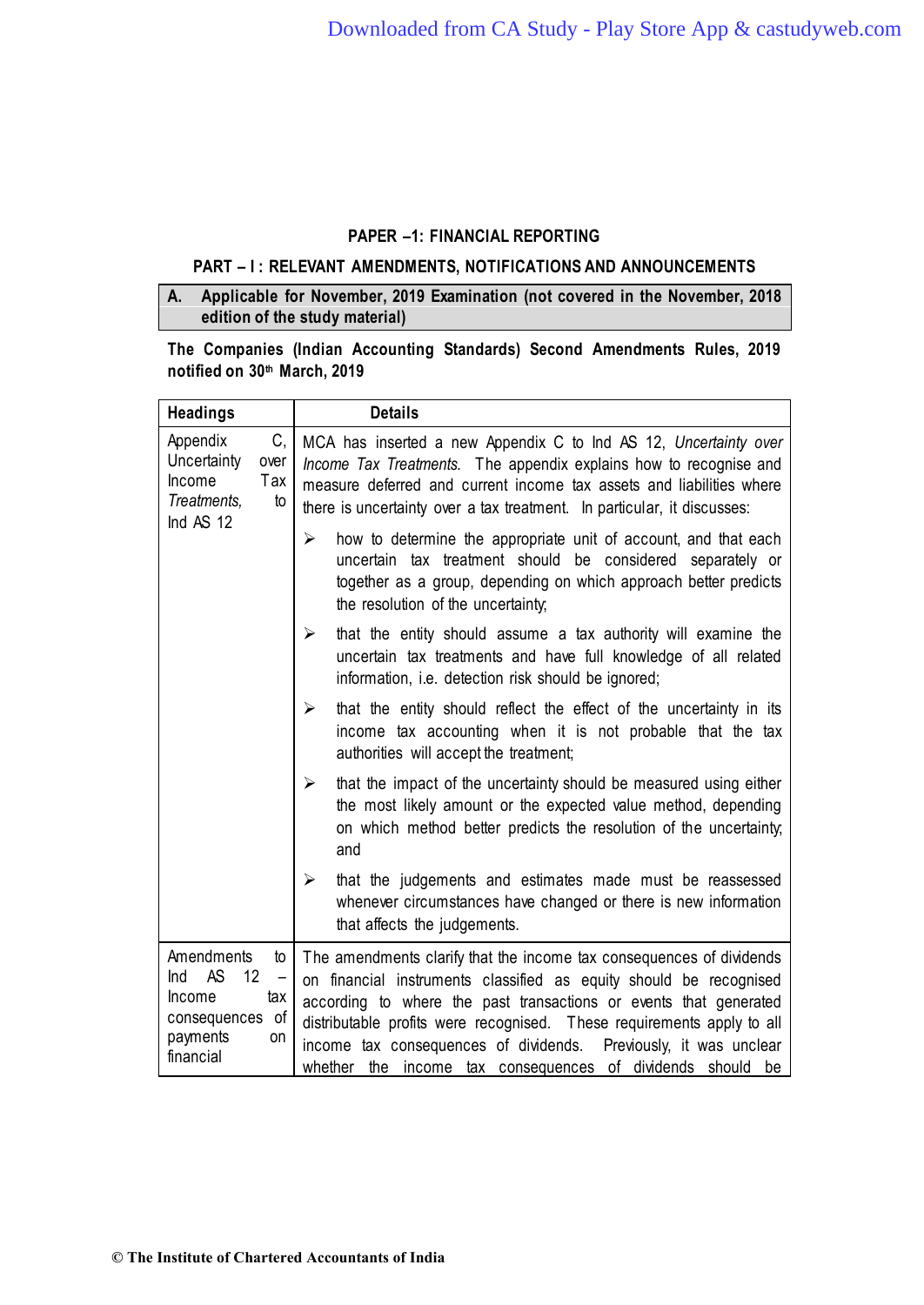| instruments<br>classified<br>as<br>equity                                                                                   | recognised in profit or loss, or in equity, and the scope of the existing<br>guidance was ambiguous                                                                                                                                                                                                                                                                                                                                                                                                                                                             |
|-----------------------------------------------------------------------------------------------------------------------------|-----------------------------------------------------------------------------------------------------------------------------------------------------------------------------------------------------------------------------------------------------------------------------------------------------------------------------------------------------------------------------------------------------------------------------------------------------------------------------------------------------------------------------------------------------------------|
| Amendments<br>to<br>Ind $AS$ 19 - Plan<br>amendment,<br>curtailment<br>or                                                   | The amendments to lnd AS 19 clarify the accounting for defined benefit<br>plan amendments, curtailments and settlements. They confirm that<br>entities must:                                                                                                                                                                                                                                                                                                                                                                                                    |
| settlement                                                                                                                  | calculate the current service cost and net interest for the<br>➤<br>remainder of the reporting period after a plan amendment,<br>curtailment or settlement by using the updated assumptions from<br>the date of the change;                                                                                                                                                                                                                                                                                                                                     |
|                                                                                                                             | any reduction in a surplus should be recognised immediately in<br>≻<br>profit or loss either as part of past service cost, or as a gain or loss<br>on settlement. In other words, a reduction in a surplus must be<br>recognised in profit or loss even if that surplus was not previously<br>recognised because of the impact of the asset ceiling; and                                                                                                                                                                                                        |
|                                                                                                                             | separately recognise any changes in the asset ceiling through<br>➤<br>other comprehensive income.                                                                                                                                                                                                                                                                                                                                                                                                                                                               |
| Amendments<br>to<br>AS.<br>Ind<br>23<br>$\overline{\phantom{0}}$<br>Borrowing<br>costs<br>eligible<br>for<br>capitalisation | In computing the capitalisation rate for generally borrowed funds, the<br>entity should exclude borrowing costs on borrowings which are<br>specifically used for the purpose of obtaining a qualifying asset until<br>that specific asset is ready for its intended use or sale. Once such<br>specific asset is ready for its intended use or sale, borrowing costs<br>related to borrowings of such asset shall be considered as part of<br>general borrowing costs of the entity and be used for computation of<br>capitalisation rate on general borrowings. |
| Amendment<br>to<br>Ind AS 28 - Long-<br>term Interests in<br>Associates<br>and<br>Joint Ventures                            | An entity's net investment in associate or joint venture includes<br>investment in ordinary shares, other interests that are accounted using<br>the equity method, and other long term interests, such as preference<br>shares and long term receivables or loans, the settlement of which is<br>neither planned nor likely to occur in the foreseeable future. These<br>long term interests are not accounted for in accordance with lnd AS 28,<br>instead they are governed by the principles of lnd AS 109.                                                  |
|                                                                                                                             | As per para 10 of lnd AS 28, the carrying amount of entity's investment<br>in its associate and joint venture increases or decreases (as per equity<br>method) to recognise the entity's share of profit or loss of its investee<br>associate and joint venture.                                                                                                                                                                                                                                                                                                |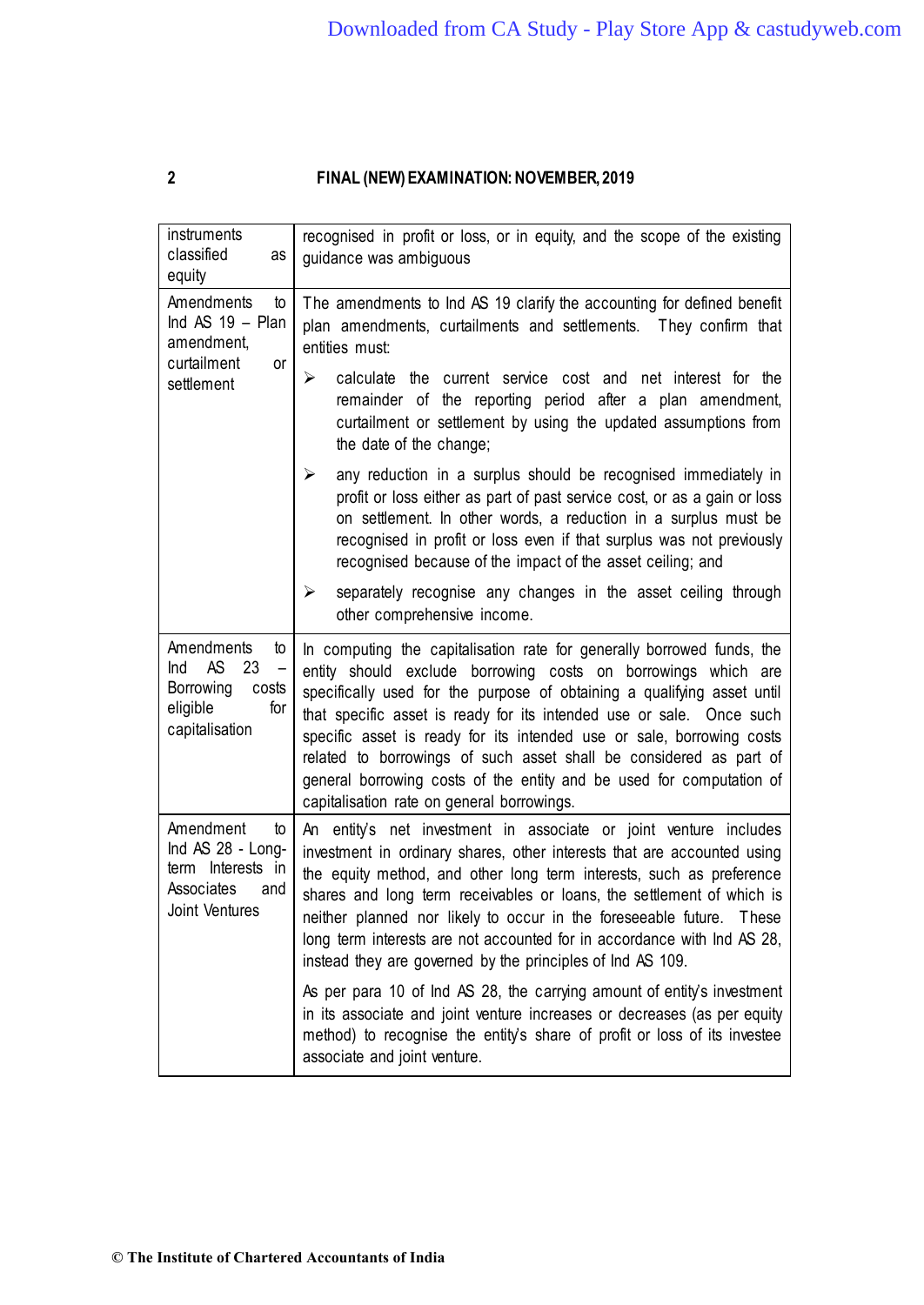| ٦ | I      |   |  |
|---|--------|---|--|
|   |        |   |  |
|   |        |   |  |
|   | I<br>I | I |  |

|                                                                                                                              | Para 38 of Ind AS 38 further states that the losses that exceed he<br>entity's investment in ordinary shares are applied to other components<br>of the entity's interest in the associate or joint venture in the reverse<br>order of their superiority.                                                 |
|------------------------------------------------------------------------------------------------------------------------------|----------------------------------------------------------------------------------------------------------------------------------------------------------------------------------------------------------------------------------------------------------------------------------------------------------|
|                                                                                                                              | In this context, the amendments to lnd AS 28 clarify that the accounting<br>for losses allocated to long-term interests would involve the dual<br>application of lnd AS 28 and lnd AS 109. The annual sequence in<br>which both standards are to be applied can be explained in a three step<br>process: |
|                                                                                                                              | Step 1: Apply Ind AS 109 independently                                                                                                                                                                                                                                                                   |
|                                                                                                                              | Apply Ind AS 109 (such as impairment, fair value adjustments etc.)<br>ignoring any adjustments to carrying amount of long-term interests<br>under Ind AS 28 (such as allocation of losses, impairment etc.)                                                                                              |
|                                                                                                                              | Step 2: True-up past allocations                                                                                                                                                                                                                                                                         |
|                                                                                                                              | If necessary, prior years' Ind AS 28 loss allocation is trued up in the<br>current year, because Ind AS 109 carrying value may have changed.<br>This may involve recognizing more prior year's losses, reversing these<br>losses or re-allocating them between different long-term interests.            |
|                                                                                                                              | Step 3: Book current year equity share                                                                                                                                                                                                                                                                   |
|                                                                                                                              | Any current year Ind AS 28 losses are allocated to the extent that the<br>remaining long-term interest balance allows. Any current year Ind AS<br>28 profits reverse any unrecognized prior years' losses and then<br>allocations are made against long-term interests.                                  |
| Amendment<br>to<br>Ind AS<br>103<br>$\overline{a}$<br>Control<br>over<br>а<br>joint<br>operation<br>achieved<br>in<br>stages | When a party to a joint operation, obtains control of a joint operation<br>business, the transaction will be considered as a business combination<br>achieved in stages. The acquirer should re-measure its previously held<br>interest in the joint operation at fair value at the acquisition date.    |
| Amendment<br>to<br>$Ind$ AS $109$<br>$-1$<br>Prepayment<br>Features<br>with<br>Negative                                      | Some prepayment options could result in other party being forced to<br>accept negative compensation $-$ e.g. the lender receives an amount<br>less than the unpaid amounts of principal and interest if the borrower<br>chooses to prepay.                                                               |
| Compensation                                                                                                                 | Earlier, these instruments were measured at FVTPL. However, now<br>after amendment, such financial assets could be measured at amortised<br>cost or at FVOCI if they meet the other relevant requirements of Ind AS<br>In other words, to qualify for amortised cost measurement, the<br>109.            |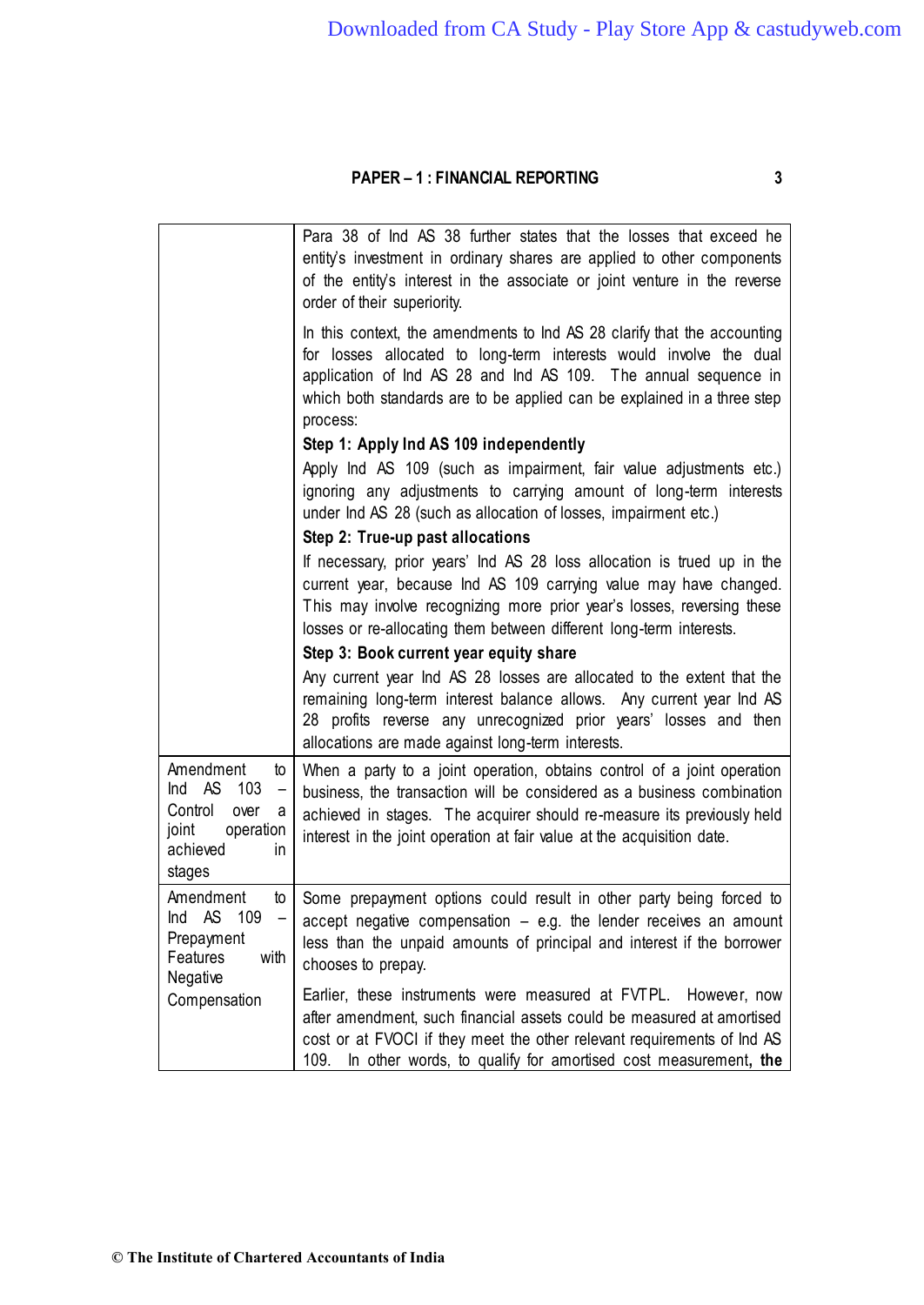|                                                                                                                                     | negative compensation must be 'reasonable compensation for early<br>termination of the contract' and the asset must be held within a 'held to<br>collect' business model.                                                                                                                                                                                                                                             |
|-------------------------------------------------------------------------------------------------------------------------------------|-----------------------------------------------------------------------------------------------------------------------------------------------------------------------------------------------------------------------------------------------------------------------------------------------------------------------------------------------------------------------------------------------------------------------|
|                                                                                                                                     | To be eligible for the exception, the fair value of the prepayment feature<br>would have to be insignificant on initial recognition of the asset. If<br>this is impracticable to assess based on the facts and circumstances<br>that existed on initial recognition of the asset, then the exception would<br>not be available. Also financial assets prepayable at current fair value<br>would be measured at FVTPL. |
| Amendment<br>to<br>Ind $AS$ 111<br>$\overline{\phantom{m}}$<br>Joint control over<br>a joint operation<br>achieved<br>in.<br>stages | The amendments clarify that the entity, who is a party to joint operation<br>but was not having joint control earlier, now obtains joint control of a<br>business that is a joint operation should not re-measure its previously<br>held interest in the joint operation.                                                                                                                                             |

#### **2. Relevant Sections of the Companies Act, 2013**

The relevant Sections of the Companies Act, 2013 notified up to 30<sup>th</sup> April, 2019 are applicable for November, 2019 Examination.

**Amendment in Section 135 of the Companies Act, 2013 with respect to Corporate Social Responsibility -** MCA amended section 135 (1) through Companies (Amendment) Act, 2017 effective from 19<sup>th</sup> September, 2018 as follows:

"Every company having net worth of rupees five hundred crore or more, or turnover of rupees one thousand crore or more or a net profit of rupees five crore or more during *the immediately preceding financial year* shall constitute a Corporate Social Responsibility Committee of the Board consisting of three or more directors, out of which at least one director shall be an independent director.

*Provided that where a company is not required to appoint an independent director under sub-section (4) of section 149, it shall have in its Corporate Social Responsibility Committee two or more directors."*

**Effective Change:** Now, a company has to constitute a CSR Committee only if its net worth is of  $\bar{\tau}$  500 crore or more, or turnover is of  $\bar{\tau}$  1,000 crore or more or a net profit is of  $\bar{\tau}$  5 crore or more during the immediately preceding financial year

#### **B. Not applicable for November, 2019 Examination**

The Companies (Indian Accounting Standards) Amendment Rules, 2019 notified by MCA on 30.3.2019, wherein it has notified Ind AS 116 (by replacing Ind AS 17), is NOT applicable for November, 2019 examination. It implies that for November, 2019 examination, Ind AS 17 is applicable and not Ind AS 116.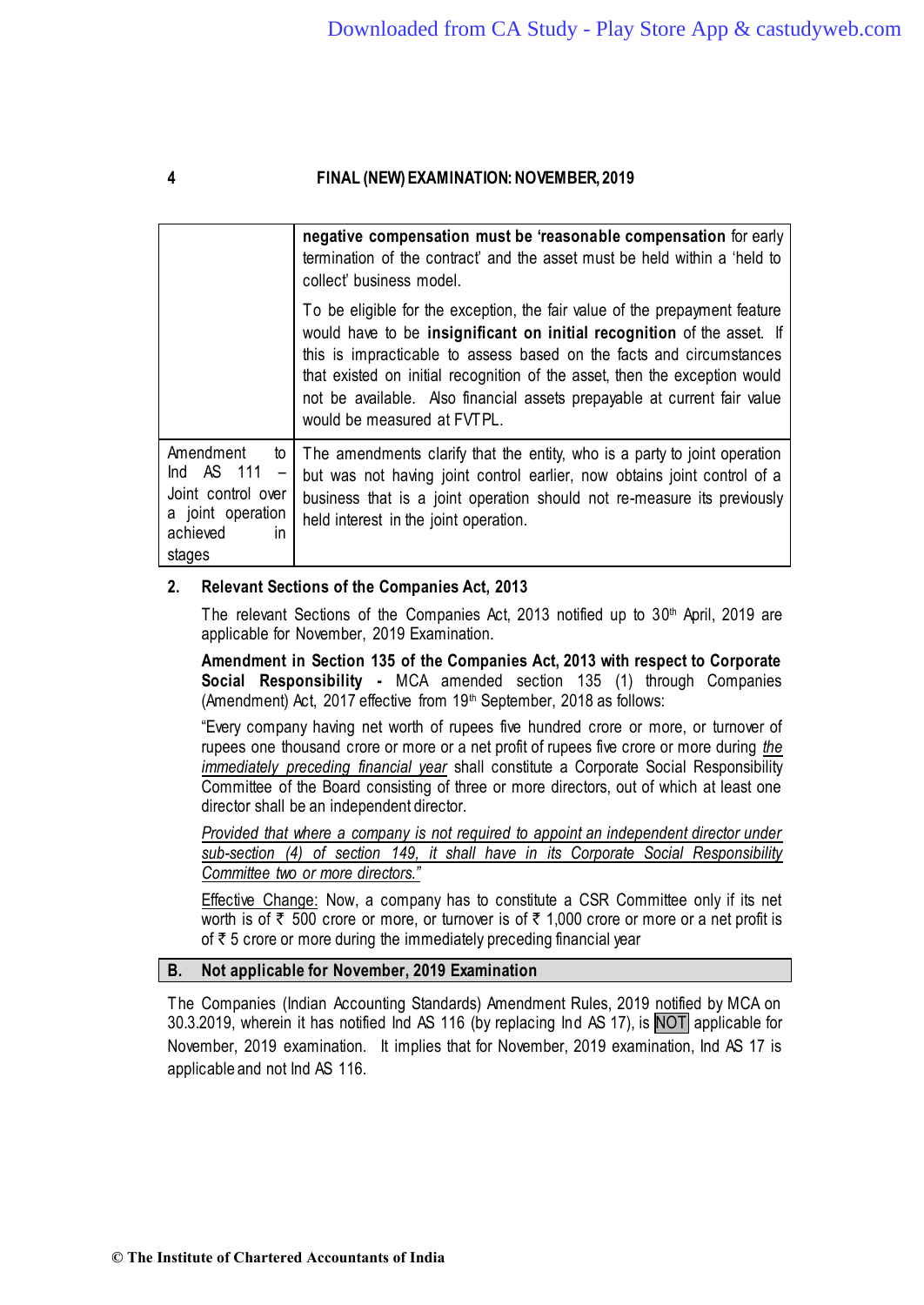# **PART – II : QUESTIONS AND ANSWERS QUESTIONS**

## **Ind AS 34**

1. An entity reports quarterly, earns  $\bar{\tau}$  1,50,000 pre-tax profit in the first quarter but expects to incur losses of  $\overline{\tau}$  50,000 in each of the three remaining quarters. The entity operates in a jurisdiction in which its estimated average annual income tax rate is 30%.

The management believes that since the entity has zero income for the year, its income-tax expense for the year will be zero. State whether the management's views are correct. If not, then calculate the tax expense for each quarter as well as for the year as per Ind AS 34.

## **Ind AS 8**

2. During 20X4-X5, Cheery Limited discovered that some products that had been sold during 20X3-X4 were incorrectly included in inventory at 31<sup>st</sup> March, 20X4 at  $\bar{\tau}$  6,500.

Cheery Limited's accounting records for 20X4-X5 show sales of  $\bar{\tau}$  104,000, cost of goods sold of  $\bar{\tau}$  86,500 (including  $\bar{\tau}$  6,500 for the error in opening inventory), and income taxes of  $\bar{x}$  5,250.

|                            | ₹        |
|----------------------------|----------|
| Sales                      | 73,500   |
| Cost of goods sold         | (53,500) |
| Profit before income taxes | 20,000   |
| Income taxes               | (6,000)  |
| Profit                     | 14.000   |
| Basic and diluted EPS      | 28       |

In 20X3-X4, Cheery Limited reported:

The 20X3-X4 opening retained earnings was  $\bar{\tau}$  20,000 and closing retained earnings was ` 34,000. Cheery Limited's income tax rate was 30% for 20X4-X5 and 20X3-X4. It had no other income or expenses.

Cheery Limited had  $\bar{\tau}$  50,000 (5,000 shares of  $\bar{\tau}$  10 each) of share capital throughout, and no other components of equity except for retained earnings.

State how the above will be treated /accounted in Cheery Limited's Statement of profit and loss, statement of changes in equity and in notes wherever required for current period and earlier period(s) as per relevant Ind AS.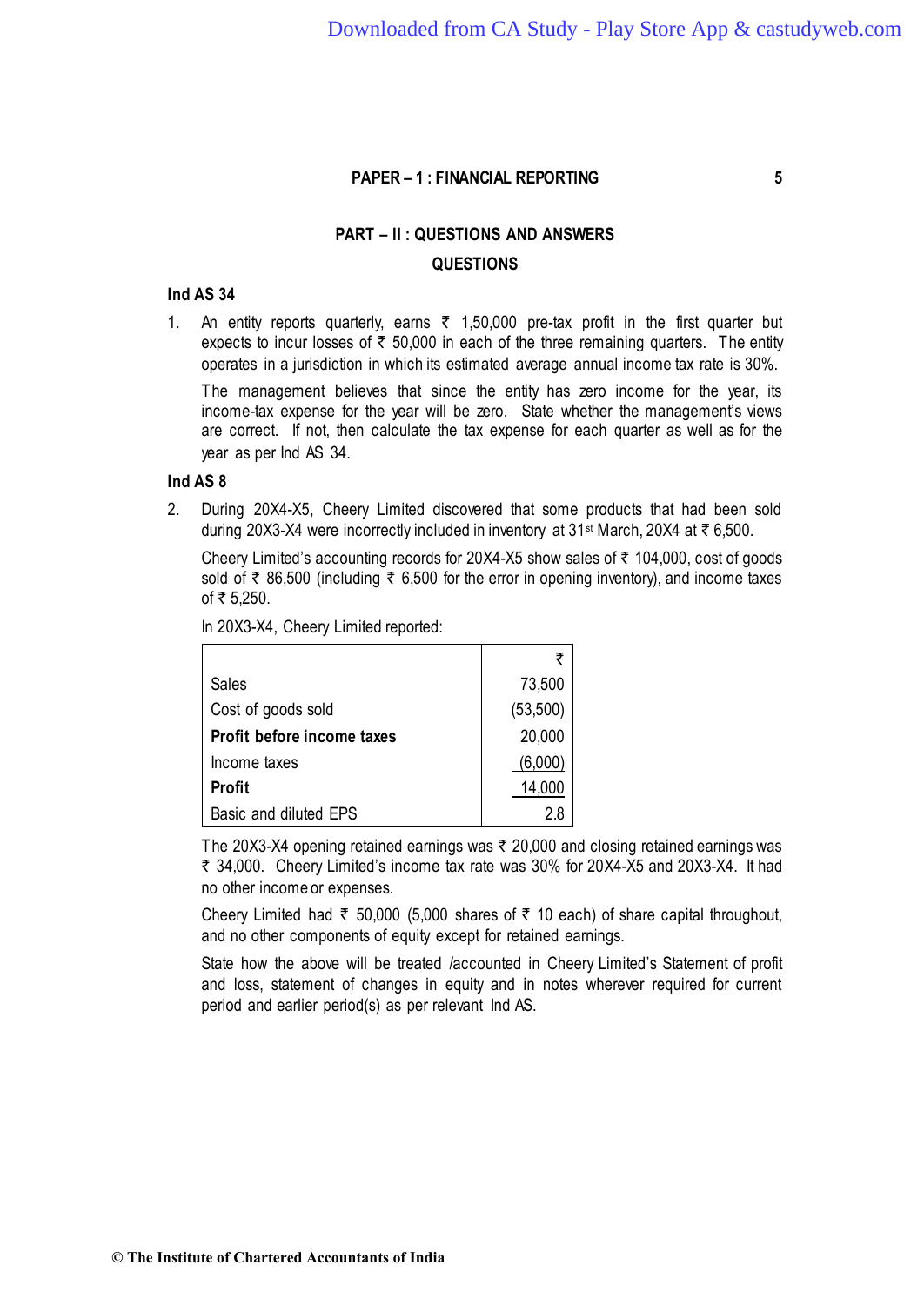### **Ind AS 102**

3. QA Ltd. had on 1st April, 20X1 granted 1,000 share options each to 2,000 employees. The options are due to vest on  $31<sup>st</sup>$  March, 20X4 provided the employee remains in employment till 31st March, 20X4.

On 1st April, 20X1, the Directors of Company estimated that 1,800 employees would qualify for the option on 31st March, 20X4. This estimate was amended to 1,850 employees on 31<sup>st</sup> March, 20X2 and further amended to 1,840 employees on 31st March, 20X3.

On 1<sup>st</sup> April, 20X1, the fair value of an option was  $\bar{\tau}$  1.20. The fair value increased to ₹ 1.30 as on 31<sup>st</sup> March, 20X2 but due to challenging business conditions, the fair value declined thereafter. In September, 20X2, when the fair value of an option was  $\bar{\tau}$  0.90, the Directors repriced the option and this caused the fair value to increase to  $\bar{\tau}$  1.05. Trading conditions improved in the second half of the year and by 31st March, 20X3 the fair value of an option was  $\overline{5}1.25$ . QA Ltd. decided that additional cost incurred due to repricing of the options on  $30<sup>th</sup>$  September, 20X2 should be spread over the remaining vesting period from 30<sup>th</sup> September, 20X2 to 31<sup>st</sup> March, 20X4.

The Company has requested you to suggest the suitable accounting treatment for these transaction as on 31st March, 20X3.

#### **Ind AS 109**

4. An entity purchases a debt instrument with a fair value of  $\bar{\tau}$  1,000 on 15<sup>th</sup> March, 20X1 and measures the debt instrument at fair value through other comprehensive income. The instrument has an interest rate of 5% over the contractual term of 10 years, and has a 5% effective interest rate. At initial recognition, the entity determines that the asset is not a purchased or original credit-impaired asset.

On  $31<sup>st</sup>$  March 20X1 (the reporting date), the fair value of the debt instrument has decreased to  $\bar{\tau}$  950 as a result of changes in market interest rates. The entity determines that there has not been a significant increase in credit risk since initial recognition and that ECL should be measured at an amount equal to 12 month ECL, which amounts to  $\bar{\tau}$  30.

On 1<sup>st</sup> April 20X1, the entity decides to sell the debt instrument for  $\bar{\tau}$  950, which is its fair value at that date.

Pass journal entries for recognition, impairment and sale of debt instruments as per Ind AS 109. Entries relating to interest income are not to be provided.

#### **Ind AS 23**

5. On 1<sup>st</sup> April, 20X1, entity A contracted for the construction of a building for  $\bar{\tau}$  22,00,000. The land under the building is regarded as a separate asset and is not part of the qualifying assets. The building was completed at the end of March, 20X2, and during the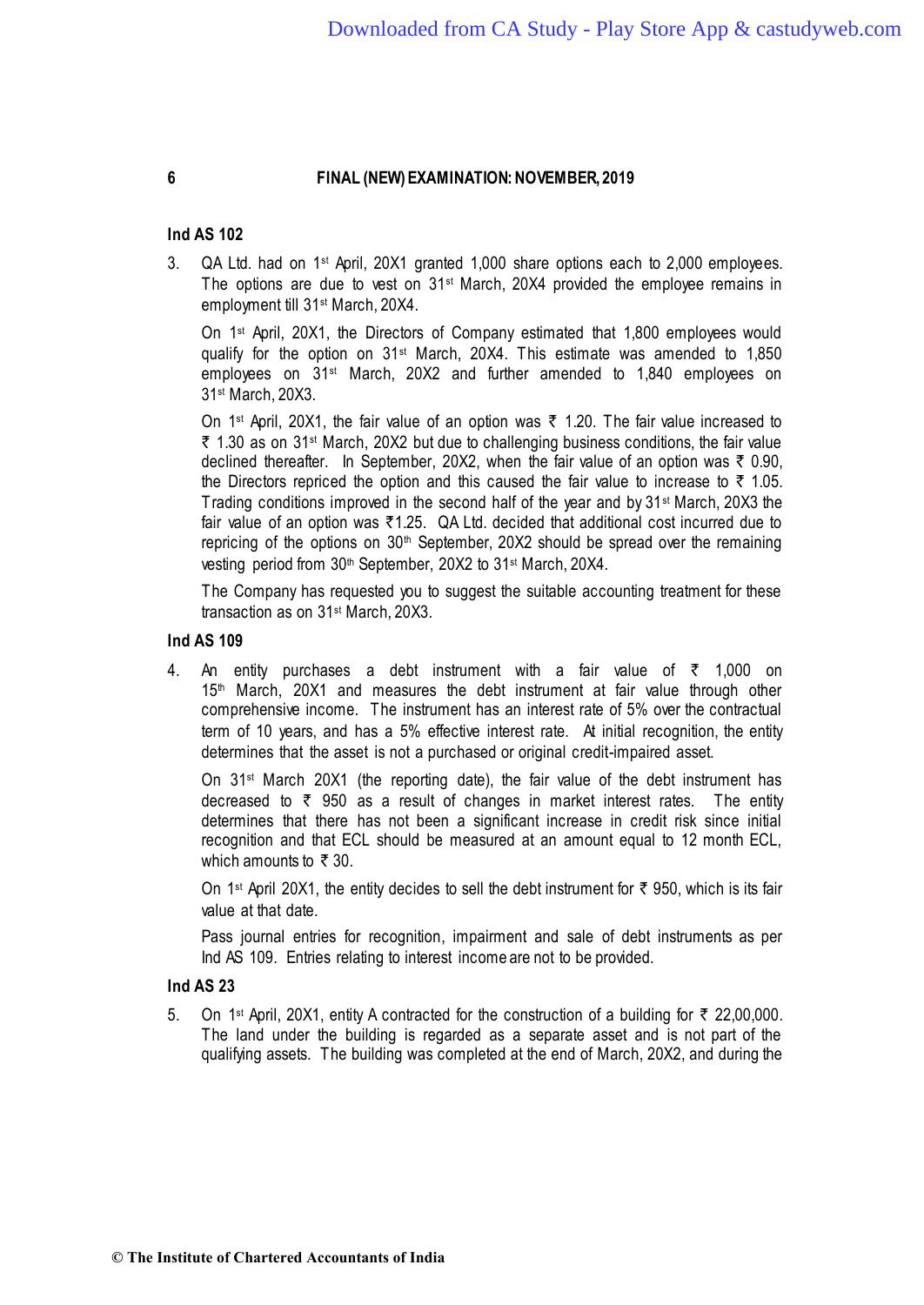period the following payments were made to the contractor:

| Payment date                    | Amount (₹ '000) |
|---------------------------------|-----------------|
| 1 <sup>st</sup> April, 20X1     | 200             |
| 30th June, 20X1                 | 600             |
| 31 <sup>st</sup> December, 20X1 | 1,200           |
| 31 <sup>st</sup> March, 20X2    | 200             |
| Total                           | 2,200           |

Entity A's borrowings at its year end of 31<sup>st</sup> March, 20X2 were as follows:

- 10%, 4-year note with simple interest payable annually, which relates specifically to the project; debt outstanding on 31<sup>st</sup> March, 20X2 amounted to ₹ 7,00,000. Interest of  $\bar{\tau}$  65,000 was incurred on these borrowings during the year, and interest income of  $\bar{\tau}$  20,000 was earned on these funds while they were held in anticipation of payments.
- b. 12.5% 10-year note with simple interest payable annually; debt outstanding at 1<sup>st</sup> April, 20X1 amounted to ₹ 1,000,000 and remained unchanged during the year; and
- c. 10% 10-year note with simple interest payable annually; debt outstanding at 1<sup>st</sup> April, 20X1 amounted to ₹1,500,000 and remained unchanged during the year.

What amount of the borrowing costs can be capitalized at year end as per relevant Ind AS?

## **Ind AS 115**

6. An entity G Ltd. enters into a contract with a customer P Ltd. for the sale of a machinery for  $\overline{x}$ 20,00,000. P Ltd. intends to use the said machinery to start a food processing unit. The food processing industry is highly competitive and P Ltd. has very little experience in the said industry.

P Ltd. pays a non-refundable deposit of  $\overline{51,00,000}$  at inception of the contract and enters into a long-term financing agreement with G Ltd. for the remaining 95 per cent of the agreed consideration which it intends to pay primarily from income derived from its food processing unit as it lacks any other major source of income. The financing arrangement is provided on a non-recourse basis, which means that if P Ltd. defaults then G Ltd. can repossess the machinery but cannot seek further compensation from P Ltd., even if the full value of the amount owed is not recovered from the machinery. The cost of the machinery for G Ltd. is  $\bar{\tau}$  12,00,000. P Ltd. obtains control of the machinery at contract inception.

When should G Ltd. recognise revenue from sale of machinery to P Ltd. in accordance with Ind AS 115?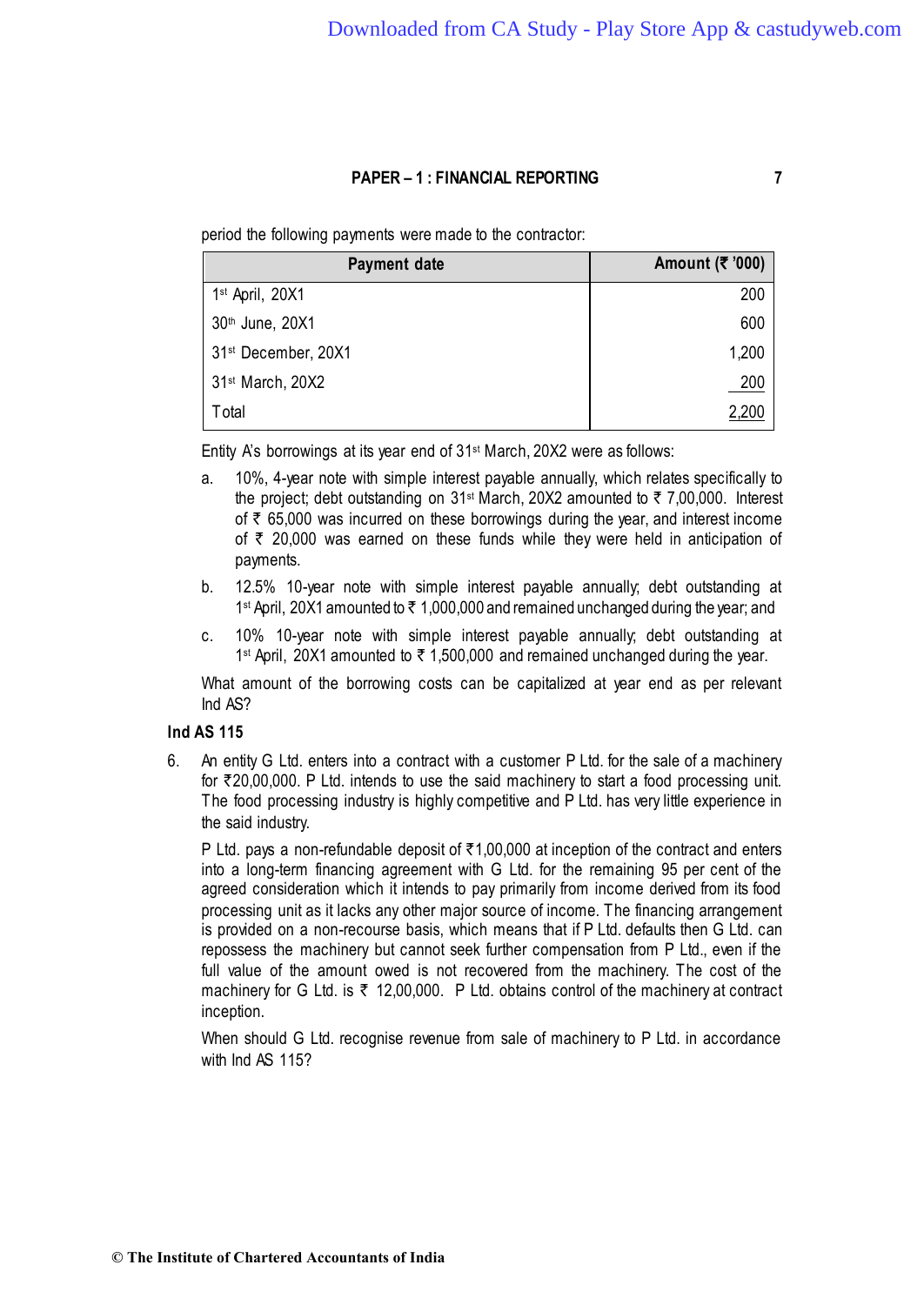#### **Ind AS 1**

- 7. An entity has taken a loan facility from a bank that is to be repaid within a period of 9 months from the end of the reporting period. Prior to the end of the reporting period, the entity and the bank enter into an arrangement, whereby the existing outstanding loan will, unconditionally, roll into the new facility which expires after a period of 5 years.
	- (a) Should the loan be classified as current or non-current in the balance sheet of the entity?
	- (b) Will the answer be different if the new facility is agreed upon after the end of the reporting period?
	- (c) Will the answer to (a) be different if the existing facility is from one bank and the new facility is from another bank?
	- (d) Will the answer to (a) be different if the new facility is not yet tied up with the existing bank, but the entity has the potential to refinance the obligation?

#### **Ind AS 10**

8. ABC Ltd. received a demand notice on  $15<sup>th</sup>$  June, 2017 for an additional amount of  $\bar{\tau}$  28,00,000 from the Excise Department on account of higher excise duty levied by the Excise Department compared to the rate at which the company was creating provision and depositing the same. The financial statements for the year 2016-17 are approved on 10<sup>th</sup> August, 2017. In July, 2017, the company has appealed against the demand of  $\bar{\tau}$  28,00,000 and the company has expected that the demand would be settled at  $\bar{\tau}$  15,00,000 only. Show how the above event will have a bearing on the financial statements for the year 2016-17. Whether these events are adjusting or non-adjusting events and explain the treatment accordingly.

#### **Ind AS 19**

9. (All numbers in  $\bar{\tau}$  '000 unless otherwise stated)

ABL Ltd. operates a defined retirement benefits plan on behalf of current and former employees. ABL Ltd. receives advice from actuaries regarding contribution levels and overall liabilities of the plan to pay benefits. On 1<sup>st</sup> April, 20X1, the actuaries advised that the present value of the defined benefit obligation was  $\bar{\tau}$  60,000. On the same date, the fair value of the assets of the defined benefit plan was  $\bar{\tau}$  52,000. On 1<sup>st</sup> April, 20X1, the annual market yield on high quality corporate bonds was 5%. During the year ended 31<sup>st</sup> March 20X2, ABL Ltd. made contributions of  $\bar{\tau}$  7,000 into the plan and the plan paid out benefits of  $\bar{\tau}$  4200 to retired members. Assume that both these payments were made on 31<sup>st</sup> March 20X2. The actuaries advised that the current service cost for the year ended 31<sup>st</sup> March 20X2 was  $\bar{\tau}$  6,200. On 28<sup>th</sup> February, 20X2, the rules of the plan were amended with retrospective effect. These amendments meant that the present value of the defined benefit obligation was increased by  $\bar{\tau}$  1500 from that date. During the year ended 31st March, 20X2, ABL Ltd. was in negotiation with employee representatives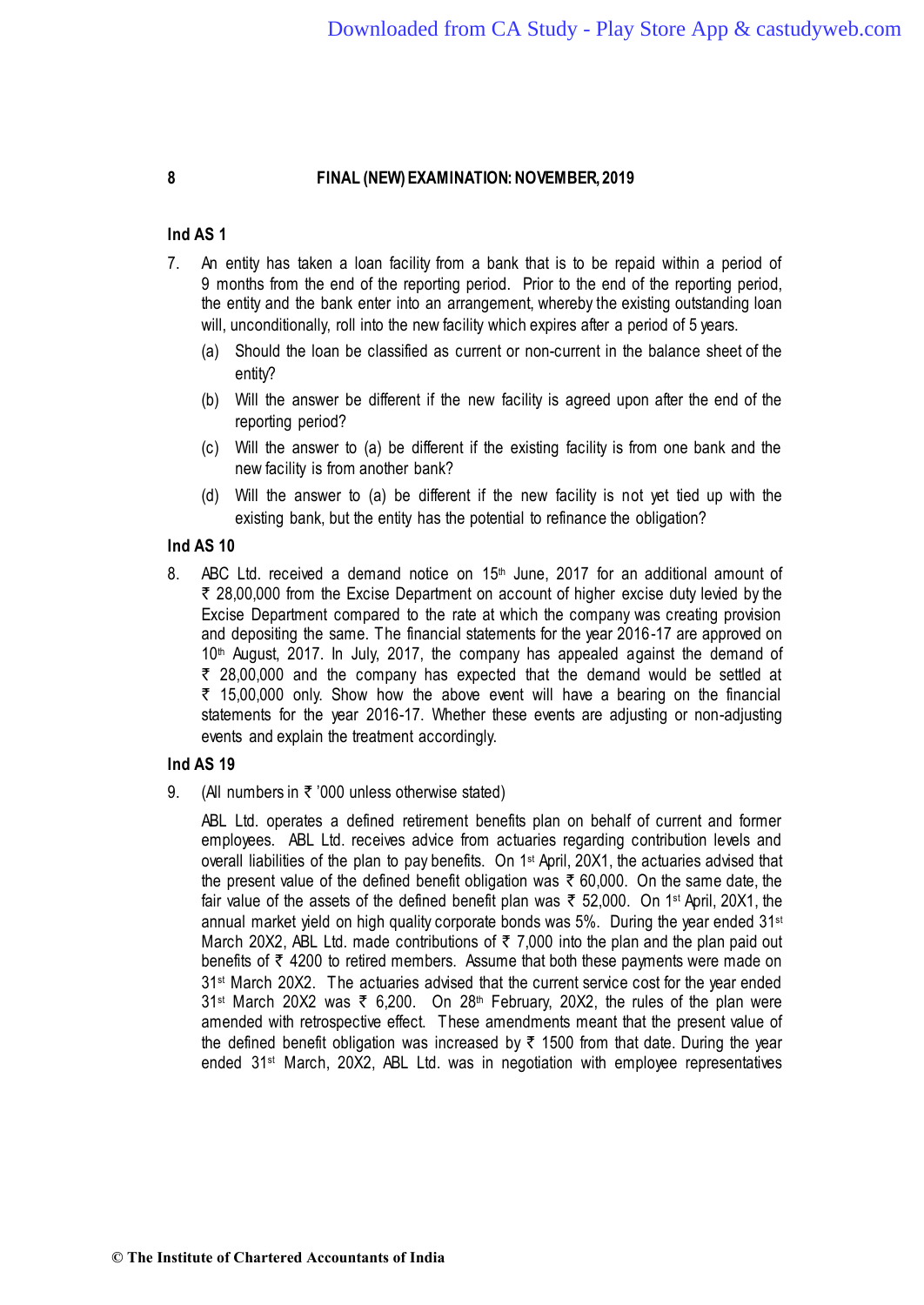regarding planned redundancies. The negotiations were completed shortly before the year end and redundancy packages were agreed. The impact of these redundancies was to reduce the present value of the defined benefit obligation by ₹ 8000. Before 31<sup>st</sup> March, 20X2, ABL Ltd. made payments of  $\bar{z}$  7500 to the employees affected by the redundancies in compensation for the curtailment of their benefits. These payments were made out of the assets of the retirement benefits plan. On 31st March, 20X2, the actuaries advised that the present value of the defined benefit obligation was  $\bar{\tau}$  68,000. On the same date, the fair value of the assets of the defined benefit plan were  $\bar{\tau}$  56.000.

### **Ind AS 110**

10. What will be the accounting treatment of dividend distribution tax in the consolidated financial statements in case of partly-owned subsidiary in the following scenarios:

**Scenario 1:** H Limited (holding company) holds 12,000 equity shares in S Limited (Subsidiary of H Limited) with 60% holding. Accordingly, S Limited is a partly-owned subsidiary of H Limited. During the year 20X1, S Limited paid a dividend  $@ \t{5} 10$  per share and DDT @ 20% on it.

Should the share of H Limited in DDT paid by S Limited amounting to  $\bar{\tau}$  24,000 (60%  $\times$   $\overline{\tau}$  40,000) be charged as expense in the consolidated profit and loss of H Limited?

**Scenario 2 (A):** Extending the situation given in scenario 1, H Limited also pays dividend of  $\bar{\tau}$  300,000 to its shareholders and DDT liability @ 20% thereon amounts to  $\bar{\tau}$  60,000. As per the tax laws, DDT paid by S Ltd. of  $\bar{\tau}$  24,000 is allowed as set off against the DDT liability of H Ltd., resulting in H Ltd. paying ₹ 36,000 (₹ 60,000 – ₹ 24,000) as DDT to tax authorities.

#### **Scenario 2(B)**

If in (A) above, H Limited pays dividend amounting to  $\bar{\tau}$  100,000 with DDT liability @ 20% amounting to  $\bar{\tau}$  20,000.

#### **Scenario (3):**

Will the answer be different for the treatment of dividend distribution tax paid by associate in the consolidated financial statement of investor, if as per tax laws the DDT paid by associate is not allowed set-off against the DDT liability of the investor?

#### **Ind AS 21**

- 11. Global Limited, an Indian company acquired on  $30<sup>th</sup>$  September, 20X1 70% of the share capital of Mark Limited, an entity registered as company in Germany. The functional currency of Global Limited is Rupees and its financial year end is 31st March, 20X2.
	- (i) The fair value of the net assets of Mark Limited was 23 million EURO and the purchase consideration paid is 17.5 million EURO on 30<sup>th</sup> September, 20X1.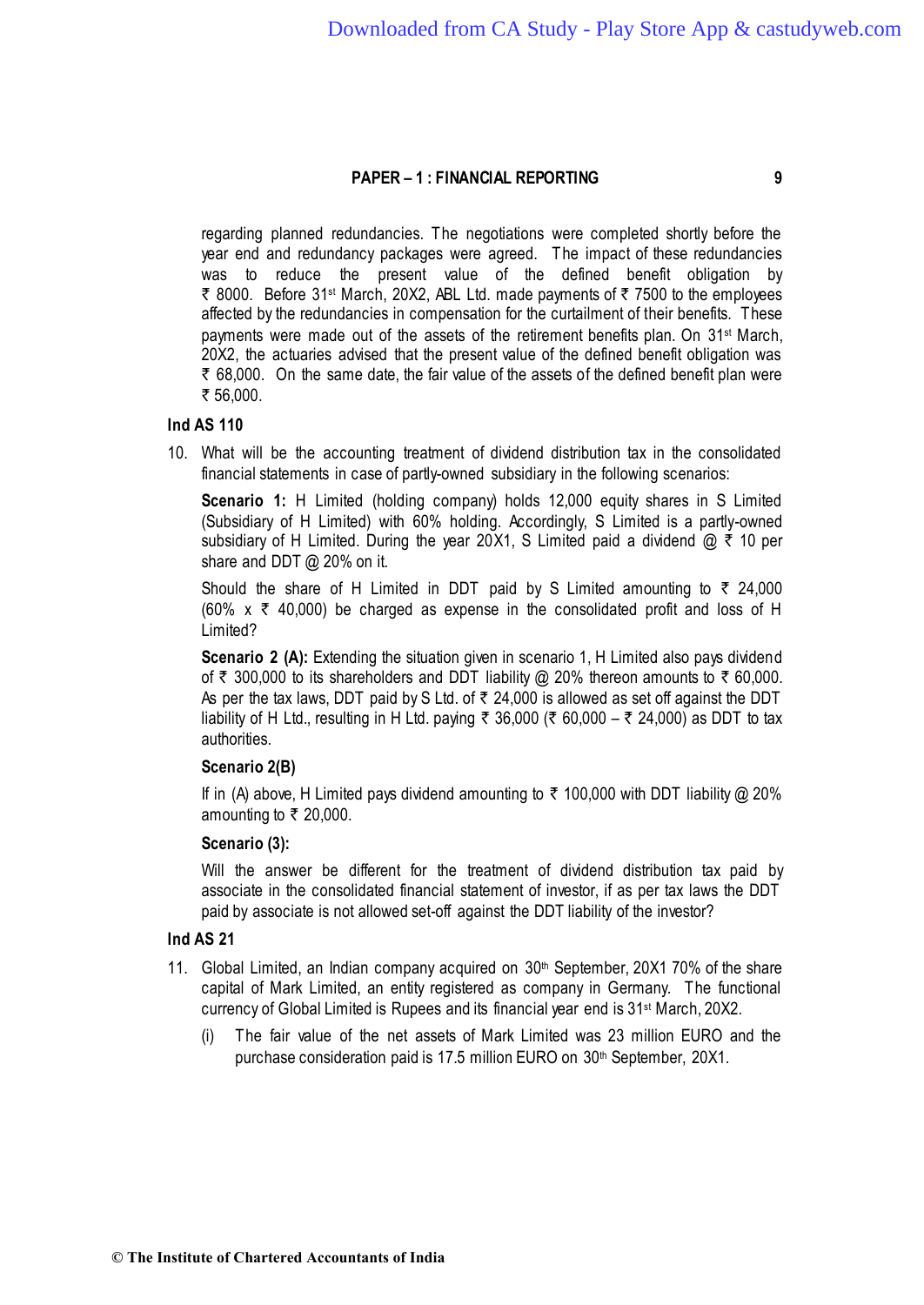The exchange rates as at 30<sup>th</sup> September, 20X1 was  $\bar{\tau}$  82 / EURO and at 31<sup>st</sup> March, 20X2 was ₹ 84 / EURO.

What is the value at which the goodwill has to be recognised in the financial statements of Global Limited as on 31<sup>st</sup> March, 20X2?

(ii) Mark Limited sold goods costing 2.4 million EURO to Global Limited for 4.2 million EURO during the year ended 31<sup>st</sup> March, 20X2. The exchange rate on the date of purchase by Global Limited was ₹ 83 / EURO and on 31<sup>st</sup> March, 20X2 was ₹ 84 / EURO. The entire goods purchased from Mark Limited are unsold as on 31<sup>st</sup> March, 20X2. Determine the unrealised profit to be eliminated in the preparation of consolidated financial statements.

#### **Ind AS 12**

12. Jeevan India Limited is in the business of development of smart city. For development of smart city, Jeevan India Limited allots its land to customer on 99 years of lease. The customer is required to pay lease premium at the time of execution of lease deed and lease rent on annual basis over a period of 99 years.

The lease premium amount is the market value of land and lease rent is nominal amount say  $\bar{\tau}$  1 per square metre per year. The lease premium is non-refundable. As per the lease terms, on completion of 99 years, the lease is renewable at mutual consent of lessor and lessee.

How would income in respect of lease premium collected by Jeevan India Limited (which is the market value of land and is not refundable) at the time of execution of lease deed be recognised as per Ind AS, if for subsequent years, only nominal lease rent is collected.

#### **Ind AS 113**

- 13. Comment on the following by quoting references from appropriate Ind AS.
	- (i) DS Limited holds some vacant land for which the use is not yet determined. the land is situated in a prominent area of the city where lot of commercial complexes are coming up and there is no legal restriction to convert the land into a commercial land.

The company is not interested in developing the land to a commercial complex as it is not its business objective. Currently the land has been let out as a parking lot for the commercial complexes around.

The Company has classified the above property as investment property. It has approached you, an expert in valuation, to obtain fair value of the land for the purpose of disclosure under Ind AS.

On what basis will the land be fair valued under Ind AS?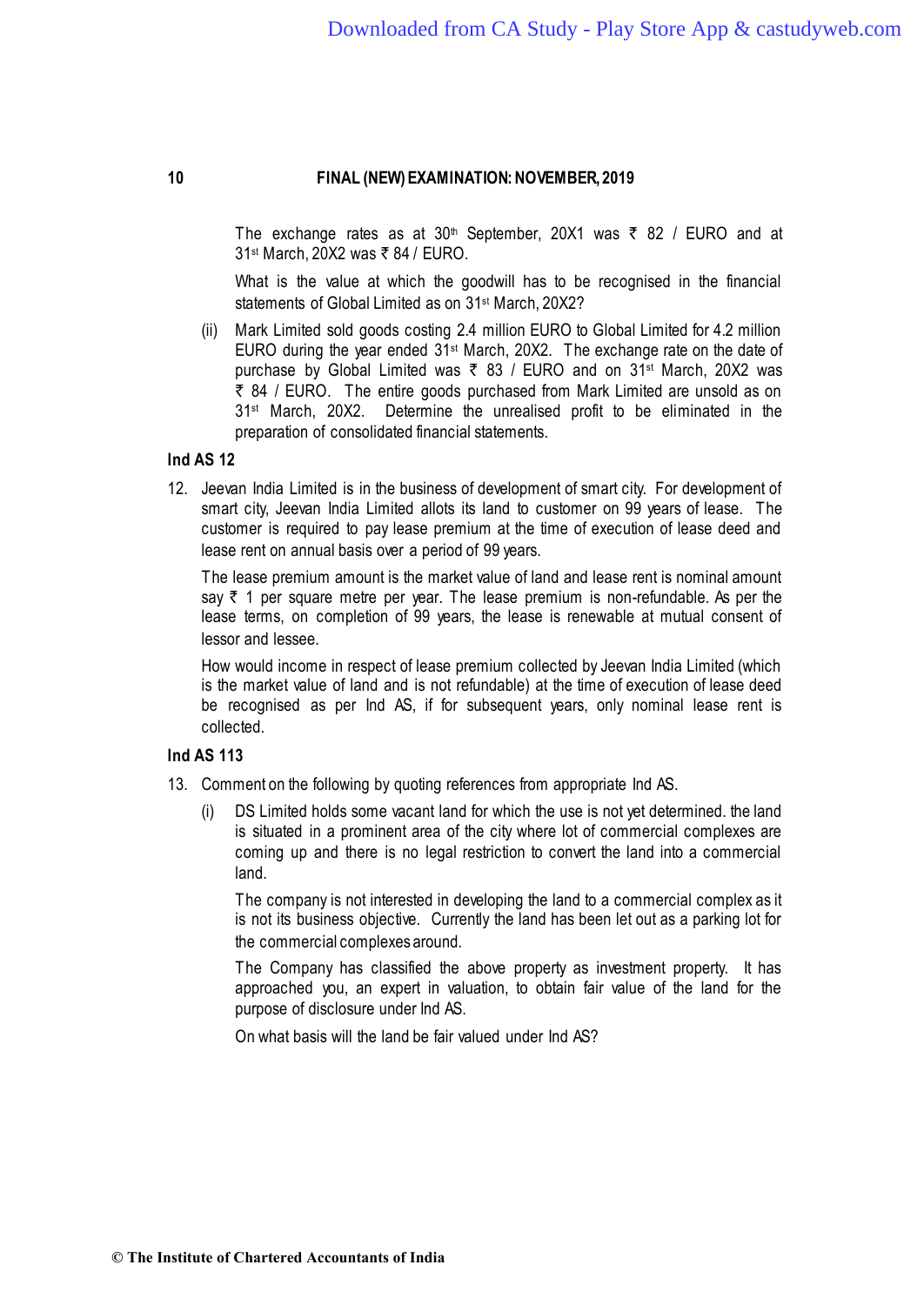(ii) DS Limited holds equity shares of a private company. In order to determine the fair value' of the shares, the company used discounted cash flow method as there were no similar shares available in the market.

Under which level of fair value hierarchy will the above inputs be classified?

What will be your answer if the quoted price of similar companies were available and can be used for fair valuation of the shares?

#### **Ind AS 101**

14. Mathur India Private Limited has to present its first financials under Ind AS for the year ended 31st March, 20X3. The transition date is 1st April, 20X1.

The following adjustments were made upon transition to Ind AS:

(a) The Company opted to fair value its land as on the date on transition.

The fair value of the land as on 1<sup>st</sup> April, 20X1 was ₹ 10 crores. The carrying amount as on 1st April, 20X1 under the existing GAAP was ₹4.5 crores.

- (b) The Company has recognised a provision for proposed dividend of  $\bar{\tau}$  60 lacs and related dividend distribution tax of  $\bar{\tau}$  18 lacs during the year ended 31st March, 20X1. It was written back as on opening balance sheet date.
- (c) The Company fair values its investments in equity shares on the date of transition. The increase on account of fair valuation of shares is  $\bar{\tau}$  75 lacs.
- (d) The Company has an Equity Share Capital of  $\bar{\tau}$  80 crores and Redeemable Preference Share Capital of  $\bar{\tau}$  25 crores.
- (e) The reserves and surplus as on 1<sup>st</sup> April, 20X1 before transition to lnd AS was ₹ 95 crores representing  $\bar{\tau}$  40 crores of general reserve and  $\bar{\tau}$  5 crores of capital reserve acquired out of business combination and balance is surplus in the Retained Earnings.
- (f) The company identified that the preference shares were in nature of financial liabilities.

What is the balance of total equity (Equity and other equity) as on 1<sup>st</sup> April, 20X1 after transition to Ind AS? Show reconciliation between total equity as per AS (Accounting Standards) and as per Ind AS to be presented in the opening balance sheet as on 1 st April, 20X1.

Ignore deferred tax impact.

## **Ind AS 24**

15. Uttar Pradesh State Government holds 60% shares in PQR Limited and 55% shares in ABC Limited. PQR Limited has two subsidiaries namely P Limited and Q Limited. ABC Limited has two subsidiaries namely A Limited and B Limited. Mr. KM is one of the Key management personnel in PQR Limited.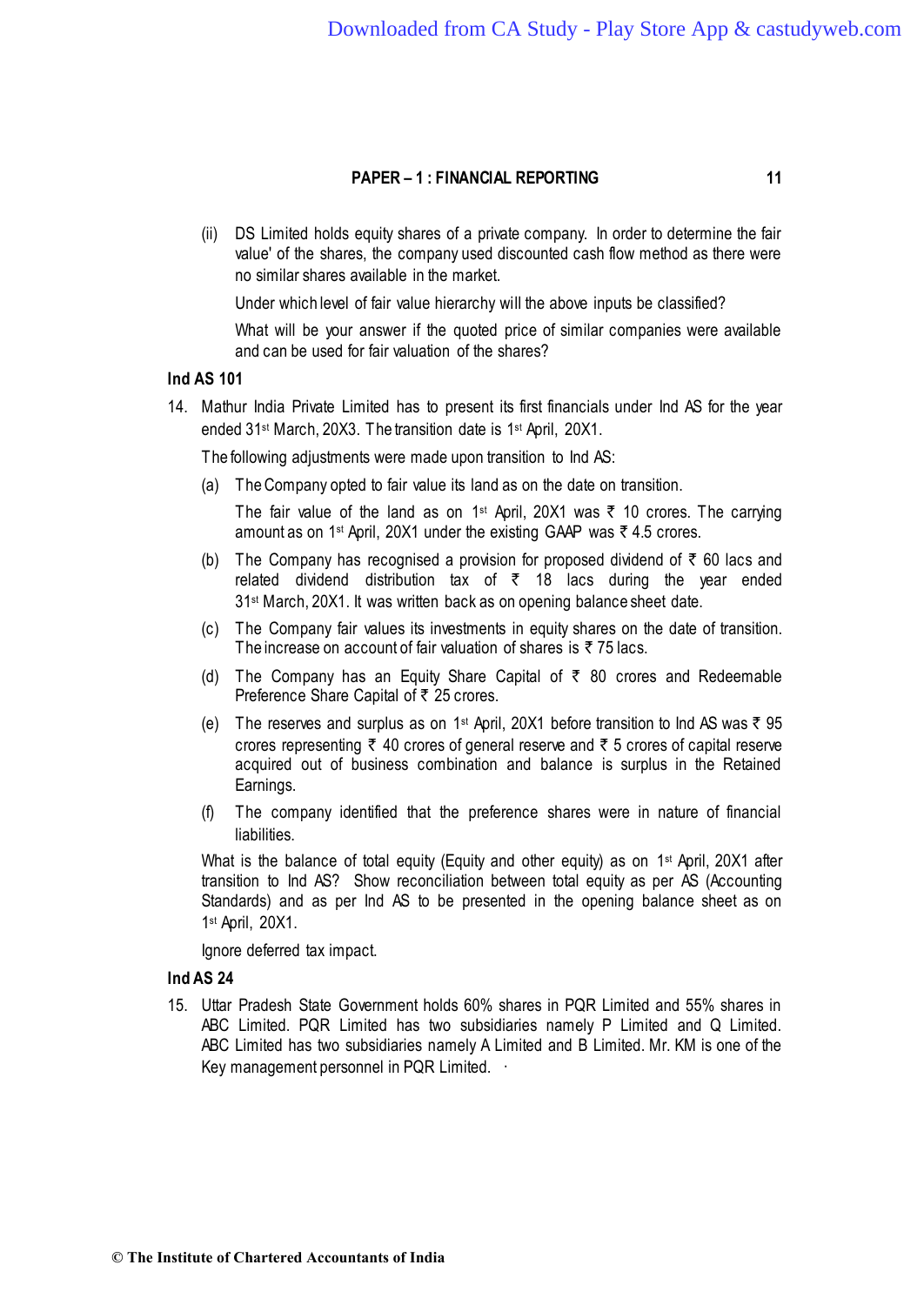- (a) Determine the entity to whom exemption from disclosure of related party transactions is to be given. Also examine the transactions and with whom such exemption applies.
- (b) What are the disclosure requirements for the entity which has availed the exemption?

## **Ind AS 7**

16. Following is the balance sheet of Kuber Limited for the year ended 31st March, 20X2

|                                | 20X2   | 20X1   |
|--------------------------------|--------|--------|
| <b>ASSETS</b>                  |        |        |
| <b>Non-current Assets</b>      |        |        |
| Property, plant and equipment  | 13,000 | 12,500 |
| Intangible assets              | 50     | 30     |
| Other financial assets         | 145    | 170    |
| Deferred tax asset (net)       | 855    | 750    |
| Other non-current assets       | 800    | 770    |
| Total non-current assets       | 14,850 | 14,220 |
| <b>Current assets</b>          |        |        |
| <b>Financial assets</b>        |        |        |
| Investments                    | 2,300  | 2,500  |
| Cash and cash equivalents      | 220    | 460    |
| Other current assets           | 195    | 85     |
| Total current assets           | 2,715  | 3,045  |
| <b>Total Assets</b>            | 17,565 | 17,265 |
| <b>EQUITY AND LIABILITIES</b>  |        |        |
| Equity                         |        |        |
| Equity share capital           | 300    | 300    |
| Other equity                   | 12,000 | 8,000  |
| Total equity                   | 12,300 | 8,300  |
| <b>Liabilities</b>             |        |        |
| <b>Non-current liabilities</b> |        |        |
| Long-term borrowings           | 2,000  | 5,000  |

 $($ ₹ in lacs)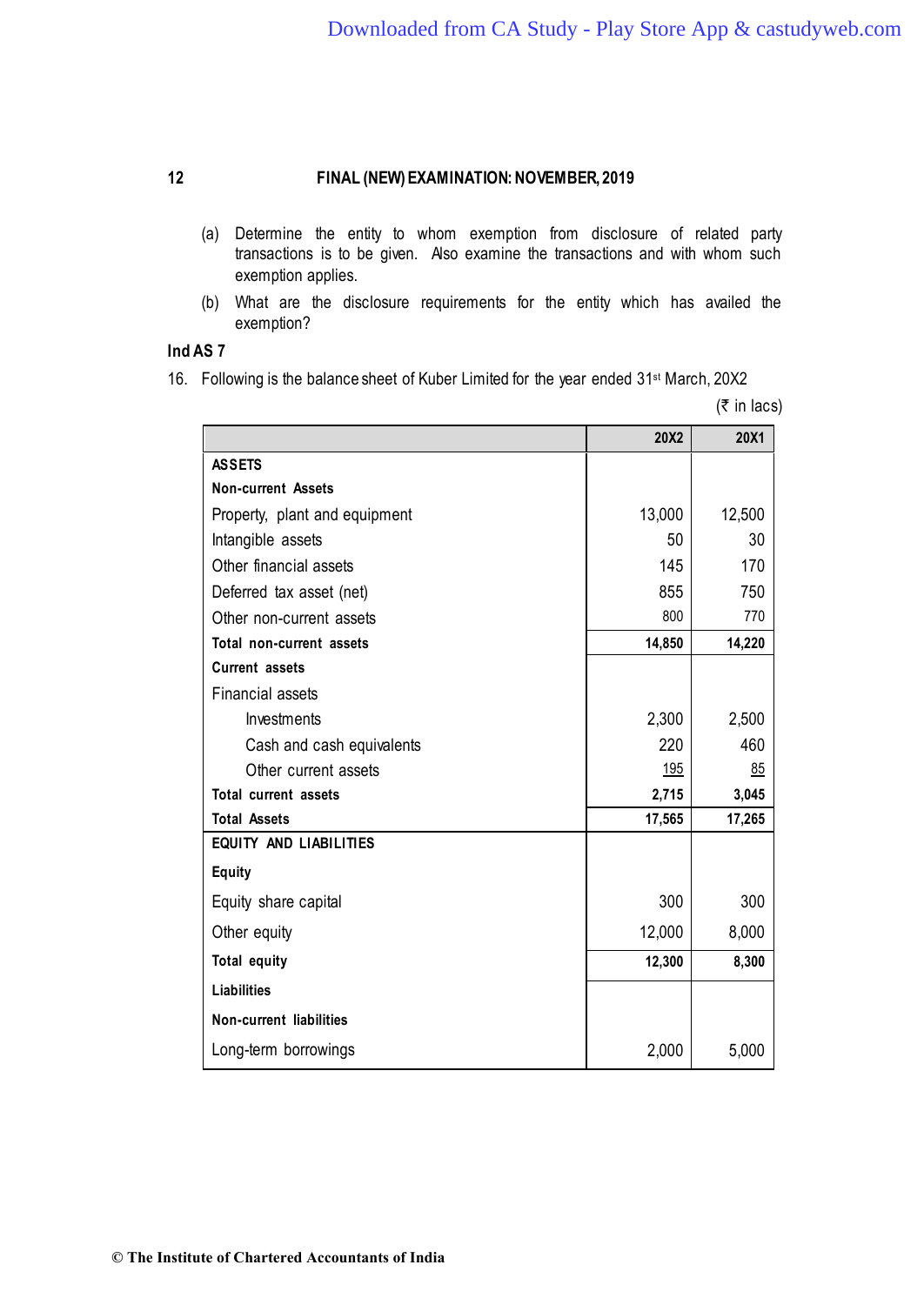| Other non-current liabilities       | 2,740  | 3,615  |
|-------------------------------------|--------|--------|
| Total non-current liabilities       | 4,740  | 8,615  |
| <b>Current liabilities</b>          |        |        |
| <b>Financial liabilities</b>        |        |        |
| Trade payables                      | 150    | 90     |
| <b>Bank Overdraft</b>               | 75     | 60     |
| Other current liabilities           | 300    | 200    |
| <b>Total current liabilities</b>    | 525    | 350    |
| <b>Total liabilities</b>            | 5,265  | 8,965  |
| <b>Total Equity and Liabilities</b> | 17,565 | 17,265 |

Additional Information:

- (1) Profit after tax for the year ended  $31^{st}$  March, 20X2-  $\bar{\tau}$  4,450 lacs
- (2) Interim Dividend paid during the year  $\overline{z}$  450 lacs
- (3) Depreciation and amortisation charged in the statement of profit and loss during the current year are as under
	- (a) Property, Plant and Equipment  $\bar{\tau}$  500 lacs
	- (b) Intangible Assets  $\overline{z}$  20 lacs
- (4) During the year ended 31<sup>st</sup> March, 20X2 two machineries were sold for  $\bar{\tau}$  10 lacs. The carrying amount of these machineries as on 31<sup>st</sup> March, 20X2 is  $\bar{\tau}$  60 lacs.
- (5) Income taxes paid during the year  $\bar{\tau}$  105 lacs

Using the above information of Kuber Limited, construct a statement of cash flows under indirect method. Other non-current / current assets and liabilities are related to operations of Kuber Ltd. and do not contain any element of financing and investing activities.

## **Ind AS 36**

- 17. East Ltd. (East) owns a machine used in the manufacture of steering wheels, which are sold directly to major car manufacturers.
	- The machine was purchased on 1<sup>st</sup> April, 20X1 at a cost of  $\bar{\tau}$  500 000 through a vendor financing arrangement on which interest is being charged at the rate of 10 per cent per annum.
	- During the year ended 31st March, 20X3, East sold 10 000 steering wheels at a selling price of  $\bar{\tau}$  190 per wheel.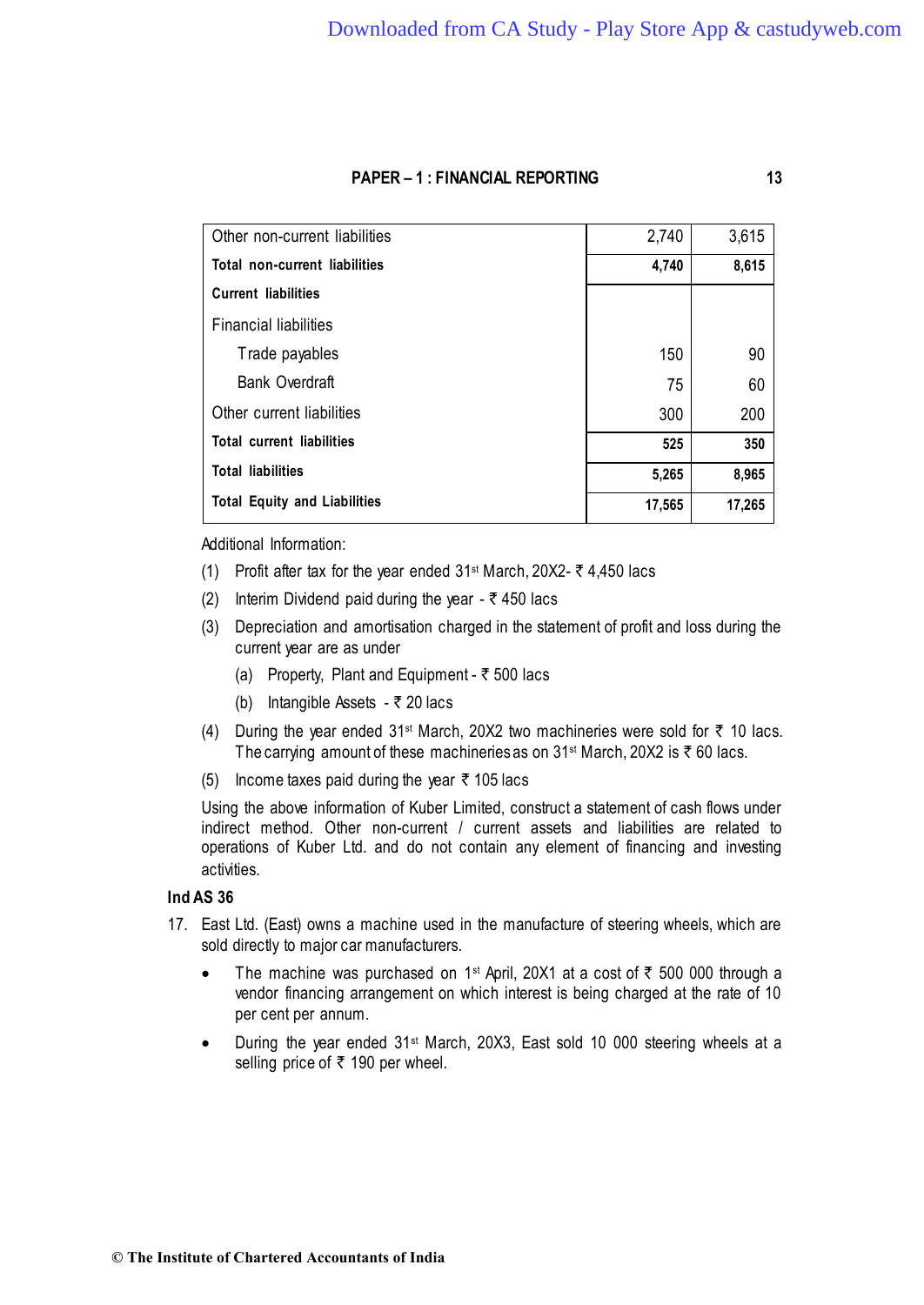- The most recent financial budget approved by East's management, covering the period 1st April, 20X3 – 31st March, 20X8, including that the company expects to sell each steering wheel for  $\bar{\tau}$  200 during 20X3-X4, the price rising in later years in line with a forecast inflation of 3 per cent per annum.
- During the year ended 31<sup>st</sup> March, 20X4, East expects to sell 10 000 steering wheels. The number is forecast to increase by 5 per cent each year until 31st March, 20X8.
- East estimates that each steering wheel costs  $\bar{\tau}$  160 to manufacture, which includes  $\bar{\tau}$  110 variable costs,  $\bar{\tau}$  30 share of fixed overheads and  $\bar{\tau}$  20 transport costs.
- Costs are expected to rise by 1 per cent during 20X4-X5, and then by 2 per cent per annum until 31st March, 20X8.
- During 20X5-X6, the machine will be subject to regular maintenance costing ₹ 50,000.
- In 20X3-X4, East expects to invest in new technology costing  $\bar{\tau}$  100 000. This technology will reduce the variable costs of manufacturing each steering wheel from  $\bar{\tau}$  110 to  $\bar{\tau}$  100 and the share of fixed overheads from  $\bar{\tau}$  30 to  $\bar{\tau}$  15 (subject to the availability of technology, which is still under development).
- East is depreciating the machine using the straight line method over the machine's 10 year estimated useful life. The current estimate (based on similar assets that have reached the end of their useful lives) of the disposal proceeds from selling the machine is  $\bar{\tau}$  80 000 net of disposal costs. East expects to dispose of the machine at the end of March, 20X8.
- East has determined a pre-tax discount rate of 8 per cent, which reflects the market's assessment of the time value of money and the risks associated with this asset.

Assume a tax rate of 30%. What is the value in use of the machine in accordance with Ind AS 36?

#### **Ind AS 37**

18. (a) A manufacturer gives warranties at the time of sale to purchasers of its product. Under the terms of the contract for sale, the manufacturer undertakes to remedy, by repair or replacement, manufacturing defects that become apparent within three years from the date of sale. As this is the first year that the warranty has been available, there is no data from the firm to indicate whether there will be claim under the warranties. However, industry research suggests that it is likely that such claims will be forthcoming.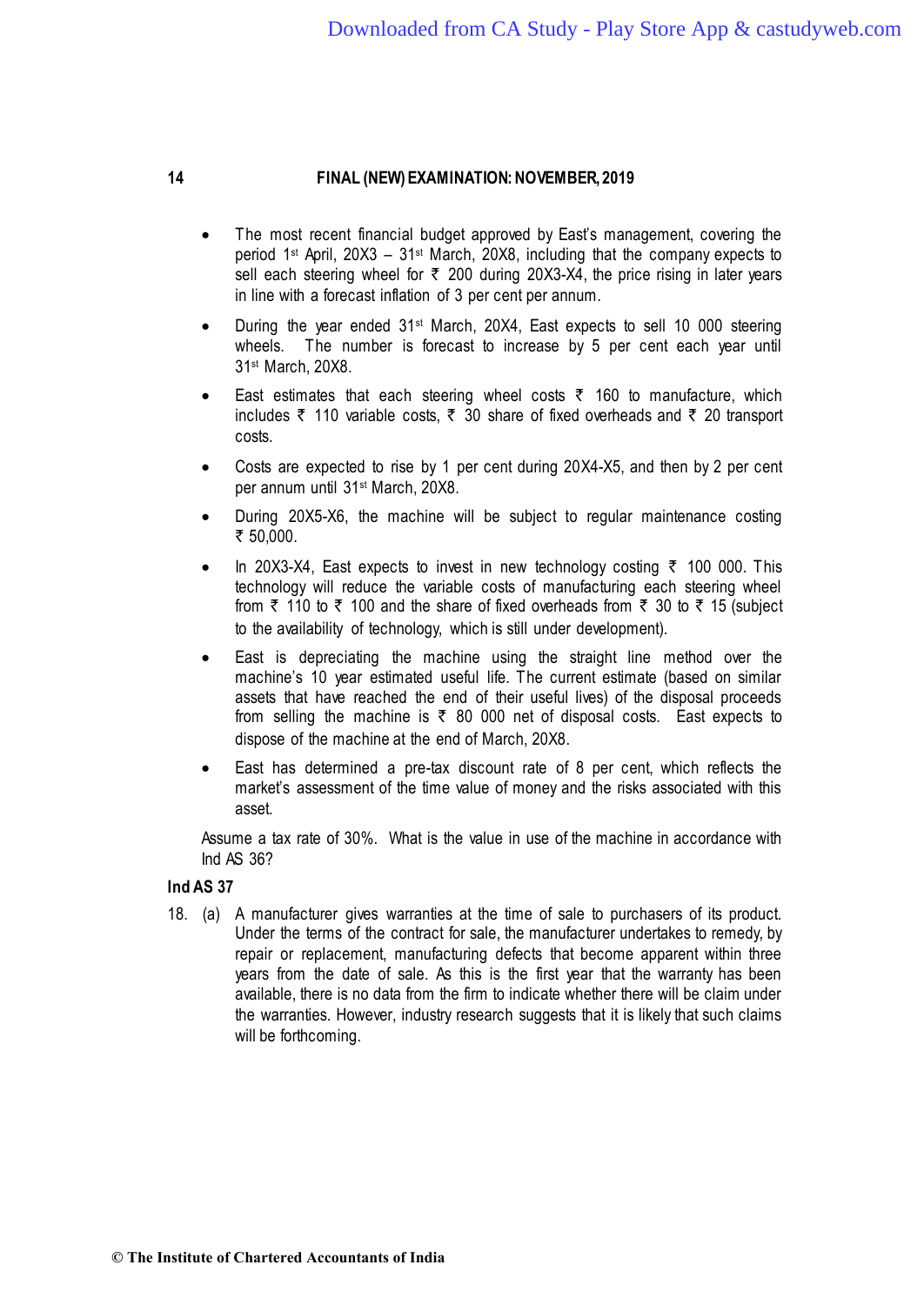Should the manufacturer recognize a provision in accordance with the requirements of Ind AS 37. Why or why not?

- (b) Assume that the firm has not been operating its warranty for five years, and reliable data exists to suggest the following:
	- If minor defects occur in all products sold, repair costs of  $\bar{\tau}$  20,00,000 would result.
	- If major defects are detected in all products, costs of  $\bar{\tau}$  50,00,000 would result.
	- The manufacturer's past experience and future expectations indicate that each year 80% of the goods sold will have no defects. 15% of the goods sold will have minor defects, and 5% of the goods sold will have major defects.

Calculate the expected value of the cost of repairs in accordance with the requirements of Ind AS 37, if any. Ignore both income tax and the effect of discounting.

## **Ind AS 12**

19. An entity is finalising its financial statements for the year ended 31<sup>st</sup> March, 20X2. Before 31<sup>st</sup> March, 20X2, the government announced that the tax rate was to be amended from 40 per cent to 45 per cent of taxable profit from  $30<sup>th</sup>$  June, 20X2.

The legislation to amend the tax rate has not yet been approved by the legislature. However, the government has a significant majority and it is usual, in the tax jurisdiction concerned, to regard an announcement of a change in the tax rate as having the substantive effect of actual enactment (i.e. it is substantively enacted).

After performing the income tax calculations at the rate of 40 per cent, the entity has the following deferred tax asset and deferred tax liability balances:

| Deferred tax asset     | ₹80,000  |
|------------------------|----------|
| Deferred tax liability | ₹ 60,000 |

Of the deferred tax asset balance,  $\overline{\zeta}$  28,000 related to a temporary difference. This deferred tax asset had previously been recognised in OCI and accumulated in equity as a revaluation surplus.

The entity reviewed the carrying amount of the asset in accordance with para 56 of Ind AS 12 and determined that it was probable that sufficient taxable profit to allow utilisation of the deferred tax asset would be available in the future.

Show the revised amount of Deferred tax asset & Deferred tax liability and present the necessary journal entries.

20. H Ltd. acquired equity shares of S Ltd., a listed company, in two tranches as mentioned in the below table: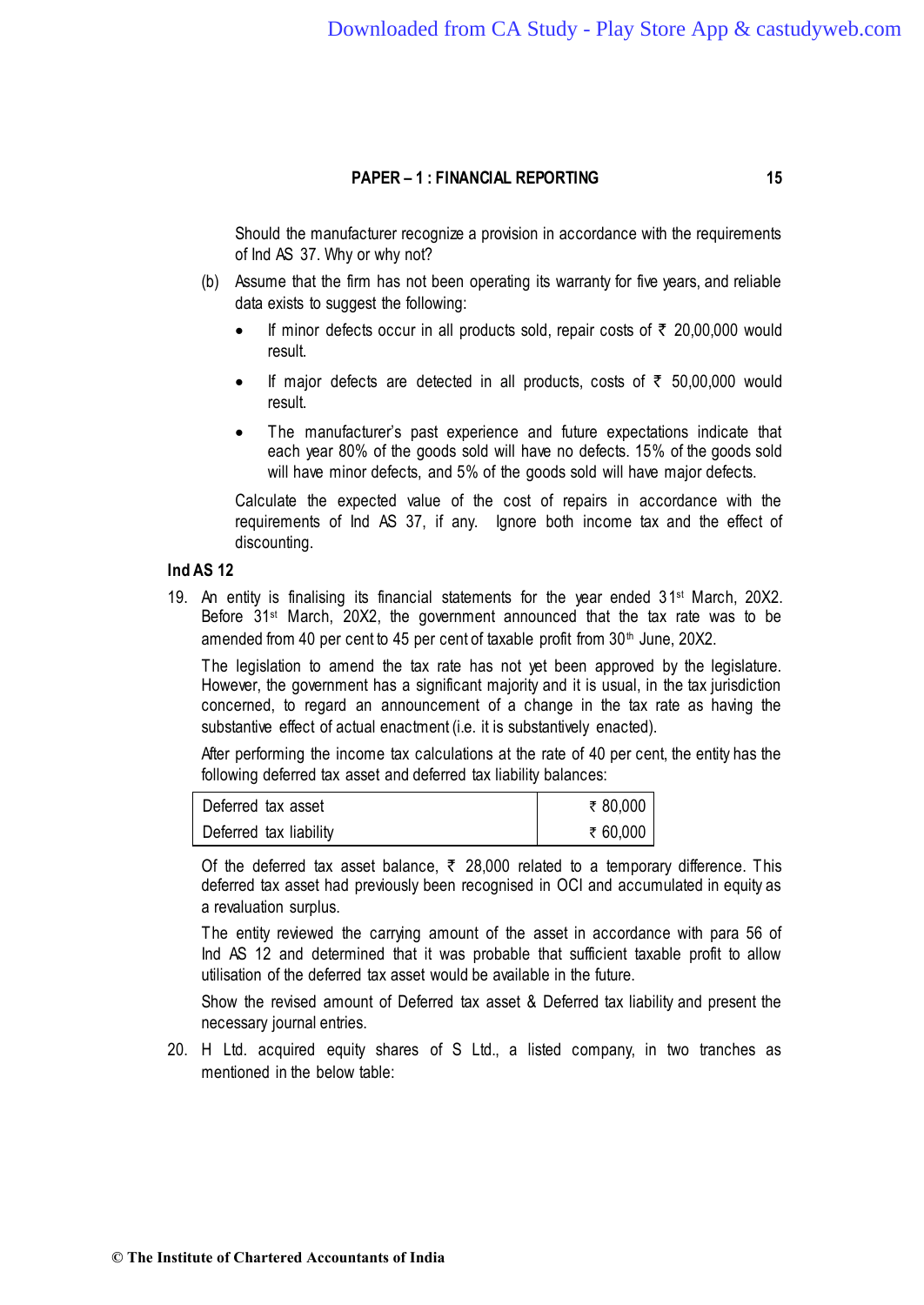| Date                              | Equity stake<br>purchased | <b>Remarks</b>                                                      |
|-----------------------------------|---------------------------|---------------------------------------------------------------------|
| 1 <sup>st</sup> November,<br>20X6 | 15%                       | The shares were purchased based on<br>the quoted price on the stock |
| 1 <sup>st</sup> January, 20X7     | 45%                       | exchange on the relevant dates.                                     |

Both the above-mentioned companies have Rupees as their functional currency. Consequently, H Ltd. acquired control over S Ltd. on 1<sup>st</sup> January, 20X7. Following is the Balance Sheet of S Ltd. as on that date:

| Particulars                         | Carrying value | Fair value     |
|-------------------------------------|----------------|----------------|
|                                     | $(5$ in crore) | (₹ in crore)   |
| <b>ASSETS:</b>                      |                |                |
| Non-current assets                  |                |                |
| (a) Property, plant and equipment   | 40.0           | 90.0           |
| (b) Intangible assets               | 20.0           | 30.0           |
| (c) Financial assets                |                |                |
| - Investments                       | 100.0          | 350.0          |
| Current assets                      |                |                |
| (a) Inventories                     |                |                |
| (b) Financial assets                | 20.0           | 20.0           |
| - Trade receivables                 |                |                |
| - Cash held in functional           | 20.0           | 20.0           |
| currency                            | 4.0            | 4.5            |
| (c) Other current assets            |                |                |
| Non-current asset held for sale     | 4.0            | 4.5            |
| TOTAL ASSETS                        | 208            |                |
| <b>EQUITY AND LIABILITIES:</b>      |                |                |
| Equity                              |                |                |
| (a) Share capital (face value ₹100) | 12.0           | 50.4           |
| (b) Other equity                    | 141.0          | Not applicable |
| Non-current liabilities             |                |                |
| (a) Financial liabilities           |                |                |
| - Borrowings                        | 20.0           | 20.0           |
| <b>Current liabilities</b>          |                |                |
| (a) Financial liabilities           |                |                |
| - Trade payables                    | 28.0           | 28.0           |
| (b) Provision for warranties        | 3.0            | 3.0            |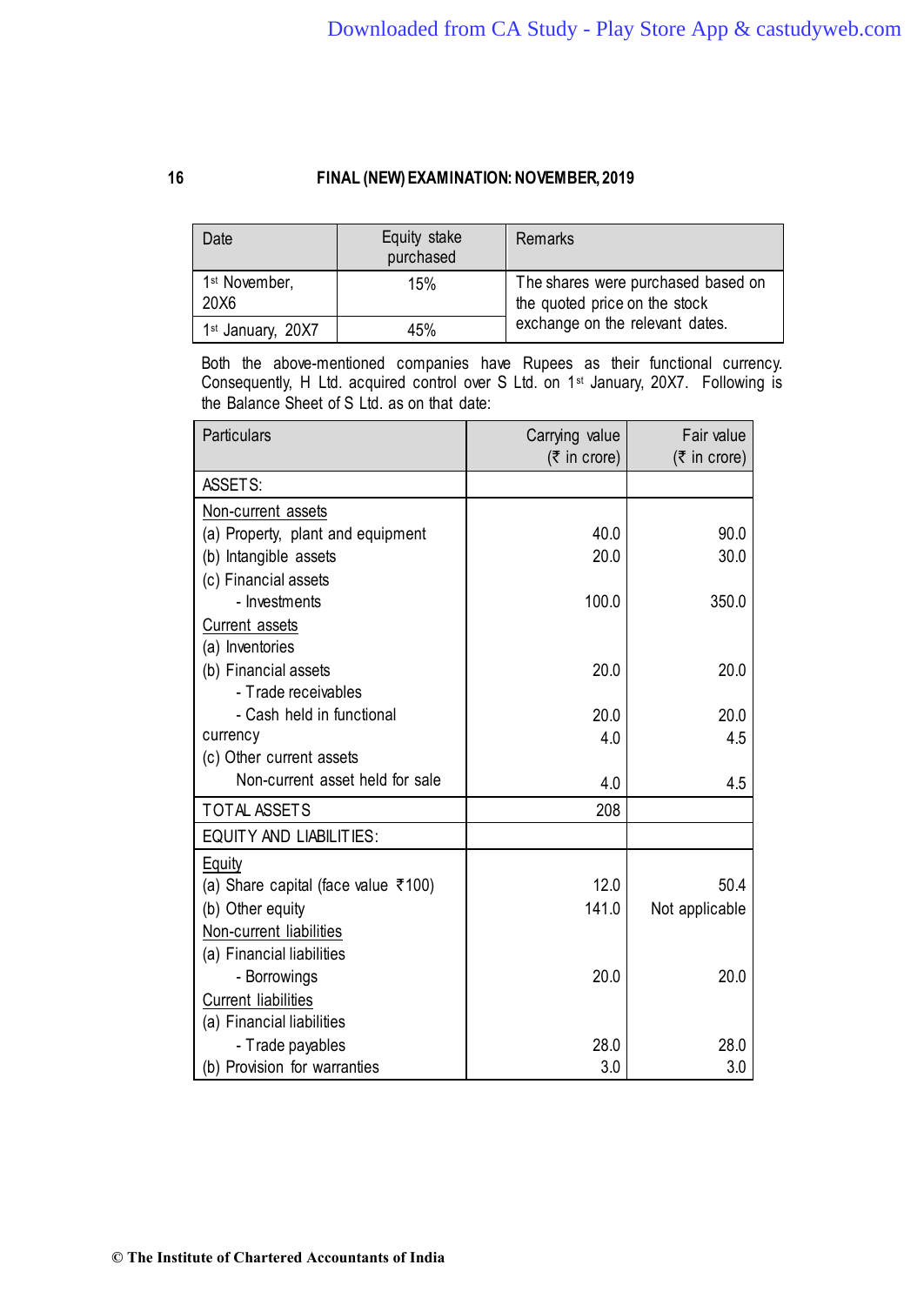| (c) Current tax liabilities  |       |  |
|------------------------------|-------|--|
| TOTAL EQUITY AND LIABILITIES | 208.0 |  |

#### **Other information:**

Property, plant and equipment in the above Balance Sheet include leasehold motor vehicles having carrying value of  $\bar{\tau}$  1 crore and fair value of  $\bar{\tau}$  1.2 crore. The date of inception of the lease was 1st April, 20X0. On the inception of the lease, S Ltd. had correctly classified the lease as a finance lease. However, if facts and circumstances as on 1st April, 20X7 are considered, the lease would be classified as an operating lease.

Following is the statement of contingent liabilities of S Ltd. as on 1<sup>st</sup> January, 20X7:

| <b>Particulars</b>                                                                                                   | Fair value ( $\bar{\tau}$ in crore) | Remarks                                                                                                                                                                                                              |
|----------------------------------------------------------------------------------------------------------------------|-------------------------------------|----------------------------------------------------------------------------------------------------------------------------------------------------------------------------------------------------------------------|
| Law suit filed by a<br>customer for a claim of<br>₹ 2 crore                                                          | 0.5                                 | It is not probable that an<br>outflow of resources<br>embodying economic benefits<br>will be required to settle the<br>claim.<br>Any amount which would be<br>paid in respect of law suit will<br>be tax deductible. |
| Income tax demand of<br>₹ 7 crore raised by tax<br>authorities; S Ltd. has<br>challenged the demand<br>in the court. | 2.0                                 | It is not probable that an<br>outflow of resources<br>embodying economic benefits<br>will be required to settle the<br>claim.                                                                                        |

In relation to the above-mentioned contingent liabilities, S Ltd. has given an indemnification undertaking to H Ltd. up to a maximum of  $\bar{\tau}$  1 crore.

 $\bar{\tau}$  1 crore represents the acquisition date fair value of the indemnification undertaking.

Any amount which would be received in respect of the above undertaking shall not be taxable.

The tax bases of the assets and liabilities of S Ltd. is equal to their respective carrying values being recognised in its Balance Sheet.

Carrying value of non-current asset held for sale of  $\bar{\tau}$  4 crore represents its fair value less cost to sell in accordance with the relevant Ind AS.

In consideration of the additional stake purchased by H Ltd. on 1<sup>st</sup> January, 20X7, it has issued to the selling shareholders of S Ltd. 1 equity share of H Ltd. for every 2 shares held in S Ltd. Fair value of equity shares of H Ltd. as on  $1<sup>st</sup>$  January, 20X7 is ₹ 10,000 per share.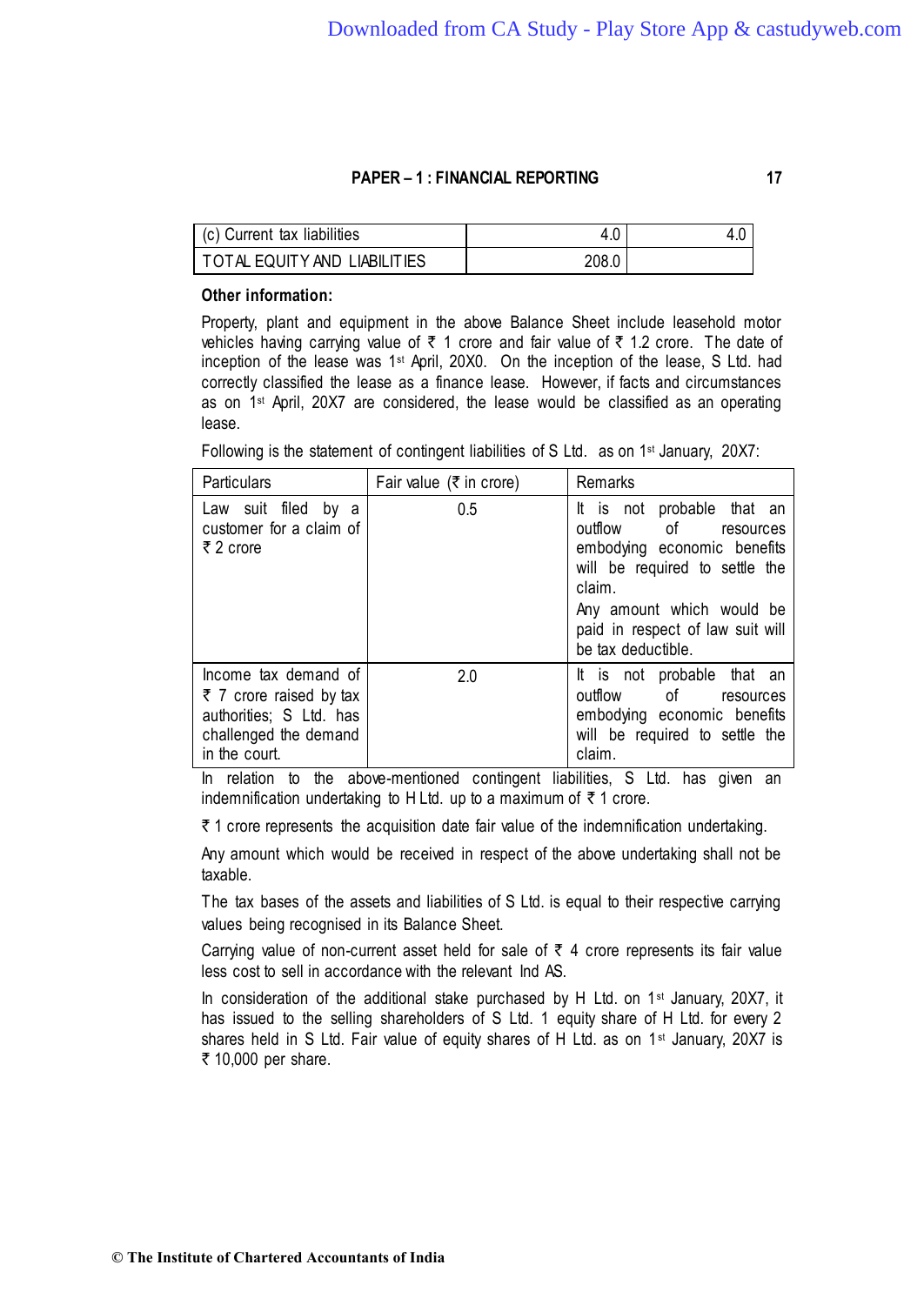On 1<sup>st</sup> January, 20X7, H Ltd. has paid  $\bar{\tau}$  50 crore in cash to the selling shareholders of S Ltd. Additionally, on 31<sup>st</sup> March, 20X9, H Ltd. will pay  $\bar{\tau}$  30 crore to the selling shareholders of S Ltd. if return on equity of S Ltd. for the year ended 31st March, 20X9 is more than 25% per annum. H Ltd. has estimated the fair value of this obligation as on 1<sup>st</sup> January, 20X7 and 31<sup>st</sup> March, 20X7 as  $\bar{\tau}$  22 crore and  $\bar{\tau}$  23 crore respectively. The change in fair value of the obligation is attributable to the change in facts and circumstances after the acquisition date.

Quoted price of equity shares of S Ltd. as on various dates is as follows:

| As on November, 20X6 |  |  | ₹ 350 per share |
|----------------------|--|--|-----------------|
|----------------------|--|--|-----------------|

As on 1<sup>st</sup> January, 20X7  $\bar{\tau}$  395 per share

As on 31<sup>st</sup> March, 20X7  $\bar{z}$  420 per share

On 31st May, 20X7, H Ltd. learned that certain customer relationships existing as on 1<sup>st</sup> January, 20X7, which met the recognition criteria of an intangible asset as on that date, were not considered during the accounting of business combination for the year ended 31st March, 20X7. The fair value of such customer relationships as on 1<sup>st</sup> January, 20X7 was  $\bar{\tau}$  3.5 crore (assume that there are no temporary differences associated with customer relations; consequently, there is no impact of income taxes on customer relations).

On 31st May, 20X7 itself, H Ltd. further learned that due to additional customer relationships being developed during the period 1st January, 20X7 to 31st March, 20X7, the fair value of such customer relationships has increased to  $\bar{\tau}$  4 crore as on 31st March, 20X7.

On 31st December, 20X7, H Ltd. has established that it has obtained all the information necessary for the accounting of the business combination and that more information is not obtainable.

H Ltd. and S Ltd. are not related parties and follow Ind AS for financial reporting. Income tax rate applicable is 30%.

You are required to provide your detailed responses to the following, along with reasoning and computation notes:

(a) What should be the goodwill or bargain purchase gain to be recognised by H Ltd. in its financial statements for the year ended 31<sup>st</sup> March, 20X7. For this purpose, measure non-controlling interest using proportionate share of the fair value of the identifiable net assets of S Ltd.

(b) Will the amount of non-controlling interest, goodwill, or bargain purchase gain so recognised in (a) above change subsequent to 31st March, 20X7? If yes, provide relevant journal entries.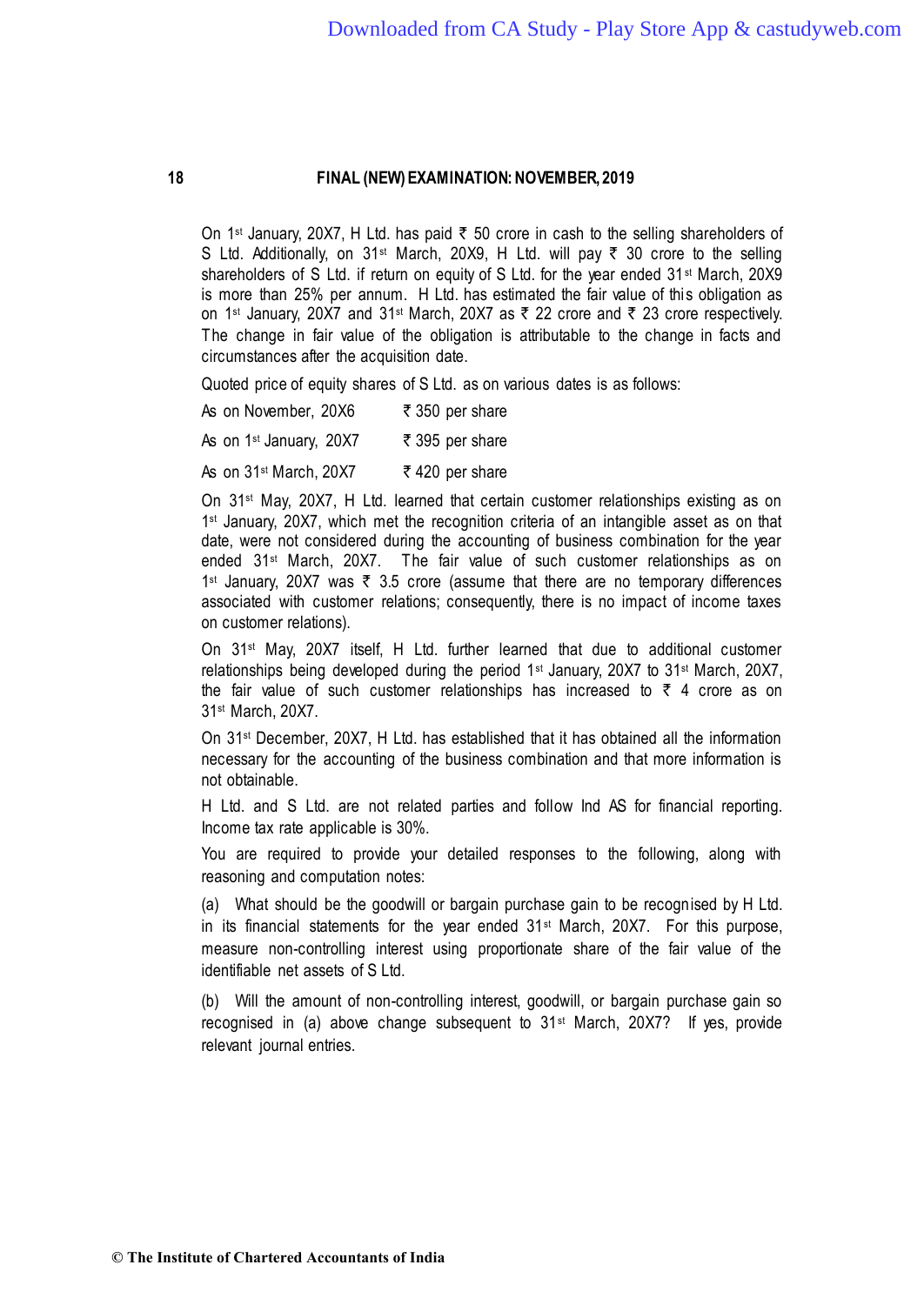(c) What should be the accounting treatment of the contingent consideration as on 31st March, 20X7?

#### **SUGGESTED ANSWERS**

**1.** As per para 30 (c) of Ind AS 34 'Interim Financial Reporting', income tax expense is **recognised in each interim period** based on the best estimate of the weighted average annual income tax rate expected for the full financial year.

Accordingly, the management's contention that since the net income for the year will be zero no income tax expense shall be charged quarterly in the interim financial report, is not correct.

The following table shows the correct income tax expense to be reported each quarter in accordance with Ind AS 34:

| <b>Period</b>        | Pre-tax earnings | Effective tax rate | Tax expense |
|----------------------|------------------|--------------------|-------------|
|                      | (in ₹)           |                    | (in ₹)      |
| <b>First Quarter</b> | 1,50,000         | 30%                | 45,000      |
| Second Quarter       | (50,000)         | 30%                | (15,000)    |
| <b>Third Quarter</b> | (50,000)         | 30%                | (15,000)    |
| Fourth Quarter       | (50,000)         | 30%                | (15,000)    |
| Annual               |                  |                    |             |

#### **2. Cheery Limited**

#### **Extract from the Statement of profit and loss**

|                            |          | (Restated) |
|----------------------------|----------|------------|
|                            | 20X4-X5  | 20X3-X4    |
|                            | ₹        | ₹          |
| <b>Sales</b>               | 1,04,000 | 73,500     |
| Cost of goods sold         | (80,000) | (60, 000)  |
| Profit before income taxes | 24,000   | 13,500     |
| Income taxes               | (7,200)  | (4,050)    |
| <b>Profit</b>              | 16,800   | 9,450      |
| Basic and diluted EPS      | 3.36     | 1.89       |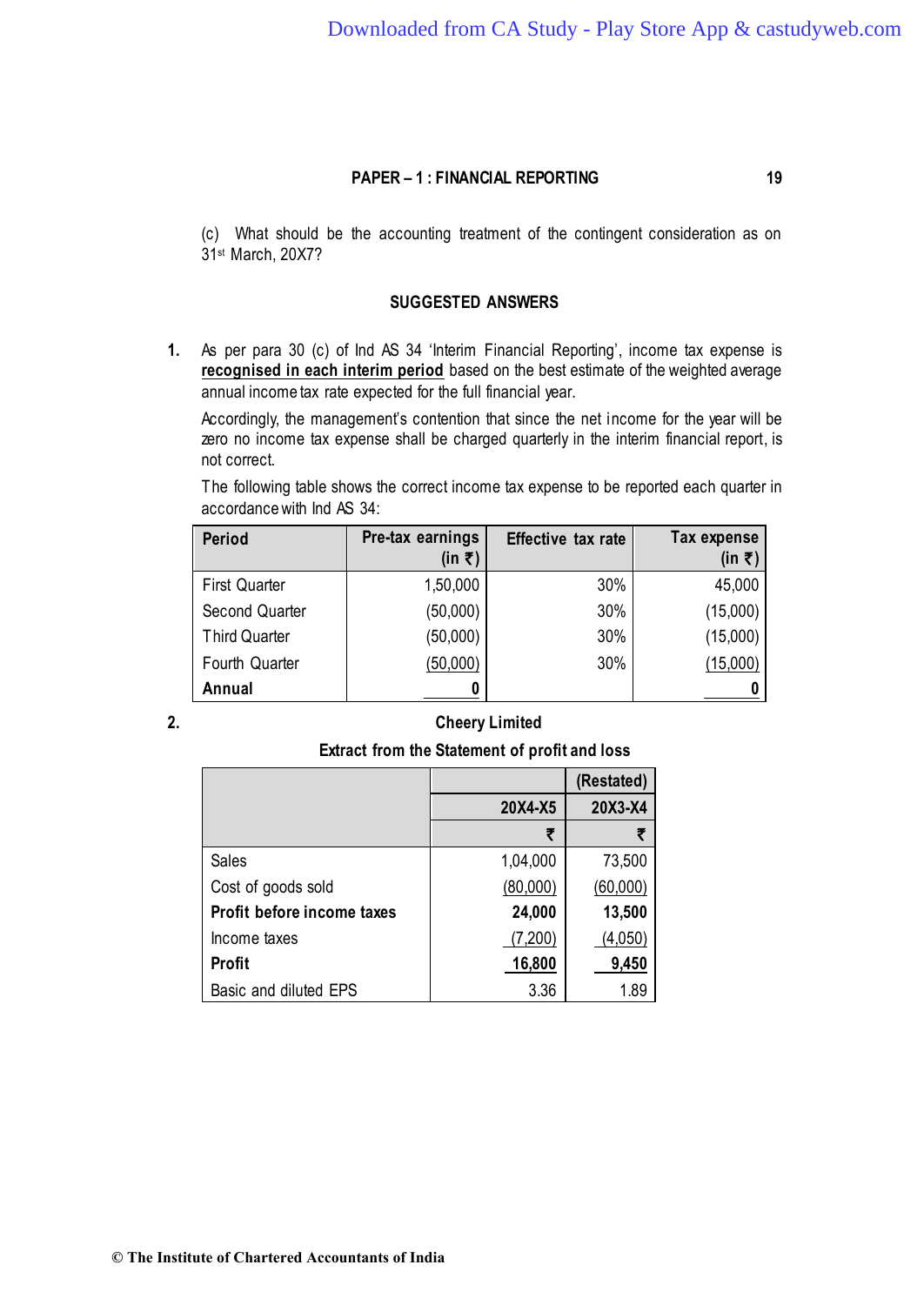## **Cheery Limited**

### **Statement of Changes in Equity**

|                                                                       | <b>Share</b><br>capital | <b>Retained</b><br>earnings | <b>Total</b> |
|-----------------------------------------------------------------------|-------------------------|-----------------------------|--------------|
| Balance at 31 <sup>st</sup> March, 20X3                               | 50,000                  | 20,000                      | 70,000       |
| Profit for the year ended 31 <sup>st</sup> March, 20X4 as<br>restated |                         | 9,450                       | 9,450        |
| Balance at 31 <sup>st</sup> March, 20X4                               | 50,000                  | 29,450                      | 79,450       |
| Profit for the year ended 31 <sup>st</sup> March, 20X5                |                         | 16,800                      | 16,800       |
| Balance at 31 <sup>st</sup> March, 20X5                               | 50,000                  | 46,250                      | 96,250       |

## **Extract from the Notes**

Some products that had been sold in 20X3-X4 were incorrectly included in inventory at  $31$ <sup>st</sup> March, 20X4 at  $\bar{\tau}$  6,500. The financial statements of 20X3-X4 have been restated to correct this error. The effect of the restatement on those financial statements is summarized below:

|                                     | Effect on 20X3-X4 |
|-------------------------------------|-------------------|
| (Increase) in cost of goods sold    | (6,500)           |
| Decrease in income tax expenses     | 1,950             |
| (Decrease) in profit                | (4,550)           |
| (Decrease) in basic and diluted EPS | (0.91)            |
| (Decrease) in inventory             | (6,500)           |
| Decrease in income tax payable      | 1,950             |
| (Decrease) in equity                | (4,550            |

There is no effect on the balance sheet at the beginning of the preceding period i.e. 1 st April, 20X3.

**3.** Paragraph 27 of Ind AS 102 requires the entity to recognise the effects of repricing that increase the total fair value of the share-based payment arrangement or are otherwise beneficial to the employee.

If the repricing increases the fair value of the equity instruments granted paragraph B43(a) of Appendix B requires the entity to include the incremental fair value granted (ie the difference between the fair value of the repriced equity instrument and that of the original equity instrument, both estimated as at the date of the modification) in the measurement of the amount recognised for services received as consideration for the equity instruments granted.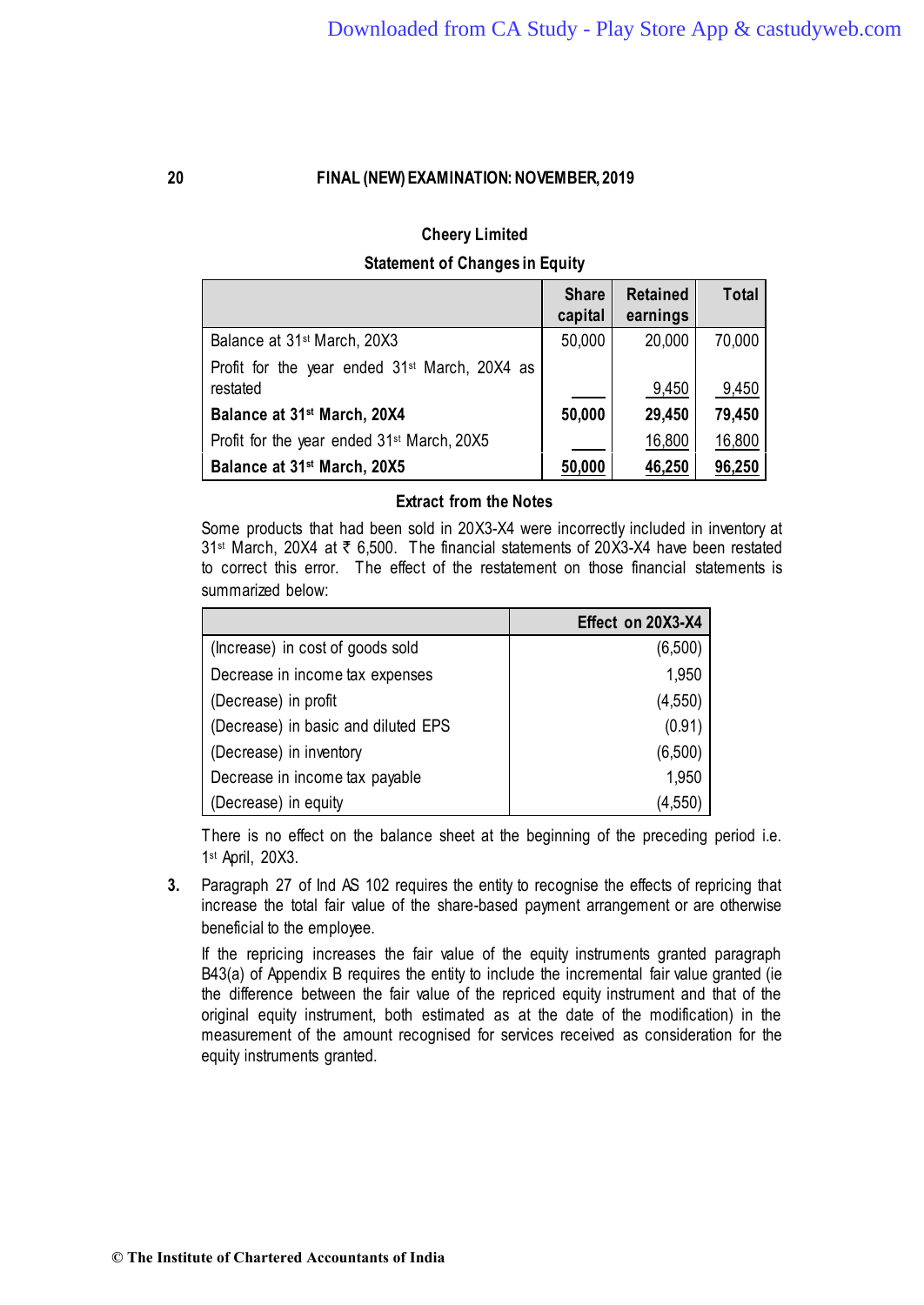If the repricing occurs during the vesting period, the incremental fair value granted is included in the measurement of the amount recognised for services received over the period from the repricing date until the date when the repriced equity instruments vest, in addition to the amount based on the grant date fair value of the original equity instruments, which is recognised over the remainder of the original vesting period.

Accordingly, the amounts recognised in years 1 and 2 are as follows:

| Year | Calculation                                                                                                  | Compensation<br>expense for<br>period | Cumulative<br>compensation<br>expense |
|------|--------------------------------------------------------------------------------------------------------------|---------------------------------------|---------------------------------------|
|      |                                                                                                              | ₹                                     |                                       |
|      | $[1,850$ employees $\times$ 1,000<br>options $\times \overline{\xi}$ 1.20] $\times \frac{1}{3}$              | 7,40,000                              | 7,40,000                              |
| 2    | $(1,840$ employees $\times$ 1,000<br>options × [(₹1.20× 2/3)+ {(₹1.05 -<br>$0.90$ ) × $0.5/1.5$ ] - 7,40,000 | 8,24,000                              | 15,64,000                             |

Note: Year 3 calculations have not been provided as it was not required in the question.

## **4. On Initial recognition**

|                       |     | Debit $(\bar{\tau})$ | Credit $(\bar{\tau})$ |
|-----------------------|-----|----------------------|-----------------------|
| Financial asset-FVOCI | Dr. | 1,000                |                       |
| To Cash               |     |                      | 1,000                 |

#### **On Impairment of debt instrument**

|                            |     | <b>Debit</b><br>(₹) | Credit $(\bar{\tau})$ |
|----------------------------|-----|---------------------|-----------------------|
| Impairment expense (P&L)   | Dr. | 30                  |                       |
| Other comprehensive income | Dr. | 20                  |                       |
| To Financial asset-FVOCI   |     |                     | 50                    |

The cumulative loss in other comprehensive income at the reporting date was  $\bar{\tau}$  20. That amount consists of the total fair value change of  $\bar{\tau}$  50 (that is,  $\bar{\tau}$  1,000- $\bar{\tau}$  950) offset by the change in the accumulated impairment amount representing 12-month ECL, that was recognized ( $\bar{\tau}$  30).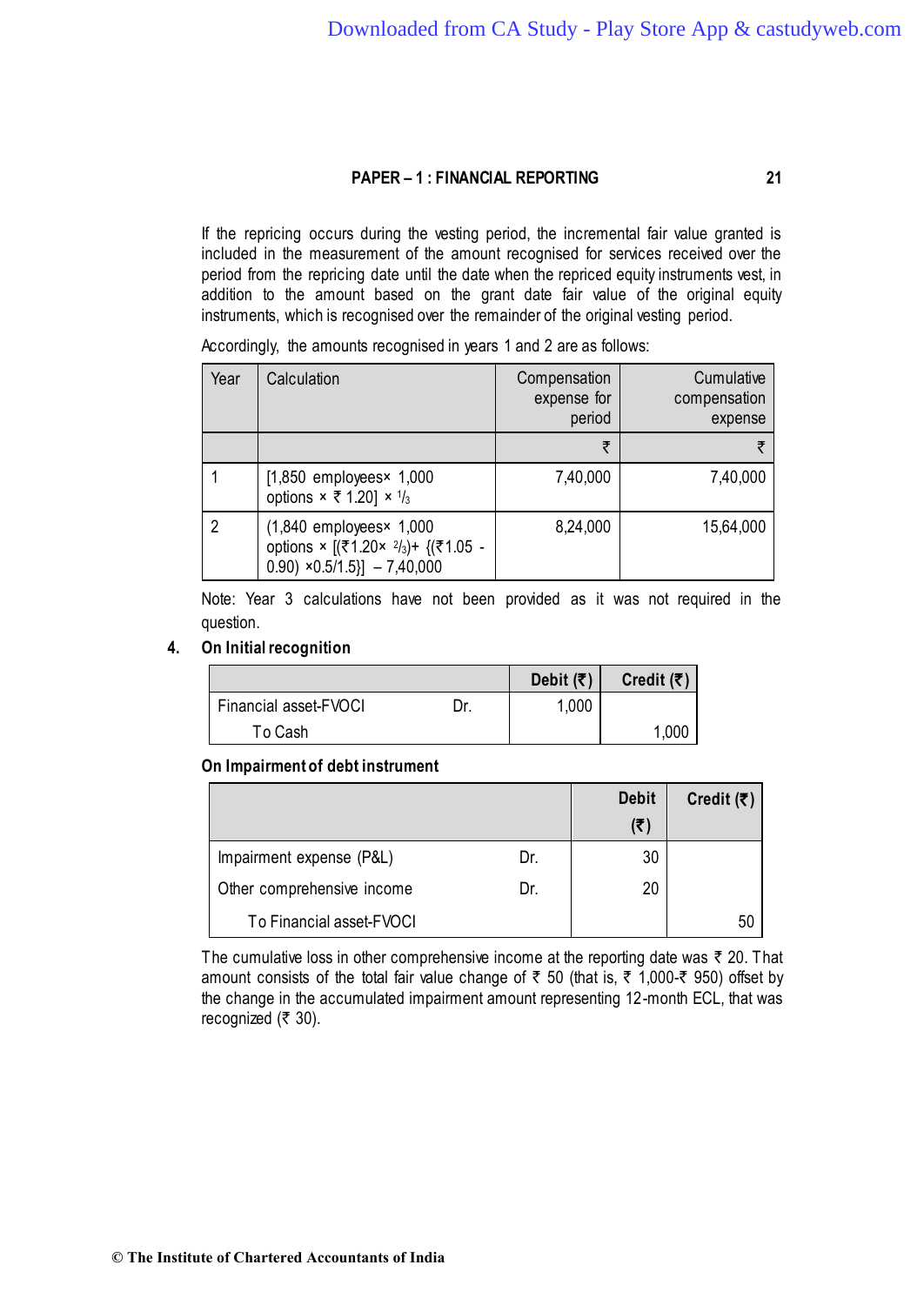#### **On Sale of debt instrument**

|                               | <b>Debit</b><br>(₹) | <b>Credit</b> |
|-------------------------------|---------------------|---------------|
| Cash                          | 950                 |               |
| To Financial asset -FVOCI     |                     | 950           |
| Loss on sale (P&L)            | 20                  |               |
| To Other comprehensive income |                     | 20            |

**5.** As per Ind AS 23, when an entity borrows funds specifically for the purpose of obtaining a qualifying asset, the entity should determine the amount of borrowing costs eligible for capitalisation as the actual borrowing costs incurred on that borrowing during the period less any investment income on the temporary investment of those borrowings.

The amount of borrowing costs eligible for capitalization, in cases where the funds are borrowed generally, should be determined based on the expenditure incurred in obtaining a qualifying asset. The costs incurred should first be allocated to the specific borrowings.

Analysis of expenditure:

| <b>Date</b>                 | <b>Expenditure</b><br>(300) | Amount<br>allocated in<br>general<br>borrowings<br>(そ'000) | <b>Weighted for period</b><br>outstanding (₹'000) |   |     |
|-----------------------------|-----------------------------|------------------------------------------------------------|---------------------------------------------------|---|-----|
| 1st April 20X1              | 200                         | 0                                                          |                                                   |   | 0   |
| 30th June 20X1              | 600                         | 100*                                                       | $100 \times 9/12$                                 |   | 75  |
| 31st Dec 20X1               | 1,200                       | 1,200                                                      | $1,200 \times 3/12$                               |   | 300 |
| 31 <sup>st</sup> March 20X2 | 200                         | 200                                                        | $200 \times 0/12$                                 | Ξ |     |
| Total                       | 2,200                       |                                                            |                                                   |   | 375 |

\*Specific borrowings of  $\bar{\tau}$  7,00,000 fully utilized on 1<sup>st</sup> April & on 30<sup>th</sup> June to the extent of ₹ 5,00,000 hence remaining expenditure of ₹ 1,00,000 allocated to general borrowings.

The expenditure rate relating to general borrowings should be the weighted average of the borrowing costs applicable to the entity's borrowings that are outstanding during the period, other than borrowings made specifically for the purpose of obtaining a qualifying asset.

Capitalisation rate =  $(10,00,000 \times 12.5\%) + (15,00,000 \times 10\%) = 11\%$ 10,00,000 + 15,00,000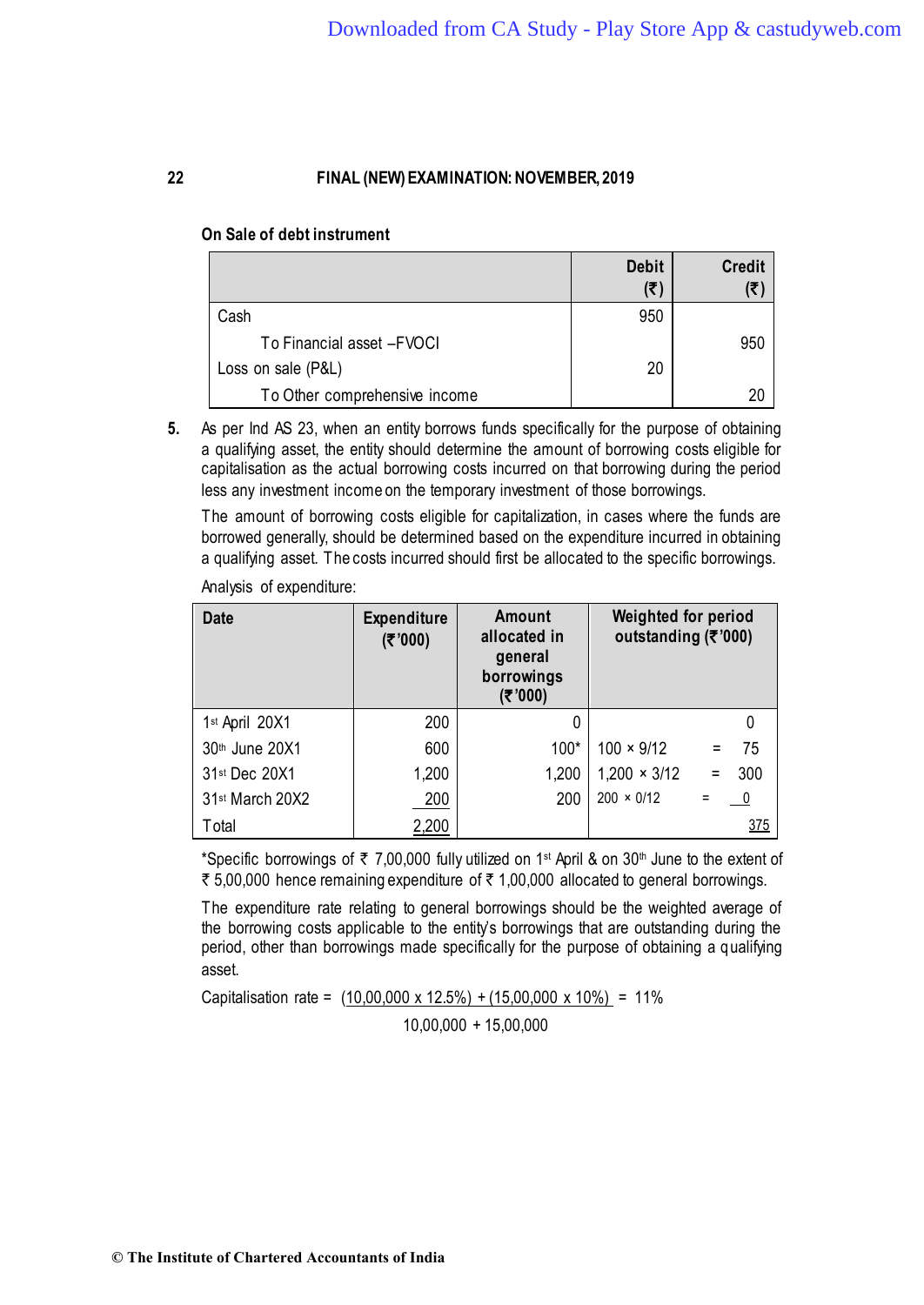| ٩ |             |
|---|-------------|
|   | I<br>×<br>٧ |

| Borrowing cost to be capitalized:                                              | Amount   |
|--------------------------------------------------------------------------------|----------|
|                                                                                | (5)      |
| On specific loan                                                               | 65,000   |
| On General borrowing $(3,75,000 \times 11\%)$                                  | 41,250   |
| Total                                                                          | 1,06,250 |
| Less interest income on specific borrowings                                    | (20,000) |
| Amount eligible for capitalization                                             | 86,250   |
| Therefore, the borrowing costs to be capitalized are $\overline{\tau}$ 86,250. |          |

- **6.** As per paragraph 9 of Ind AS 115, "An entity shall account for a contract with a customer that is within the scope of this Standard only when all of the following criteria are met:
	- (a) the parties to the contract have approved the contract (in writing, orally or in accordance with other customary business practices) and are committed to perform their respective obligations;
	- (b) the entity can identify each party's rights regarding the goods or services to be transferred;
	- (c) the entity can identify the payment terms for the goods or services to be transferred;
	- (d) the contract has commercial substance (ie the risk, timing or amount of the entity's future cash flows is expected to change as a result of the contract); and
	- (e) it is probable that the entity will collect the consideration to which it will be entitled in exchange for the goods or services that will be transferred to the customer. In evaluating whether collectability of an amount of consideration is probable, an entity shall consider only the customer's ability and intention to pay that amount of consideration when it is due. The amount of consideration to which the entity will be entitled may be less than the price stated in the contract if the consideration is variable because the entity may offer the customer a price concession".

Paragraph 9(e) above, requires that for revenue to be recognised, it should be probable that the entity will collect the consideration to which it will be entitled in exchange for the goods or services that will be transferred to the customer. In the given case, it is not probable that G Ltd. will collect the consideration to which it is entitled in exchange for the transfer of the machinery. P Ltd.'s ability to pay may be uncertain due to the following reasons:

(a) P Ltd. intends to pay the remaining consideration (which has a significant balance) primarily from income derived from its food processing unit (which is a business involving significant risk because of high competition in the said industry and P Ltd.'s little experience);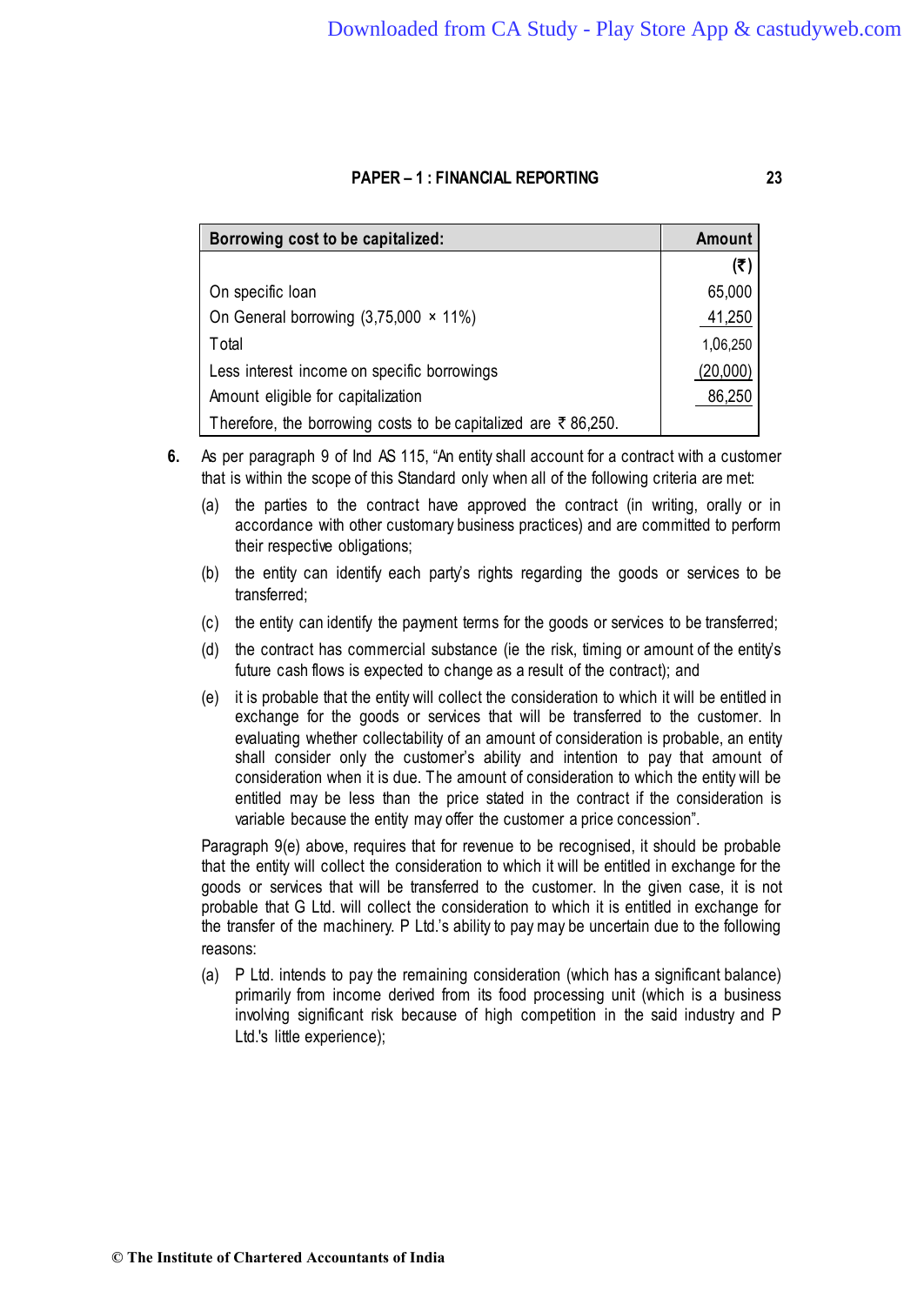- (b) P Ltd. lacks sources of other income or assets that could be used to repay the balance consideration; and
- (c) P Ltd.'s liability is limited because the financing arrangement is provided on a nonrecourse basis.

In accordance with the above, the criteria in paragraph 9 of Ind AS 115 are not met.

Further, para 15 states that when a contract with a customer does not meet the criteria in paragraph 9 and an entity receives consideration from the customer, the entity shall recognise the consideration received as revenue only when either of the following events has occurred:

- (a) the entity has no remaining obligations to transfer goods or services to the customer and all, or substantially all, of the consideration promised by the customer has been received by the entity and is non-refundable; or
- (b) the contract has been terminated and the consideration received from the customer is non-refundable.

Para 16 states that an entity shall recognise the consideration received from a customer as a liability until one of the events in paragraph 15 occurs or until the criteria in paragraph 9 are subsequently met. Depending on the facts and circumstances relating to the contract, the liability recognised represents the entity's obligation to either transfer goods or services in the future or refund the consideration received. In either case, the liability shall be measured at the amount of consideration received from the customer.

In accordance with the above, in the given case G Ltd. should account for the nonrefundable deposit of  $\overline{\epsilon}$ 1,00,000 payment as a deposit liability as none of the events described in paragraph 15 have occurred—that is, neither the entity has received substantially all of the consideration nor it has terminated the contract. Consequently, in accordance with paragraph 16, G Ltd. Will continue to account for the initial deposit as well as any future payments of principal and interest as a deposit liability until the criteria in paragraph 9 are met (i.e. the entity is able to conclude that it is probable that the entity will collect the consideration) or one of the events in paragraph 15 has occurred. Further, G Ltd. will continue to assess the contract in accordance with paragraph 14 to determine whether the criteria in paragraph 9 are subsequently met or whether the events in paragraph 15 of Ind AS 115 have occurred.

#### **7. Para 69 of Ind AS 1 defines current liabilities as follows:**

An entity shall classify a liability as current when:

- (i) it expects to settle the liability in its normal operating cycle;
- (ii) it holds the liability primarily for the purpose of trading;
- (iii) the liability is due to be settled within twelve months after the reporting period; or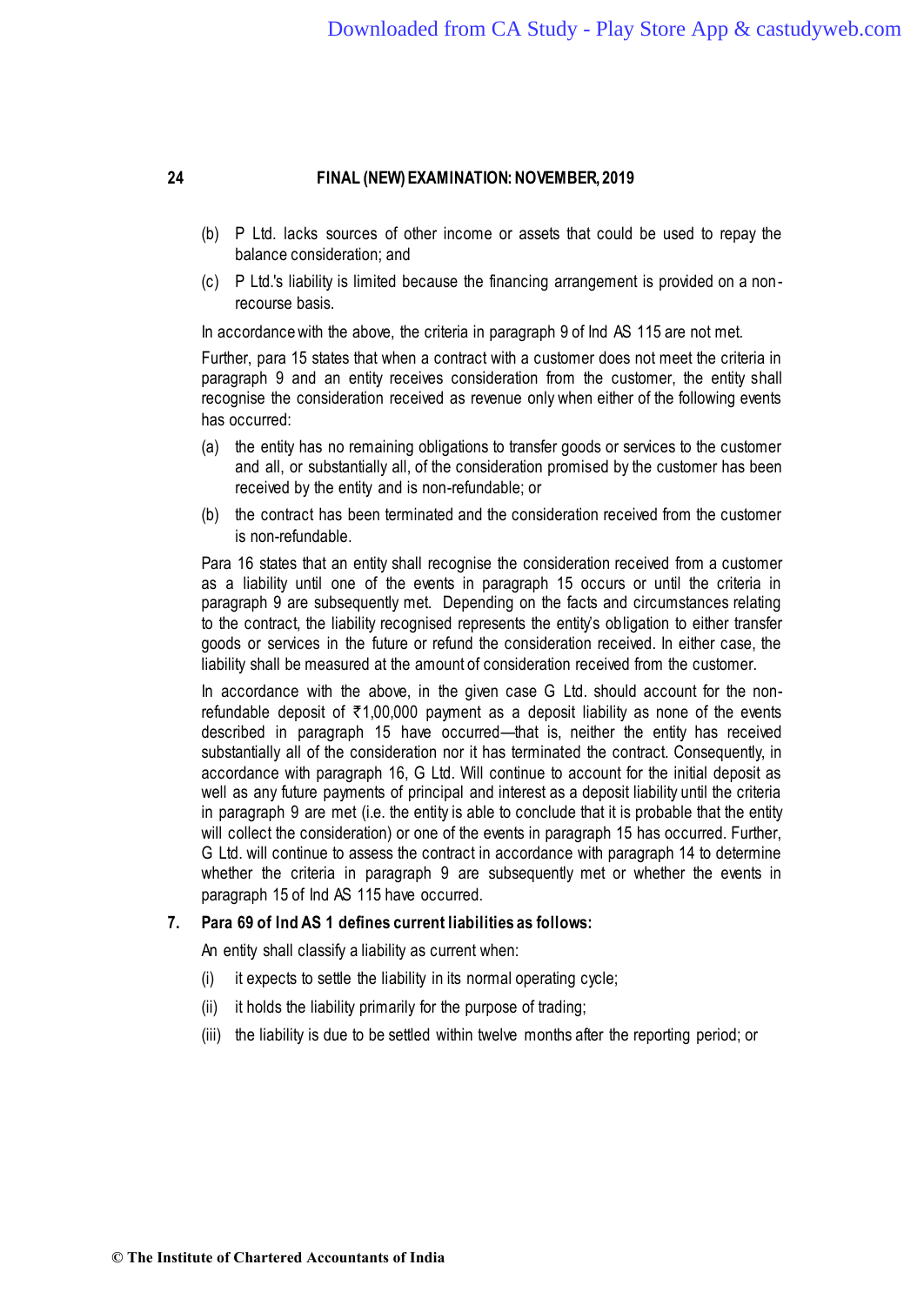(iv) it does not have an unconditional right to defer settlement of the liability for at least twelve months after the reporting period. Terms of a liability that could, at the option of the counterparty, result in its settlement by the issue of equity instruments do not affect its classification.

An entity shall classify all other liabilities as non-current.

Accordingly, following will be the classification of loan in the given scenarios:

- a) The loan is not due for payment at the end of the reporting period. The entity and the bank have agreed for the said roll over prior to the end of the reporting period for a period of 5 years. Since the entity has an unconditional right to defer the settlement of the liability for at least twelve months after the reporting period, the loan should be classified as non-current.
- b) Yes, the answer will be different if the arrangement for roll over is agreed upon after the end of the reporting period because as per paragraph 72 of Ind AS 1, "an entity classifies its financial liabilities as current when they are due to be settled within twelve months after the reporting period, even if: (a) the original term was for a period longer than twelve months, and (b) an agreement to refinance, or to reschedule payments, on a long-term basis is completed after the reporting period and before the financial statements are approved for issue." As at the end of the reporting period, the entity does not have an unconditional right to defer settlement of the liability for at least twelve months after the reporting period. Hence the loan is to be classified as current.
- c) Yes, loan facility arranged with new bank cannot be treated as refinancing, as the loan with the earlier bank would have to be settled which may coincide with loan facility arranged with a new bank. In this case, loan has to be repaid within a period of 9 months from the end of the reporting period, therefore, it will be classified as current liability.
- d) Yes, the answer will be different and the loan should be classified as current. This is because, as per paragraph 73 of Ind AS 1, when refinancing or rolling over the obligation is not at the discretion of the entity (for example, there is no arrangement for refinancing), the entity does not consider the potential to refinance the obligation and classifies the obligation as current.

#### **8. Ind AS 10 defines 'Events after the Reporting Period' as follows:**

Events after the reporting period are those events, favourable and unfavourable, that occur between the end of the reporting period and the date when the financial statements are approved by the Board of Directors in case of a company, and, by the corresponding approving authority in case of any other entity for issue. Two types of events can be identified: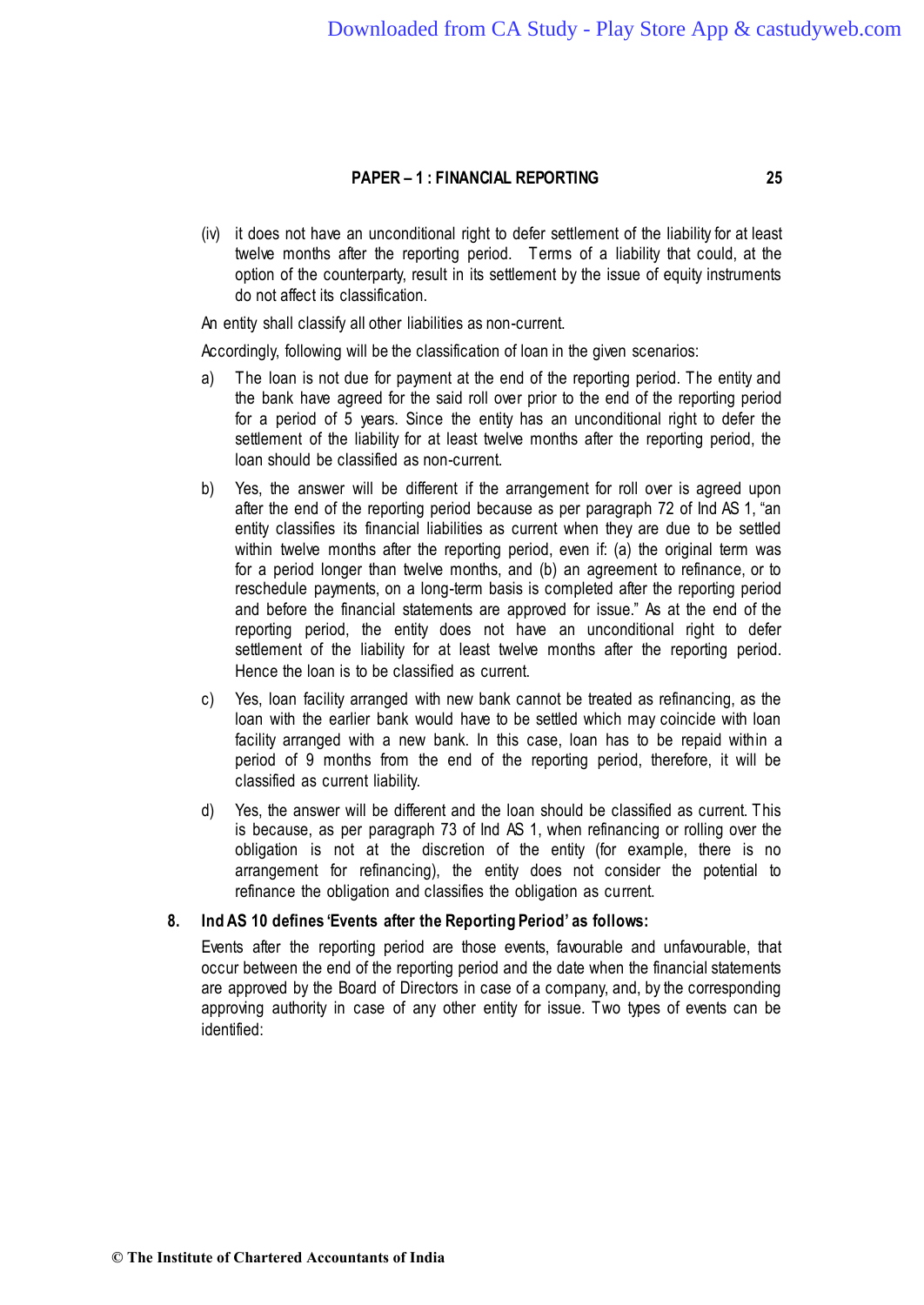- (a) those that provide evidence of conditions that existed at the end of the reporting period (adjusting events after the reporting period); and
- (b) those that are indicative of conditions that arose after the reporting period (nonadjusting events after the reporting period)

In the instant case, the demand notice has been received on  $15<sup>th</sup>$  June, 2017, which is between the end of the reporting period and the date of approval of financial statements. Therefore, it is an event after the reporting period. This demand for additional amount has been raised because of higher rate of excise duty levied by the Excise Department in respect of goods already manufactured during the reporting period. Accordingly, condition exists on 31st March, 2017, as the goods have been manufactured during the reporting period on which additional excise duty has been levied and this event has been confirmed by the receipt of demand notice. Therefore, it is an adjusting event.

In accordance with the principles of Ind AS 37, the company should make a provision in the financial statements for the year 2016-17, at best estimate of the expenditure to be incurred, i.e., ₹ 15,00,000.

**9.** (All numbers in ₹'000 unless otherwise stated)

On 31st March 20X2, ABL Ltd. will report a net pension liability in the statement of financial position. The amount of the liability will be  $\bar{\tau}$  12,000 (68,000 – 56,000).

For the year ended 31st March 20X2, ABL Ltd. will report the current service cost as an operating cost in the statement of profit or loss. The amount reported will be  $\bar{\tau}$  6,200. The same treatment applies to the past service cost of  $\bar{\tau}$  1,500.

For the year ended 31st March 20X2, ABL Ltd. will report a finance cost in profit or loss based on the net pension liability at the start of the year of  $\bar{\tau}$  8,000 (60,000 – 52,000). The amount of the finance cost will be  $\bar{\tau}$  400 (8,000 x 5%).

The redundancy programme represents the partial settlement of the curtailment of a defined benefit obligation. The gain on settlement of  $\bar{\tau}$  500 (8,000 – 7,500) will be reported in the statement of profit or loss.

Other movements in the net pension liability will be reported as remeasurement gains or losses in other comprehensive income.

For the year ended 31<sup>st</sup> March 20X2, the remeasurement loss will be  $\bar{\tau}$  3,400 (refer W.N.).

#### **Working Note:**

| Calculation of remeasurement gain or loss:             | ₹ '000 |
|--------------------------------------------------------|--------|
| Liability at the start of the year $(60,000 - 52,000)$ | 8,000  |
| Current service cost                                   | 6,200  |
| Past service cost                                      | 1,500  |
| Net finance cost                                       | 40 N   |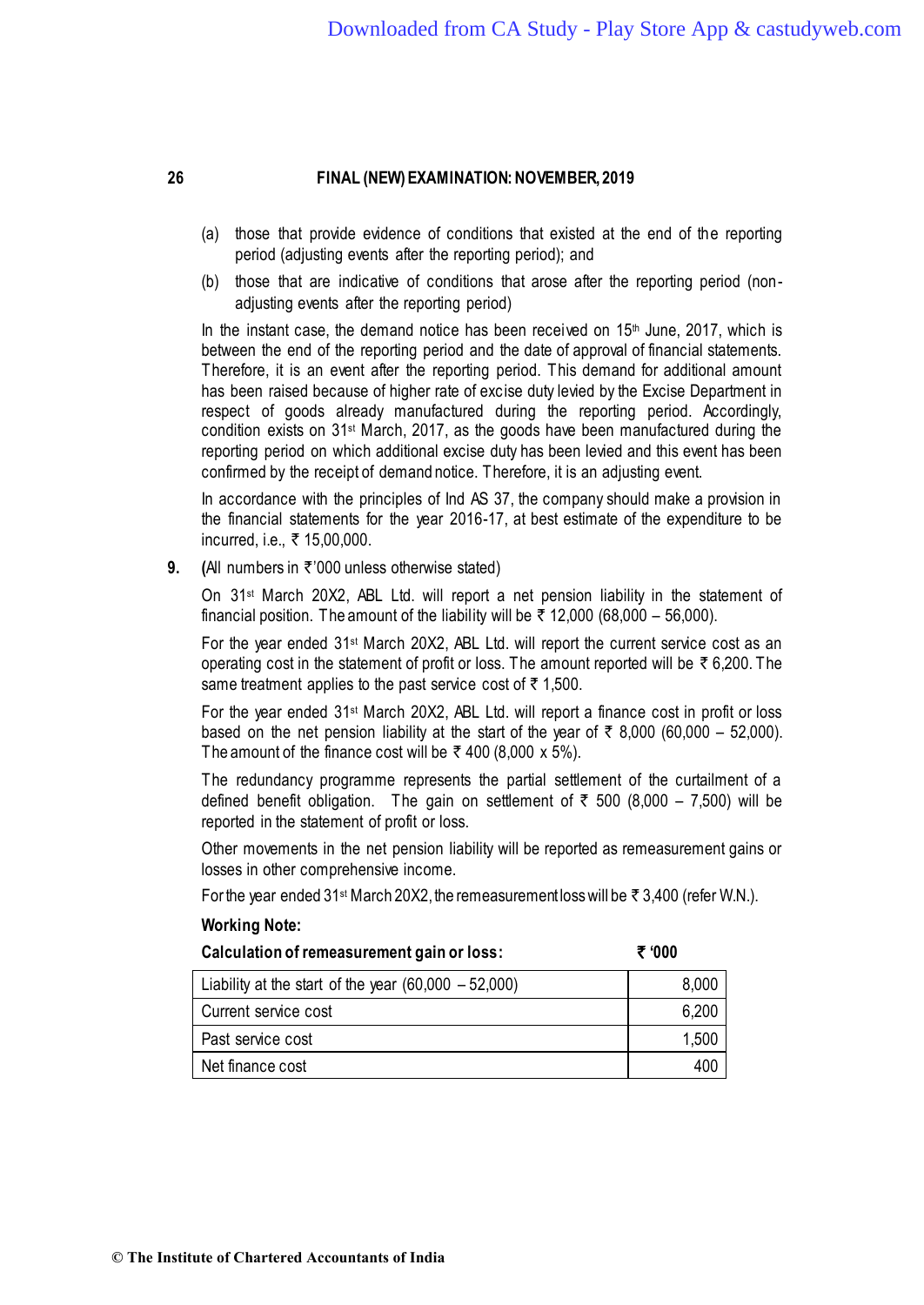| Gain on settlement                                   | (500)   |
|------------------------------------------------------|---------|
| Contributions to plan                                | (7,000) |
| Remeasurement loss (balancing figure)                | 3,400   |
| Liability at the end of the year $(68,000 - 56,000)$ | 12,000  |

**10. Scenario 1:** Since H Limited is holding 12,000 shares it has received ` 1,20,000 as dividend from S Limited. In the consolidated financial statements of H Ltd., dividend income earned by H Ltd. and dividend recorded by S Ltd. in its equity will both get eliminated as a result of consolidation adjustments. Dividend paid by S Ltd. to the 40% non-controlling interest (NCI) shareholders will be recorded in the Statement of Changes in Equity as reduction of NCI balance (as shares are classified as equity as per Ind AS 32).

DDT of  $\bar{\tau}$  40,000 paid to tax authorities has two components- One  $\bar{\tau}$  24,000 (related to H Limited's shareholding and other  $\bar{\tau}$  16,000 (40,000 x 40%) belong to non controlling interest (NCI) shareholders of S Limited). DDT of  $\bar{\tau}$  16,000 (pertaining to non-controlling interest (NCI) shareholders) will be recorded in the Statement of Changes in Equity along with dividend. DDT of  $\bar{\tau}$  24,000 paid outside the consolidated Group shall be charged as tax expense in the consolidated statement of profit and loss of H Ltd.

| <b>Transactions</b>                                                                 | H Ltd.         | S Ltd.    | Consol<br>Adjustments | CFS <sub>H</sub><br>Ltd |
|-------------------------------------------------------------------------------------|----------------|-----------|-----------------------|-------------------------|
| Dividend Income (P&L)                                                               | 120,000        |           | (120,000)             |                         |
| Statement of<br>Dividend<br>(in<br>Changes in Equity by way of<br>reduction of NCI) | $\blacksquare$ | (200,000) | 120,000               | (80,000)                |
| DDT (in Statement of Changes<br>in Equity by way of reduction<br>of NCI)            | -              | (40,000)  | 24,000                | (16,000)                |
| DDT (in Statement of P&L)                                                           | -              |           | (24,000)              | (24,000)                |

In accordance with the above, in the given case, CFS of H limited will be as under:

**Scenario 2 (A)**: If DDT paid by the subsidiary S Ltd. is allowed as a set off against the DDT liability of its parent H Ltd. (as per the tax laws), then the amount of such DDT should be recognised in the consolidated statement of changes in equity of parent H Ltd.

In the given case, share of H Limited in DDT paid by S Limited is  $\bar{\tau}$  24,000 and entire ₹ 24,000 was utilised by H Limited while paying dividend to its own shareholders.

Accordingly, DDT of  $\bar{\tau}$  76,000 ( $\bar{\tau}$  40,000 of DDT paid by S Ltd. (of which  $\bar{\tau}$ 16,000 is attributable to NCI) and  $\bar{\tau}$  36,000 of DDT paid by H Ltd.) should be recognised in the consolidated statement of changes in equity of parent H Ltd. No amount will be charged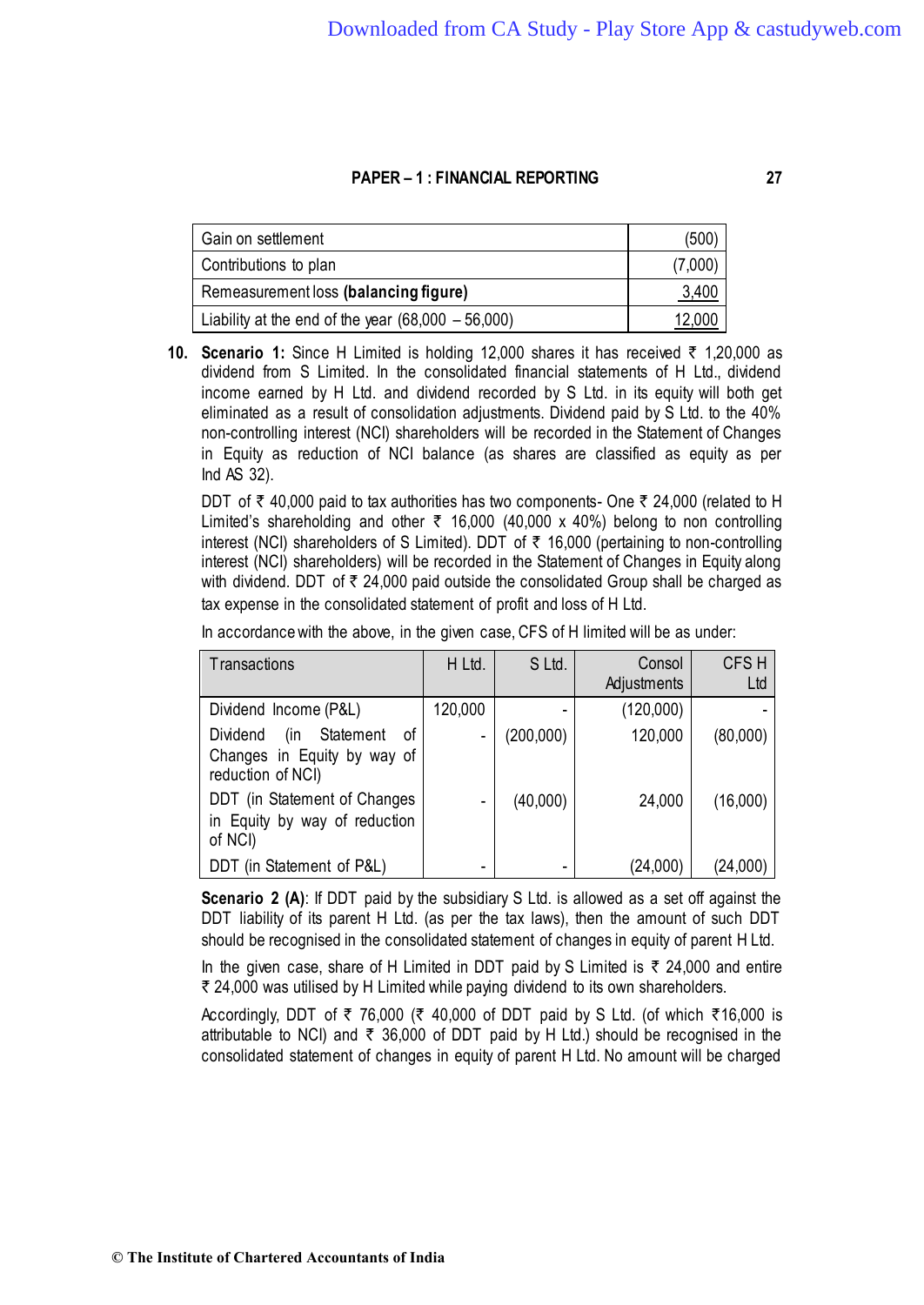to consolidated statement of profit and loss. The basis for such accounting would be that due to Parent H Ltd's transaction of distributing dividend to its shareholders (a transaction recorded in Parent H Ltd's equity) and the related DDT set-off, this DDT paid by the subsidiary is effectively a tax on distribution of dividend to the shareholders of the parent company.

In accordance with the above, in the given case, CFS of H limited will be as under:

| <b>Transactions</b>                             | H Ltd      | S Ltd                    | Consol<br>Adjustments | <b>CFS H Ltd</b> |
|-------------------------------------------------|------------|--------------------------|-----------------------|------------------|
| Dividend Income (P&L)                           | 120,000    | $\overline{\phantom{0}}$ | (120,000)             |                  |
| Dividend (in Statement of<br>Changes in Equity) | (300, 000) | (200,000)                | 120,000               | $(380,000)^*$    |
| DDT<br>Statement<br>(in<br>Changes in Equity)   | (36,000)   | (40,000)                 | -                     | $(76,000)^*$     |

\*Dividend of  $\bar{\tau}$  80,000 and DDT of  $\bar{\tau}$  16,000 will be reflected as reduction from noncontrolling interest.

**Scenario 2(B):** In the given case, share of H Limited in DDT paid by S Limited is  $\bar{\tau}$ 24,000 out of which only  $\bar{\tau}$  20,000 was utilised by H Limited while paying dividend by its own. Therefore, balance  $\bar{\tau}$  4,000 should be charged in the consolidated statement of profit and loss.

In accordance with the above, in the given case, CFS of H limited will be as under:

| <b>Transactions</b>                                 | H Ltd     | S Ltd     | Consol      | <b>CFS H Ltd</b> |
|-----------------------------------------------------|-----------|-----------|-------------|------------------|
|                                                     |           |           | Adjustments |                  |
| Dividend Income (P&L)                               | 120,000   |           | (120,000)   |                  |
| Dividend (in Statement of<br>Changes in Equity)     | (100,000) | (200,000) | 120,000     | $(180,000)^*$    |
| Statement<br>(in<br>οf<br>DDT<br>Changes in Equity) |           | (40,000)  | 4,000       | $(36,000)^*$     |
| Statement<br>DDT<br>οf<br>(in<br><b>P&amp;L)</b>    |           |           | (4000)      | (4000)           |

\*Dividend of  $\bar{\tau}$  80,000 and DDT of  $\bar{\tau}$  16,000 will be reflected as reduction from noncontrolling interest.

**Scenario (3):** Considering that as per tax laws, DDT paid by associate is not allowed set off against the DDT liability of the investor, the investor's share of DDT would be accounted by the investor company by crediting its investment account in the associate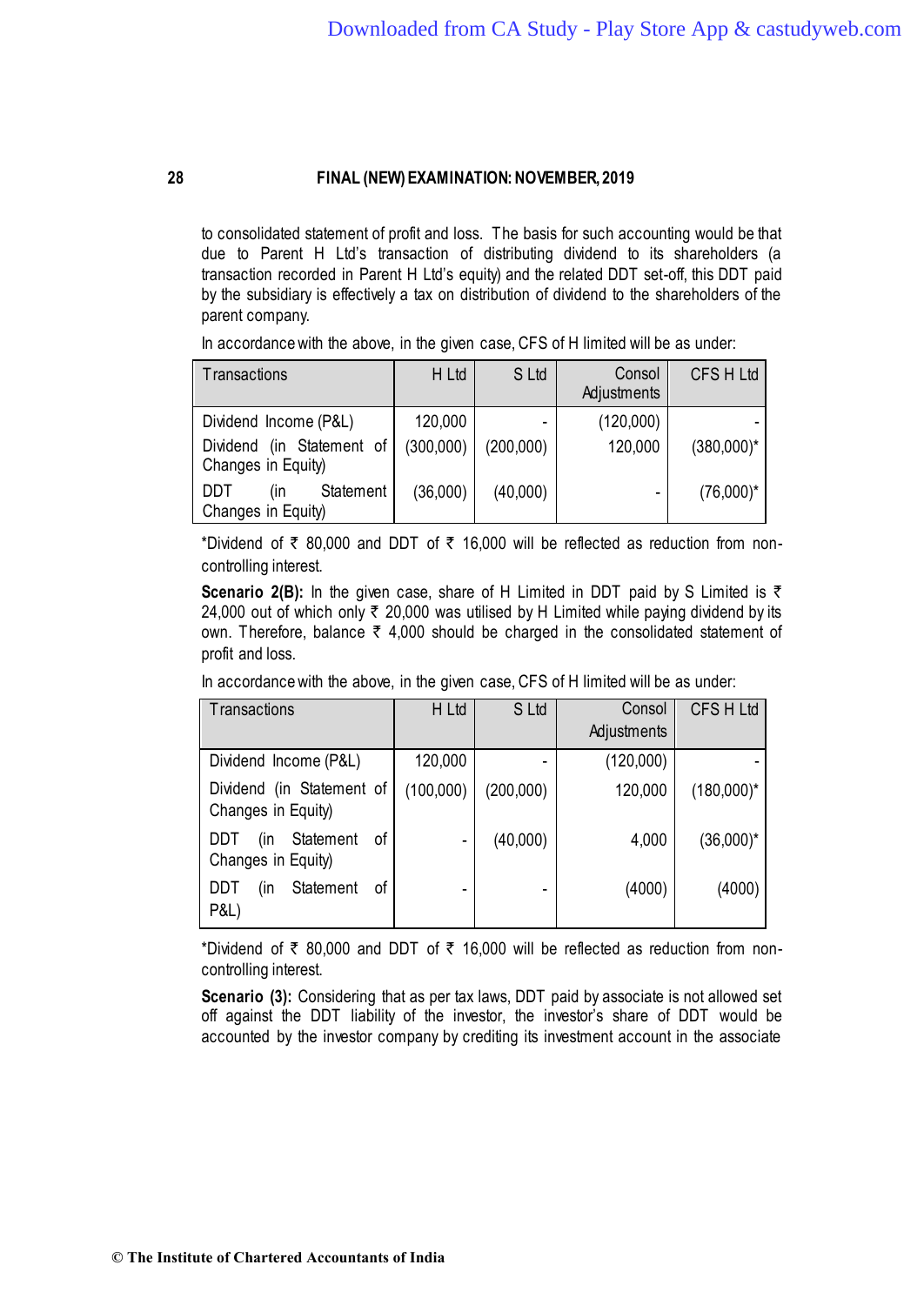and recording a corresponding debit adjustment towards its share of profit or loss of the associate.

**11. (i)** Para 47 of Ind AS 21 requires that goodwill arose on business combination shall be expressed in the functional currency of the foreign operation and shall be translated at the closing rate in accordance with paragraphs 39 and 42. In this case the amount of goodwill will be as follows:

| Net identifiable asset | Dr. | 23 million  |              |
|------------------------|-----|-------------|--------------|
| Goodwill(bal. fig.)    | Dr. | 1.4 million |              |
| To Bank                |     |             | 17.5 million |
| To NCI (23 x 30%)      |     |             | 6.9 million  |

Thus, goodwill on reporting date would be 1.4 million EURO  $x \bar{\tau}$  84

 $=$  ₹ 117.6 million

**(ii)**

| <b>Particulars</b>      | <b>EURO</b> in million |
|-------------------------|------------------------|
| Sale price of Inventory | 4.20                   |
| Unrealised Profit [a]   | 1.80                   |

|  |  |  |  | Exchange rate as on date of purchase of Inventory [b] | ₹83 / Euro |  |  |
|--|--|--|--|-------------------------------------------------------|------------|--|--|
|  |  |  |  |                                                       |            |  |  |

Unrealized profit to be eliminated [a x b]  $\qquad \qquad$   $\qquad$  149.40 million

As per para 39 of Ind AS 21 "income and expenses for each statement of profit and loss presented (ie including comparatives) shall be translated at exchange rates at the dates of the transactions".

In the given case, purchase of inventory is an expense item shown in the statement profit and loss account. Hence, the exchange rate on the date of purchase of inventory is taken for calculation of unrealized profit which is to be eliminated on the event of consolidation.

**12.** Paragraph 5 of Ind AS 115 scopes out revenue arising from lease agreements. Principles enunciated under Ind AS 17, Leases would be applicable for revenue arising from leasing agreements.

Recognition of income in respect of lease would depend on its classification as per Ind AS 17, Leases.

**If the lease of land is an operating lease**, then it will be accounted for as given below: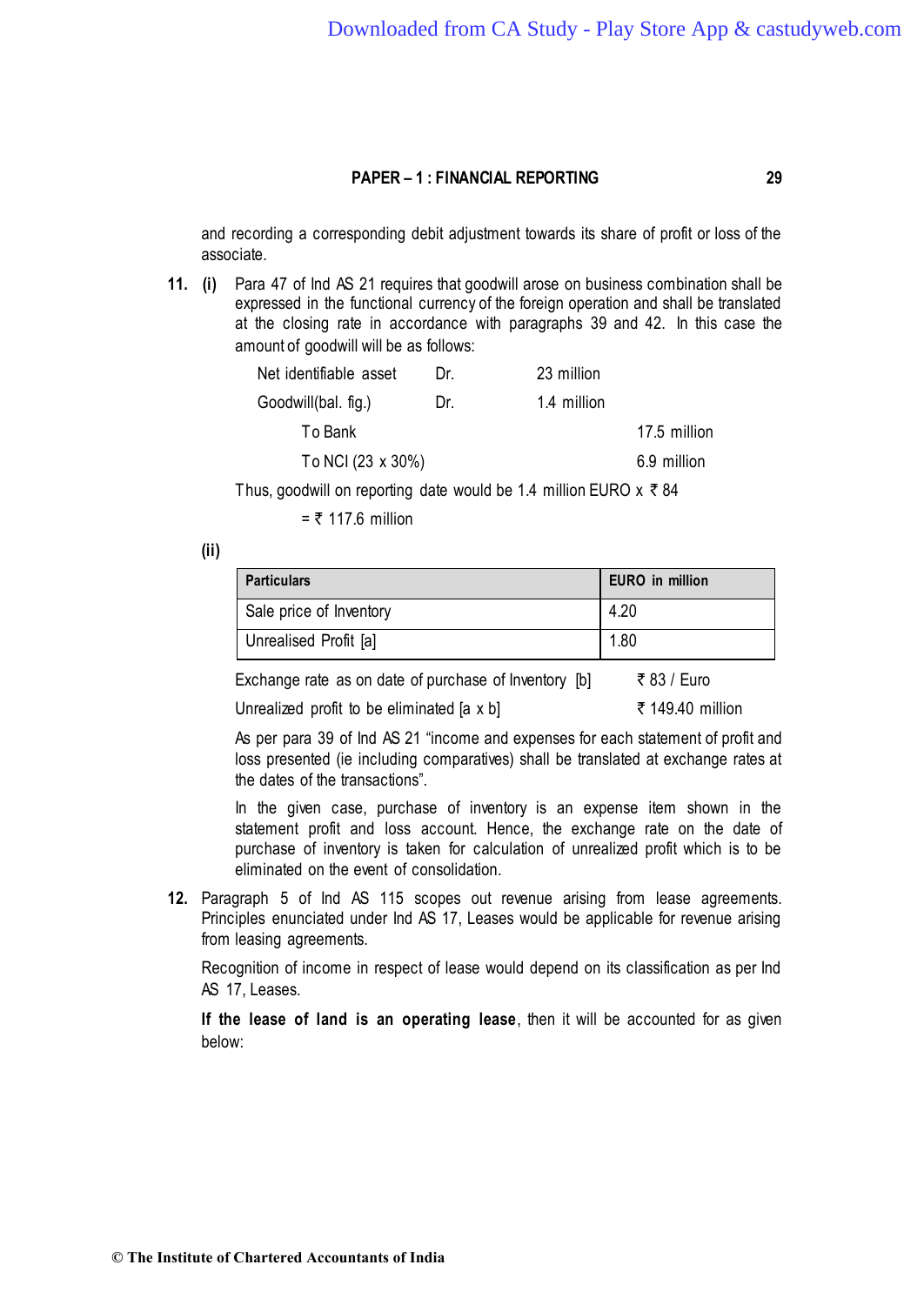- Lessors shall present assets subject to operating leases in their balance sheet according to the nature of the asset.
- Lease income from operating leases shall be recognised in income on a straightline basis over the lease term, unless either:
	- (a) another systematic basis is more representative of the time pattern in which use benefit derived from the leased asset is diminished, even if the payments to the lessors are not on that basis; or
	- (b) the payments to the lessor are structured to increase in line with expected general inflation to compensate for the lessor's expected inflationary cost increases. If payments to the lessor vary according to factors other than inflation, then this condition is not met.

The long lease term may be an indication that the lease is classified as a finance lease. **If it is a finance lease** then lessor Jeevan India Ltd. shall recognise assets held under a finance lease in their balance sheets and present them as a receivable at an amount equal to the net investment in the lease. The recognition of finance income shall be based on a pattern reflecting a constant periodic rate of return on the lessor's net investment in the finance lease.

Nominal lease rent collected every year will also be accounted every year on accrual basis.

**13. (i)** As per Ind AS 113, a fair value measurement of a non-financial asset takes into account a market participant's ability to generate economic benefits by using the asset in its highest and best use or by selling it to another market participant that would use the asset in its highest and best use.

> The highest and best use of a non-financial asset takes into account the use of the asset that is physically possible, legally permissible and financially feasible, as follows:

- (a) A use that is physically possible takes into account the physical characteristics of the asset that market participants would take into account when pricing the asset (eg the location or size of a property).
- (b) A use that is legally permissible takes into account any legal restrictions on the use of the asset that market participants would take into account when pricing the asset (eg the zoning regulations applicable to a property).
- (c) A use that is financially feasible takes into account whether a use of the asset that is physically possible and legally permissible generates adequate income or cash flows (taking into account the costs of converting the asset to that use) to produce an investment return that market participants would require from an investment in that asset put to that use.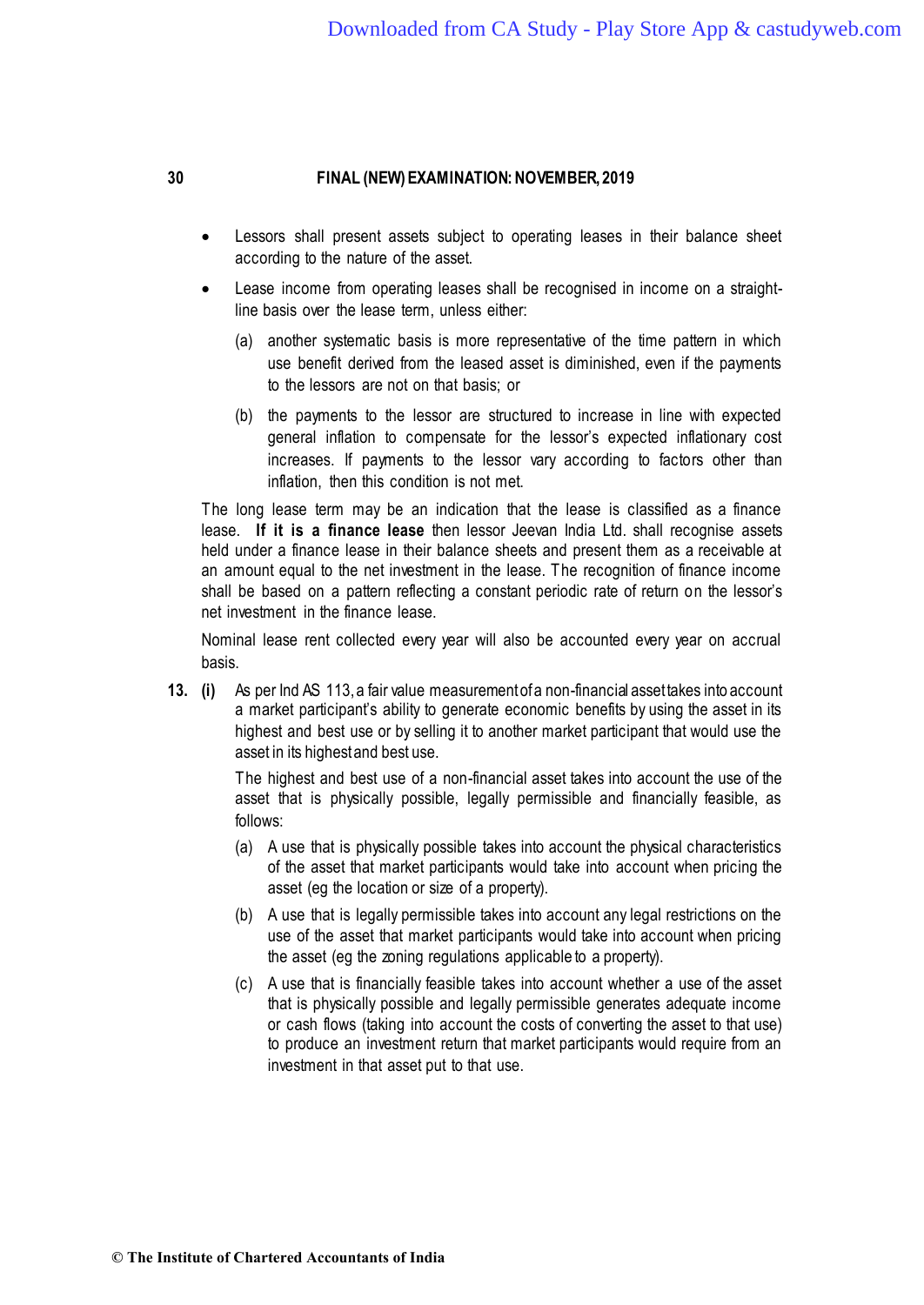Highest and best use is determined from the perspective of market participants, even if the entity intends a different use. However, an entity's current use of a non-financial asset is presumed to be its highest and best use unless market or other factors suggest that a different use by market participants would maximise the value of the asset.

To protect its competitive position, or for other reasons, an entity may intend not to use an acquired non-financial asset actively or it may intend not to use the asset according to its highest and best use. Nevertheless, the entity shall measure the fair value of a non-financial asset assuming its highest and best use by market participants.

In the given case, the highest best possible use of the land is to develop a commercial complex. Although developing a business complex is against the business objective of the entity, it does not affect the basis of fair valuation as Ind AS 113 does not consider an entity specific restriction for measuring the fair value.

Also, its current use as a parking lot is not the highest best use as the land has the potential of being used for building a commercial complex.

Therefore, the fair value of the land is the price that would be received when sold to a market participant who is interested in developing a commercial complex.

**(ii)** As per Ind AS 113, unobservable inputs shall be used to measure fair value to the extent that relevant observable inputs are not available, thereby allowing for situations in which there is little, if any, market activity for the asset or liability at the measurement date. The unobservable inputs shall reflect the assumptions that market participants would use when pricing the asset or liability, including assumptions about risk.

In the given case, DS Limited adopted discounted cash flow method, commonly used technique to value shares, to fair value the shares of the private company as there were no similar shares traded in the market. Hence, it falls under Level 3 of fair value hierarchy.

Level 2 inputs include the following:

- (a) quoted prices for similar assets or liabilities in active markets.
- (b) quoted prices for identical or similar assets or liabilities in markets that are not active.
- (c) inputs other than quoted prices that are observable for the asset or liability.

If an entity can access quoted price in active markets for identical assets or liabilities of similar companies which can be used for fair valuation of the shares without any adjustment, at the measurement date, then it will be considered as observable input and would be considered as Level 2 inputs.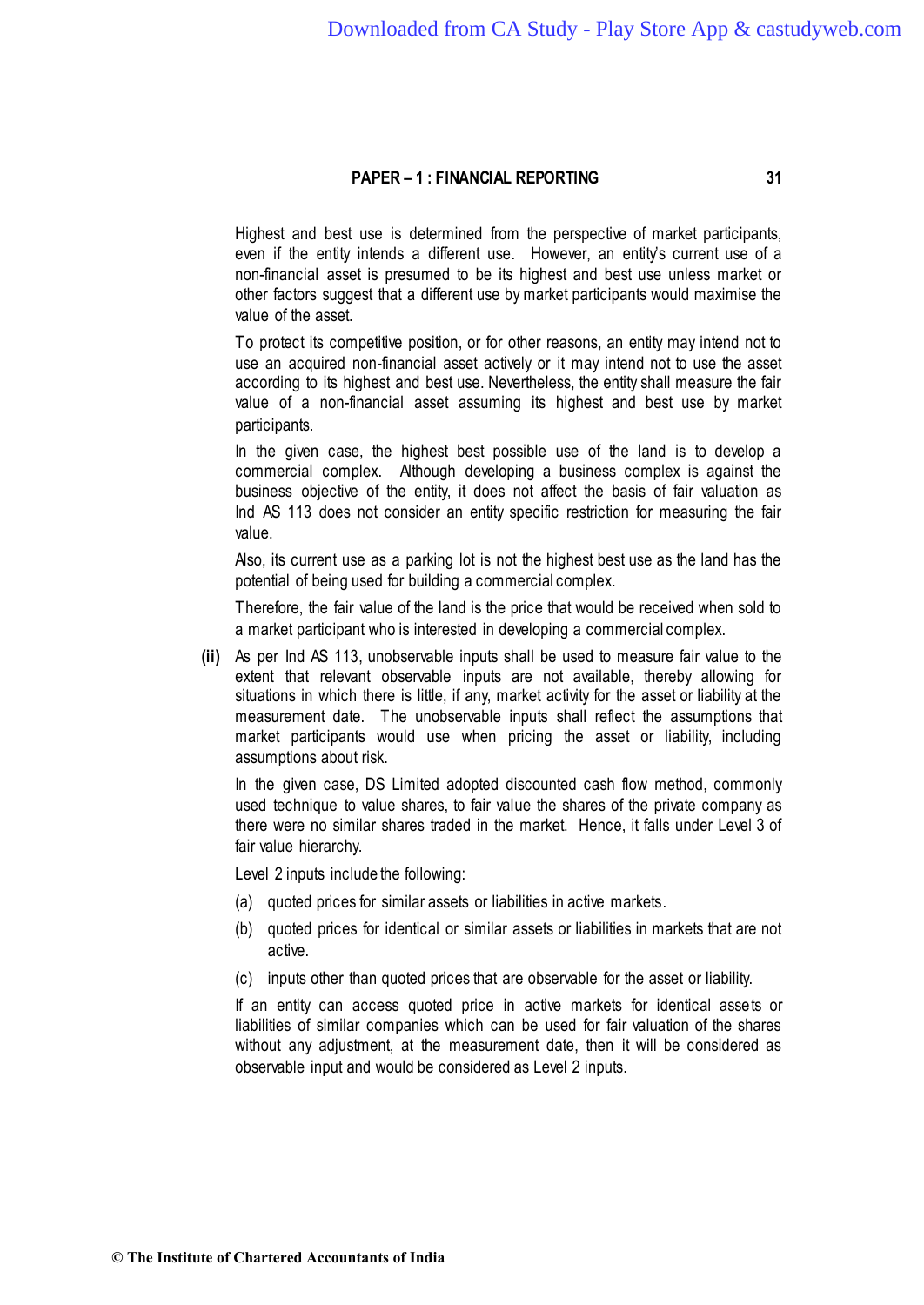### **14. Computation of balance total equity as on 1 st April, 20X1 after transition to Ind AS**

|                                                              |      |       | ₹in    |
|--------------------------------------------------------------|------|-------|--------|
|                                                              |      |       | crore  |
| Share capital- Equity share Capital                          |      |       | 80     |
| Other Equity                                                 |      |       |        |
| General Reserve                                              |      | 40    |        |
| Capital Reserve                                              |      | 5     |        |
| Retained Earnings (95-5-40)                                  | 50   |       |        |
| Add: Increase in value of land (10-4.5)                      | 5.5  |       |        |
| Add: De recognition of proposed dividend $(0.6 + 0.18)$      | 0.78 |       |        |
| Add: Increase in value of Investment                         | 0.75 | 57.03 | 102.03 |
| Balance total equity as on 1 <sup>st</sup> April, 20X1 after |      |       |        |
| transition to Ind AS                                         |      |       | 182.03 |

**Reconciliation between Total Equity as per AS and Ind AS to be presented in the opening balance sheet as on 1st April, 20X1**

|                                                                                   |      | ₹ in crore |
|-----------------------------------------------------------------------------------|------|------------|
| Equity share capital                                                              |      | 80         |
| Redeemable Preference share capital                                               |      | 25         |
|                                                                                   |      | 105        |
| Reserves and Surplus                                                              |      | 95         |
| Total Equity as per AS                                                            |      | 200        |
| Adjustment due to reclassification                                                |      |            |
| Preference share capital classified as financial liability                        |      | (25)       |
| Adjustment due to derecognition                                                   |      |            |
| Proposed Dividend not considered as liability as on<br>1 <sup>st</sup> April 20X1 |      | 0.78       |
| Adjustment due to remeasurement                                                   |      |            |
| Increase in the value of Land due to remeasurement at fair<br>value               | 5.5  |            |
| Increase in the value of investment due to remeasurement                          |      |            |
| at fair value                                                                     | 0.75 | 6.25       |
| Equity as on 1 <sup>st</sup> April, 20X1 after transition to Ind AS               |      | 182.03     |

**15. (a)** As per para 18 of Ind AS 24, 'Related Party Disclosures', if an entity had related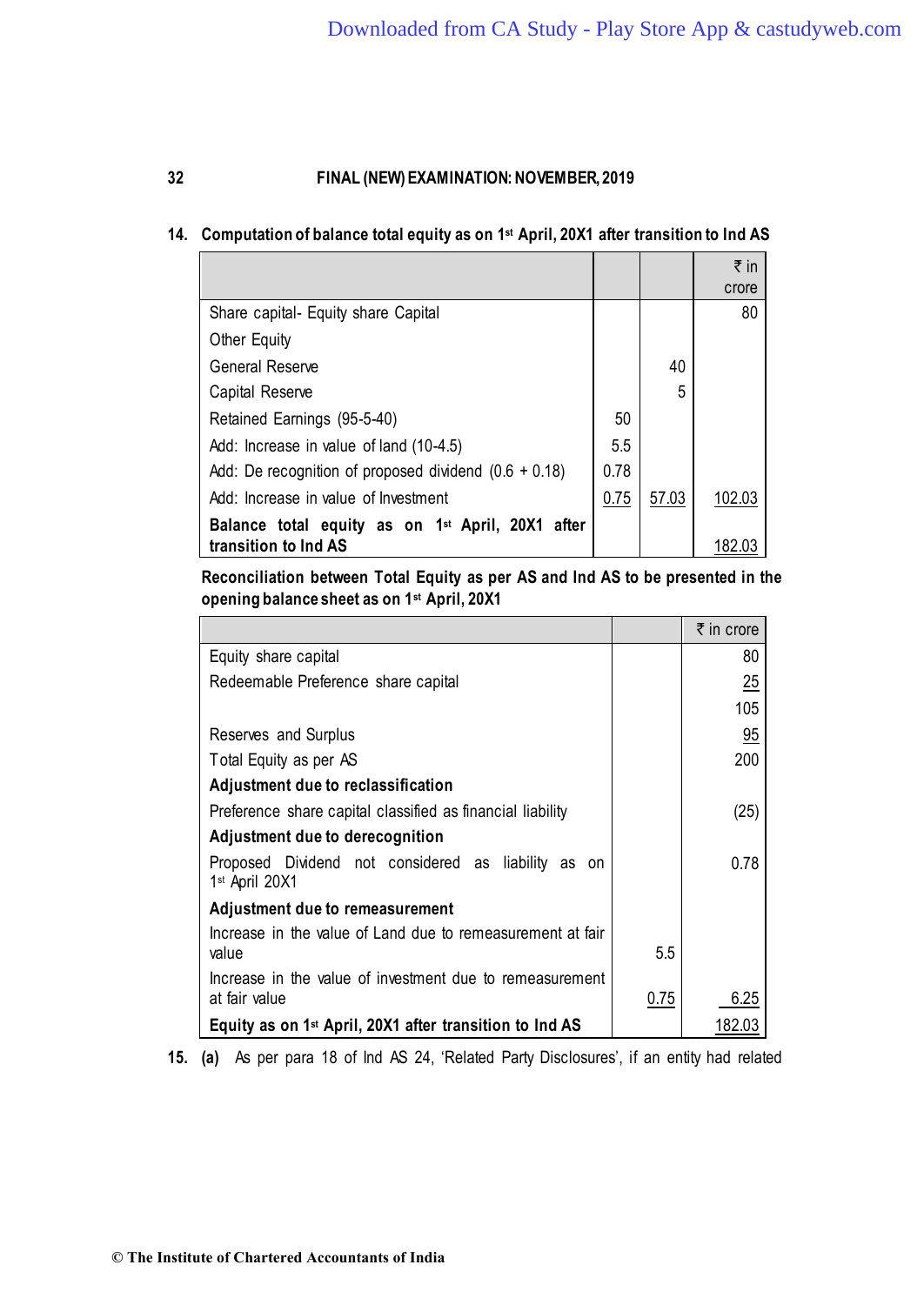party transactions during the periods covered by the financial statements, it shall disclose the nature of the related party relationship as well as information about those transactions and outstanding balances, including commitments, necessary for users to understand the potential effect of the relationship on the financial statements.

However, as per para 25 of the standard a reporting entity is exempt from the disclosure requirements in relation to related party transactions and outstanding balances, including commitments, with:

- (i) a government that has control or joint control of, or significant influence over, the reporting entity; and
- (ii) another entity that is a related party because the same government has control or joint control of, or significant influence over, both the reporting entity and the other entity

According to the above paras, for Entity P's financial statements, the exemption in paragraph 25 applies to:

- (i) transactions with Government Uttar Pradesh State Government; and
- (ii) transactions with Entities PQR and ABC and Entities Q, A and B.

Similar exemptions are available to Entities PQR, ABC, Q, A and B, with the transactions with UP State Government and other entities controlled directly or indirectly by UP State Government. However, that exemption does not apply to transactions with Mr. KM. Hence, the transactions with Mr. KM needs to be disclosed under related party transactions.

- **(b)** It shall disclose the following about the transactions and related outstanding balances referred to in paragraph 25:
	- (a) the name of the government and the nature of its relationship with the reporting entity (ie control, joint control or significant influence);
	- (b) the following information in sufficient detail to enable users of the entity's financial statements to understand the effect of related party transactions on its financial statements:
		- (i) the nature and amount of each individually significant transaction; and
		- (ii) for other transactions that are collectively, but not individually, significant, a qualitative or quantitative indication of their extent.

#### **16. Statement of Cash Flows**

|                                      |       | $\bar{\tau}$ in lacs |
|--------------------------------------|-------|----------------------|
| Cash flows from Operating Activities |       |                      |
| Net Profit after Tax                 | 4,450 |                      |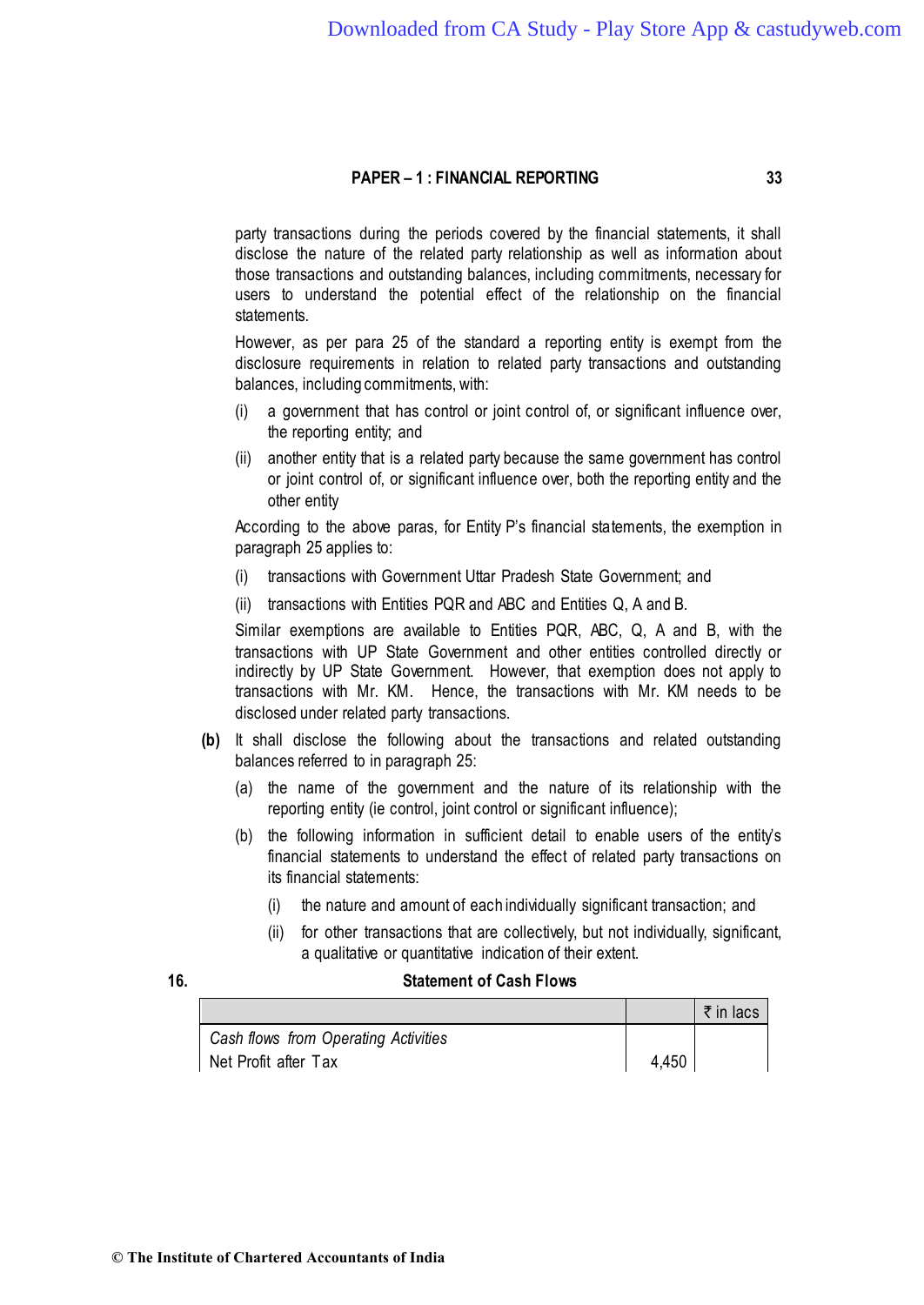| Add: Tax Paid                                                     | 105     |          |
|-------------------------------------------------------------------|---------|----------|
|                                                                   | 4,555   |          |
| Add: Depreciation & Amortisation $(500 + 20)$                     | 520     |          |
| Less: Gain on Sale of Machine (70-60)                             | (10)    |          |
| Less: Increase in Deferred Tax Asset (855-750)                    | (105)   |          |
|                                                                   | 4,960   |          |
| Change in operating assets and liabilities                        |         |          |
| Add: Decrease in financial asset (170 - 145)                      | 25      |          |
| Less: Increase in other non-current asset (800 - 770)             | (30)    |          |
| Less: Increase in other current asset (195 - 85)                  | (110)   |          |
| Less: Decrease in other non-current liabilities $(3,615 - 2,740)$ | (875)   |          |
| Add: Increase in other current liabilities (300 - 200)            | 100     |          |
| Add: Increase in trade payables (150-90)                          | 60      |          |
|                                                                   | 4,130   |          |
| Less: Income Tax                                                  | (105)   |          |
| <b>Cash generated from Operating Activities</b>                   |         | 4,025    |
|                                                                   |         |          |
| Cash flows from Investing Activities                              |         |          |
| Sale of Machinery                                                 | 70      |          |
| Purchase of Machinery [13,000-(12,500 - 500-60)]                  | (1,060) |          |
| Purchase of Intangible Asset [50-(30-20)]                         | (40)    |          |
| Sale of Financial asset - Investment $(2,500 - 2,300)$            | 200     |          |
| <b>Cash outflow from Investing Activities</b>                     |         | (830)    |
| Cash flows from Financing Activities                              |         |          |
| Dividend Paid                                                     | (450)   |          |
| Long term borrowings paid $(5,000 - 2,000)$                       | (3,000) |          |
| <b>Cash outflow from Financing Activities</b>                     |         | (3, 450) |
| Net Cash outflow from all the activities                          |         | (255)    |
| Opening cash and cash equivalents (460 – 60)                      |         | 400      |
| Closing cash and cash equivalents (220 - 75)                      |         | 145      |

**17.** Calculation of the value in use of the machine owned by East Ltd. (East) includes the projected cash inflow (i.e. sales income) from the continued use of the machine and projected cash outflows that are necessarily incurred to generate those cash inflows (i.e cost of goods sold). Additionally, projected cash inflows include  $\bar{\tau}$  80,000 from the disposal of the asset in March, 20X8. Cash outflows include routing capital expenditures of  $\overline{\epsilon}$  50,000 in 20X5-X6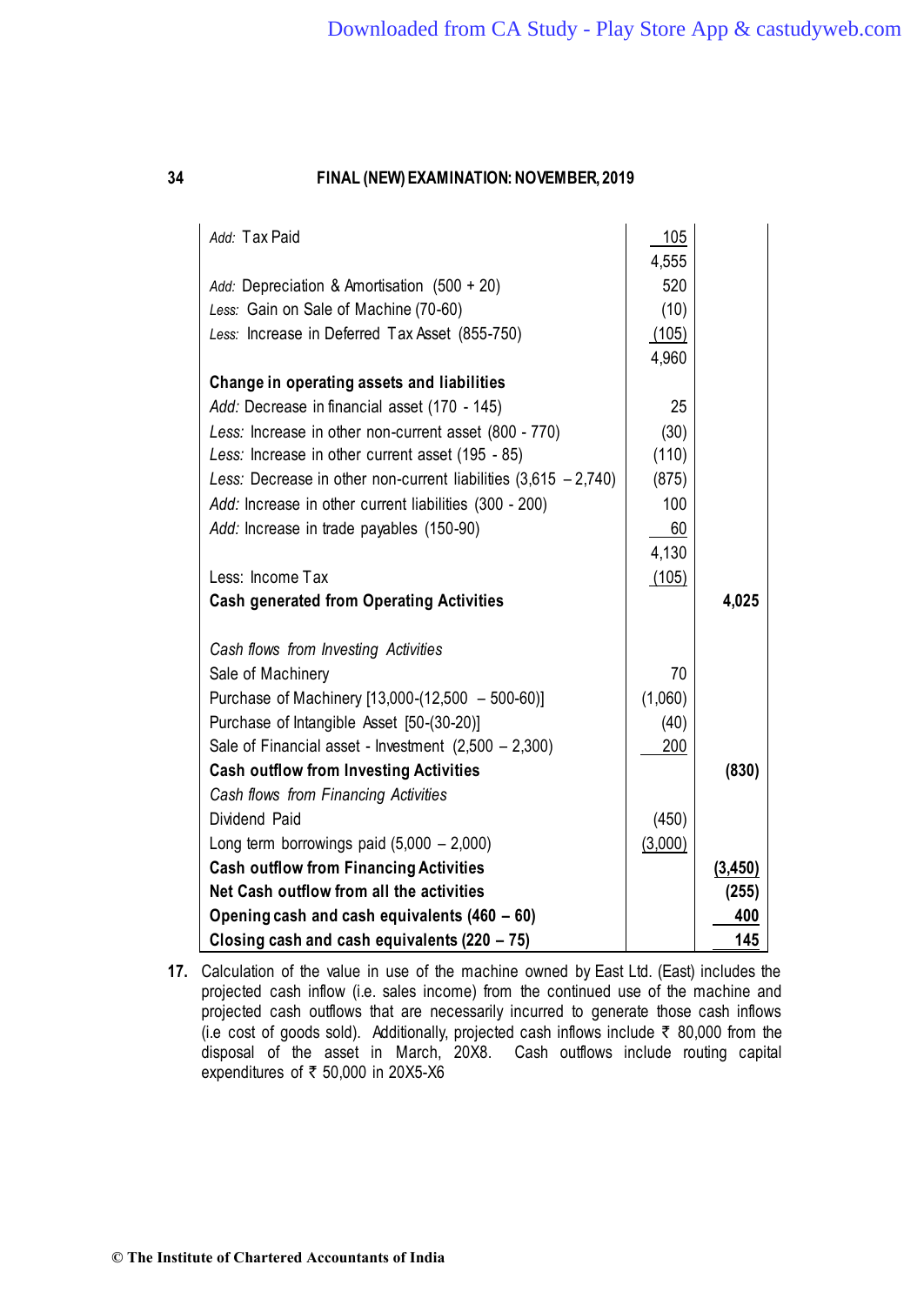As per Ind AS 36, estimates of future cash flows shall not include:

- Cash inflows from receivables
- Cash outflows from payables
- Cash inflows or outflows expected to arise from future restructuring to which an entity is not yet committed
- Cash inflows or outflows expected to arise from improving or enhancing the asset's performance
- Cash inflows or outflows from financing activities
- Income tax receipts or payments.

Hence in this case, cash flows do not include financing interest (i.e. 10%), tax (i.e. 30%) and capital expenditures to which East has not yet committed (i.e.  $\bar{\tau}$  100 000). They also do not include any savings in cash outflows from these capital expenditure, as required by Ind AS 36.

The cash flows (inflows and outflows) are presented below in nominal terms. They include an increase of 3% per annum to the forecast price per unit (B), in line with forecast inflation. The cash flows are discounted by applying a discount rate (8%) that is also adjusted for inflation.

| <b>Year ended</b>                                  | 20X3-X4     | 20X4-X5     | 20X5-20X6   | 20X6-X7                             | 20X7-X8     | Value in<br>use |
|----------------------------------------------------|-------------|-------------|-------------|-------------------------------------|-------------|-----------------|
| Quantity (A)                                       | 10,000      | 10,500      | 11,025      | 11,576                              | 12,155      |                 |
| Price per unit(B)                                  | ₹ 200       | ₹ 206       | ₹ 212       | ₹ 219                               | ₹ 225       |                 |
| Estimated<br>cash<br>inflows $(C=A \times B)$      | ₹ 20,00,000 | ₹ 21,63,000 |             | ₹ 23,37,300 ₹ 25,35,144 ₹ 27,34,875 |             |                 |
| Misc. cash inflow<br>disposal<br>proceeds (D)      |             |             |             |                                     | ₹ 80 000    |                 |
| Total<br>estimated<br>inflows<br>cash<br>$(E=C+D)$ | ₹ 20,00,000 | ₹ 21,63,000 | ₹ 23,37,300 | ₹ 25,35,144                         | ₹ 28,14,875 |                 |
| Cost per unit (F)                                  | ₹ 160       | ₹ 162       | ₹ 165       | ₹ 168                               | ₹ 171       |                 |

**Note:** Figures are calculated on full scale and then rounded off to the nearest absolute value.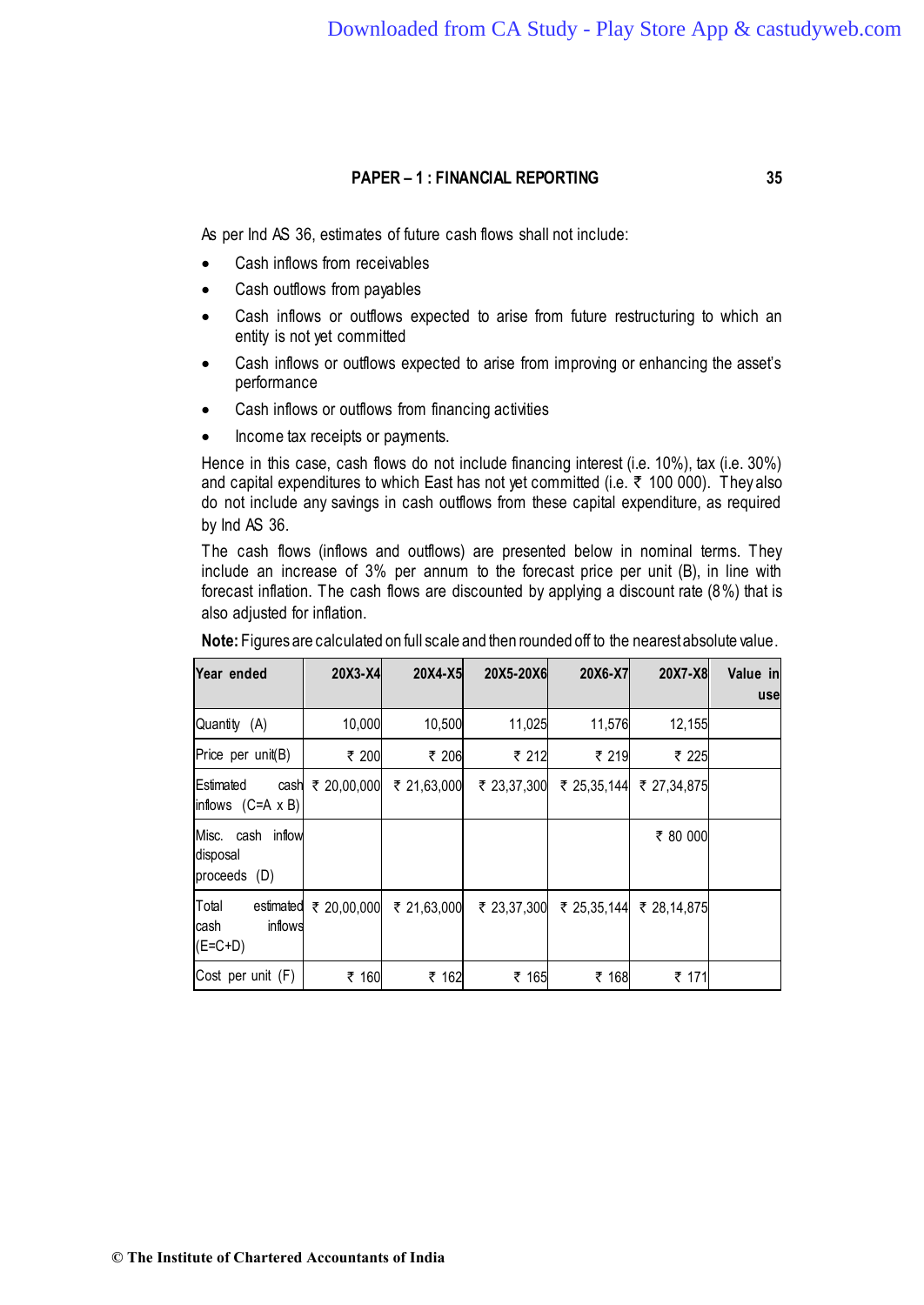| Estimated                    | cash (₹ 16,00,000) | (₹ 17,01,000) |               | (₹ 18,19,125) (₹ 19,44,768) (₹ 20,78,505) |                |             |
|------------------------------|--------------------|---------------|---------------|-------------------------------------------|----------------|-------------|
| outflows $(G = A x)$         |                    |               |               |                                           |                |             |
| F)                           |                    |               |               |                                           |                |             |
| Misc. cash outflow:          |                    |               | (₹ 50,000)    |                                           |                |             |
| maintenance<br>costs         |                    |               |               |                                           |                |             |
| (H)                          |                    |               |               |                                           |                |             |
| Total<br>estimated           | (716,00,000)       | (₹ 17,01,000) | (₹ 18,69,125) | (719,44,768)                              | (720, 78, 505) |             |
| outflow <sub>s</sub><br>cash |                    |               |               |                                           |                |             |
| $(I = G + H)$                |                    |               |               |                                           |                |             |
| Net cash flows               | ₹ 4,00,000         | ₹ 4,62,000    | ₹ 4,68,175    | ₹ 5,90,376                                | ₹ 7,36,370     |             |
| $(J=E-I)$                    |                    |               |               |                                           |                |             |
| Discount factor 8%           | 0.9259             | 0.8573        | 0.7938        | 0.7350                                    | 0.6806         |             |
| (K)                          |                    |               |               |                                           |                |             |
| Discounted future            | ₹ 3,70,360         | ₹ 3,96,073    | ₹ 3,71,637    | ₹ 4,33,926                                | ₹ 5,01,173     | ₹ 20,73,169 |
| cash flows                   |                    |               |               |                                           |                |             |
| $(L=J \times K)$             |                    |               |               |                                           |                |             |

**18. (a)** For a provision to be recognized, Para 14 of Ind AS 37 requires that:

- a) an entity has a present obligation (legal or constructive) as a result of a past event;
- b) it is probable that an outflow of resources embodying economic benefits will required to settle the obligation, and
- c) a reliable estimate can be made of the amount of the obligation.

Here, the manufacturer has a present legal obligation. The obligation event is the sale of the product with a warranty.

Ind AS 37 outlines that the future sacrifice of economic benefits is probable when it is more likely than less likely that the future sacrifice of economic benefits will required. The probability that settlement will be required will be determined by considering the class of obligation (warranties) as a whole. In accordance with para 24 of Ind AS 37, it is more likely than less likely that a future sacrifice of economic benefits will be required to settle the class of obligations as a whole.

If a reliable estimate can be made the provision can be measured reliably. Past data can provide reliable measures, even if the data is not firm specific but rather industry based. Ind AS 37 notes that only in extremely rare cases, a reliable measure of a provision cannot be obtained. Difficulty in estimating the amount of a provision under conditions of significant uncertainty does not justify non-recognition of the provision.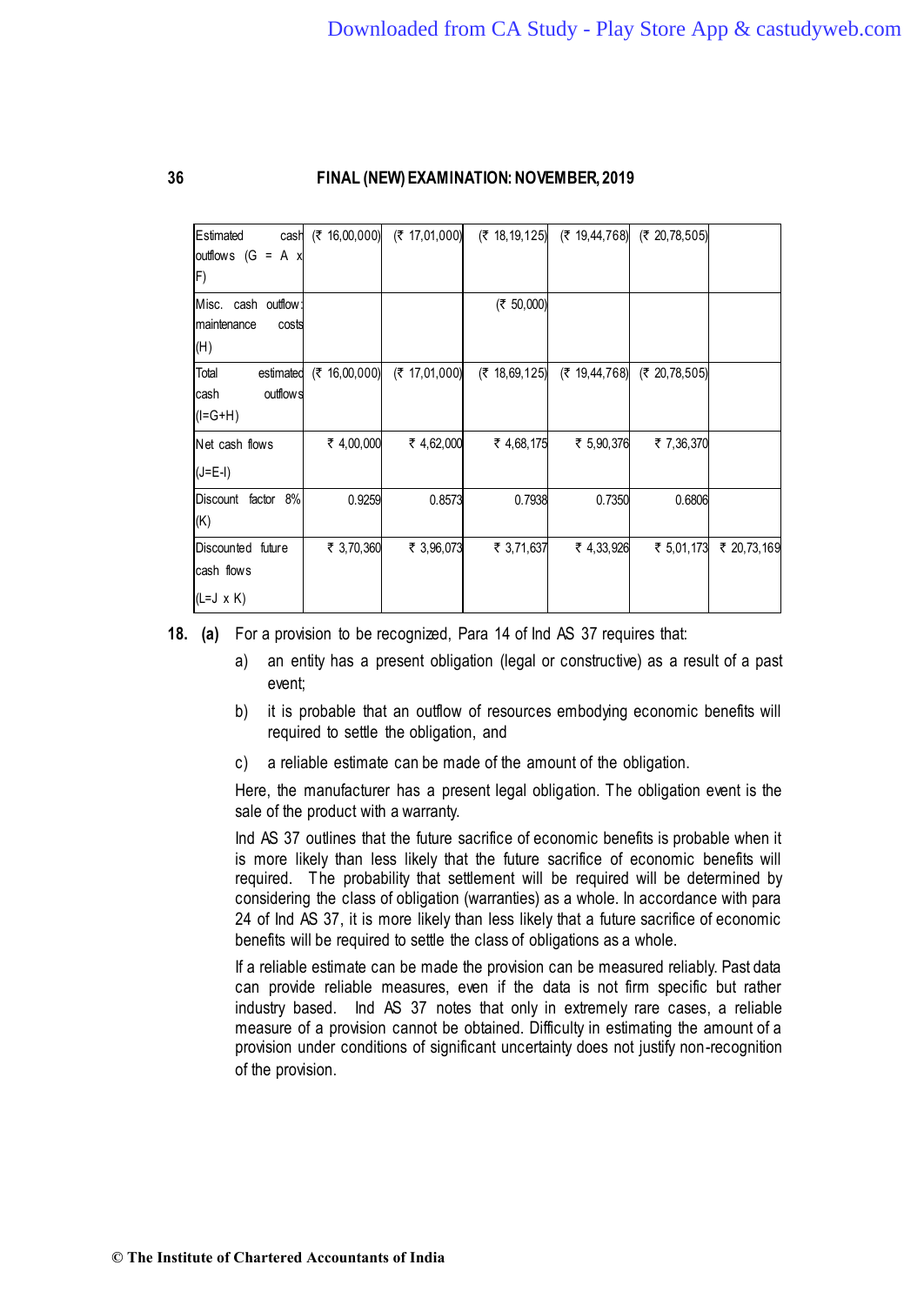Here, the manufacturer should recognize a provision based on the best estimate of the consideration required to settle the present obligation as at the reporting date.

#### **(b) The expected value of cost of repairs in accordance with Ind AS 37 is:**

 $(80\% \times \text{nil}) + (15\% \times \overline{20,00,000}) + (5\% \times \overline{5,0,00,000}) = 3,00,000 + 2,50,000$  $= 5,50,000$ 

## **19. Calculation of Deductible temporary differences:**

| <b>Calculation of Taxable temporary differences:</b> |  |                 |            |  |  |  |
|------------------------------------------------------|--|-----------------|------------|--|--|--|
|                                                      |  | $=$             | ₹ 2,00,000 |  |  |  |
| Deductible temporary differences =                   |  |                 | 80,000/40% |  |  |  |
| Existing tax rate                                    |  | 40 <sup>%</sup> |            |  |  |  |
| Deferred tax asset                                   |  |                 | ₹ 80,000   |  |  |  |

| Deferred tax liability               |     | ₹ 60,000       |
|--------------------------------------|-----|----------------|
| Existing tax rate                    | $=$ | 40%            |
| Deductible temporary differences $=$ |     | 60,000 / 40%   |
|                                      |     | $= ₹ 1,50,000$ |

Of the total deferred tax asset balance of  $\bar{\tau}$  80,000,  $\bar{\tau}$  28,000 is recognized in OCI Hence, Deferred tax asset balance of Profit & Loss is  $\bar{\tau}$  80,000 -  $\bar{\tau}$  28,000 =  $\bar{\tau}$  52,000 Deductible temporary difference recognized in Profit & Loss is  $\bar{\tau}$  1,30,000 (52,000 / 40%) Deductible temporary difference recognized in OCI is  $\bar{\tau}$  70,000 (28,000 / 40%)

The adjusted balances of the deferred tax accounts under the new tax rate are:

| Deferred tax asset                |                   |        |
|-----------------------------------|-------------------|--------|
| Previously credited to OCI-equity | ₹70,000 x 0.45    | 31,500 |
| Previously recognised as Income   | ₹ 1,30,000 x 0.45 | 58,500 |
|                                   |                   | 90,000 |
| Deferred tax liability            |                   |        |
| Previously recognized as expense  | ₹ 1,50,000 x 0.45 | 67,500 |

The net adjustment to deferred tax expense is a reduction of  $\bar{\tau}$  2,500. Of this amount, ₹ 3,500 is recognised in OCI and ₹ 1,000 is charged to P&L.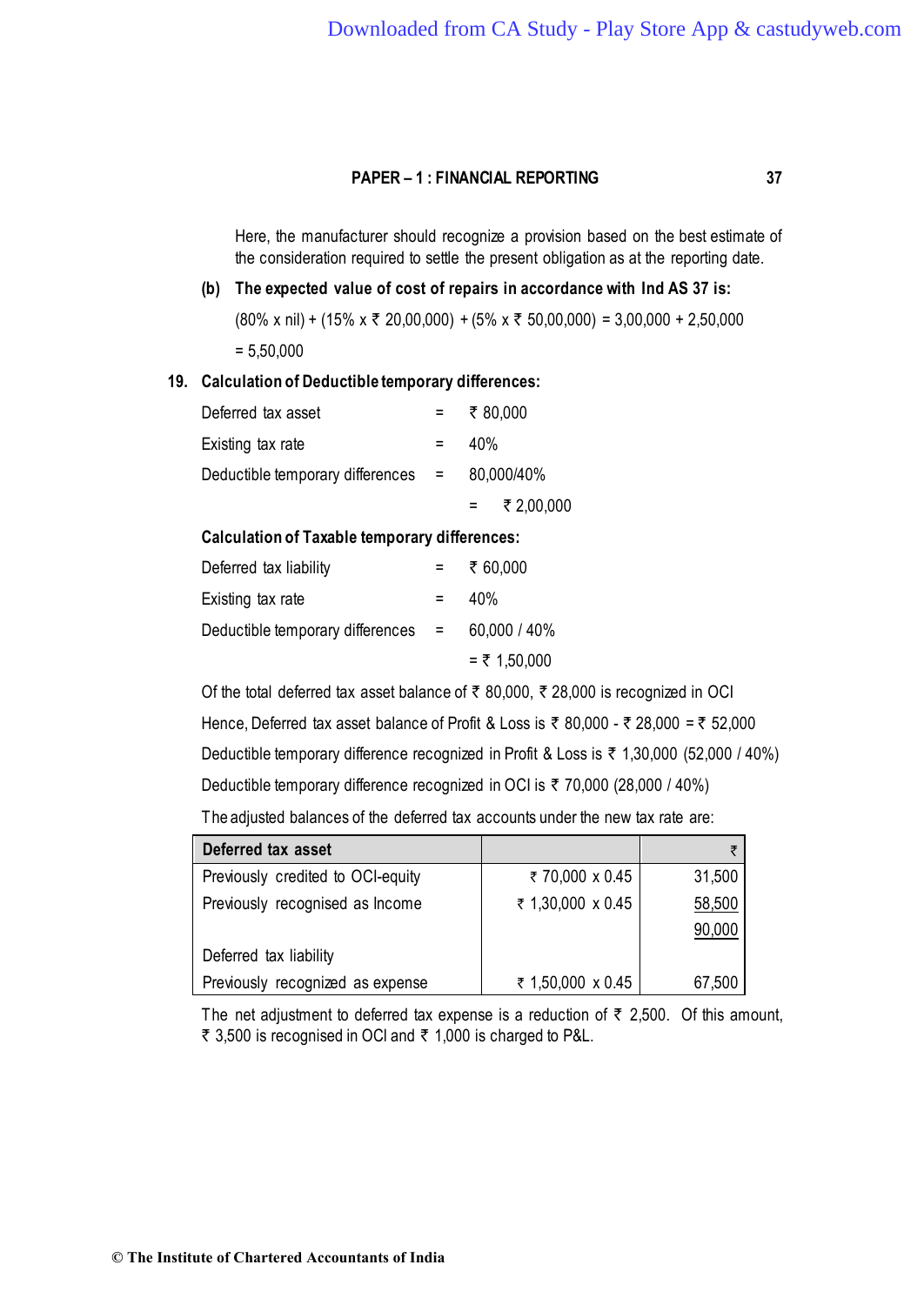The amounts are calculated as follows:

|                                          | Carrying<br>amount<br>at 45% | Carrying<br>amount<br>at 40% | Increase (decrease)<br>in deferred tax<br>expense |
|------------------------------------------|------------------------------|------------------------------|---------------------------------------------------|
| Deferred tax assets                      |                              |                              |                                                   |
| Previously credited to OCI-equity        | 31,500                       | 28,000                       | (3,500)                                           |
| Previously recognised as Income          | 58,500                       | 52,000                       | (6,500)                                           |
|                                          | 90,000                       | 80,000                       | (10,000)                                          |
| Deferred tax liability                   |                              |                              |                                                   |
| Previously recognized as expense         | 67,500                       | 60,000                       | 7,500                                             |
| Net adjustment                           |                              |                              | (2,500)                                           |
| An alternative method of calculation is: |                              |                              | ₹                                                 |
| DTA shown in OCI                         | ₹ 70,000 x (0.45 - 0.40)     |                              | 3,500                                             |
| DTA shown in Profit or Loss              | ₹ 1,30,000 x (0.45-0.40)     |                              | 6,500                                             |
| DTL shown in Profit or Loss              | ₹ 1,50,000 x (0.45 -0.40)    |                              | 7,500                                             |

#### **Journal Entries**

|                         | ₹     |       |
|-------------------------|-------|-------|
| Deferred tax asset      | 3,500 |       |
| OCI-revaluation surplus |       | 3,500 |
| Deferred tax asset      | 6,500 |       |
| Deferred tax expense    |       | 6,500 |
| Deferred tax expense    | 7,500 |       |
| Deferred tax liability  |       | 7,500 |

Alternatively, a combined journal entry may be passed as follows:

| Deferred tax asset         | Dr. | 10,000 |       |
|----------------------------|-----|--------|-------|
| Deferred tax expense       | Dr. | 1,000  |       |
| To OCI-revaluation surplus |     |        | 3,500 |
| To Deferred tax liability  |     |        | 7.500 |

**20. (i)** As an only exception to the principle of classification or designation of assets as they exist at the acquisition date is that for lease contract and insurance contracts classification which will be based on the basis of the conditions existing at inception and not on acquisition date.

> Therefore, H Ltd. would be required to retain the original lease classification of the lease arrangements and thereby recognise the lease arrangements as finance lease.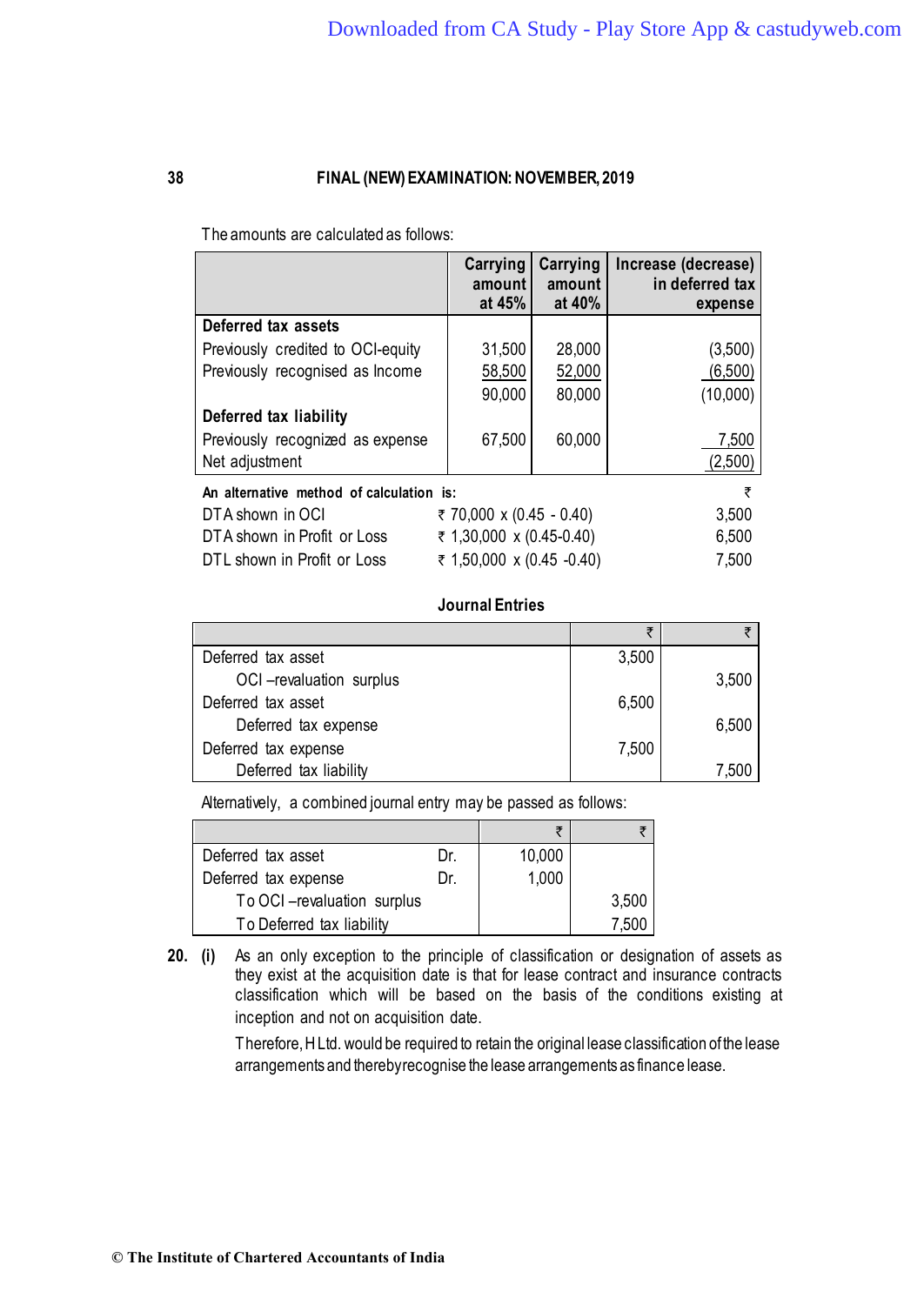**(ii)** The requirements in Ind AS 37 'Provisions, Contingent Liabilities and Contingent Assets', do not apply in determining which contingent liabilities to recognise as of the acquisition date as per Ind AS 103 'Business Combination'. Instead, the acquirer shall recognise as of the acquisition date a contingent liability assumed in a business combination if it is a present obligation that arises from past events and its fair value can be measured reliably. Therefore, contrary to Ind AS 37, the acquirer recognises a contingent liability assumed in a business combination at the acquisition date even if it is not probable that an outflow of resources embodying economic benefits will be required to settle the obligation. Hence H Ltd. will recognize contingent liability of  $\overline{z}$  2.5 cr.

Since S Ltd. has indemnified for  $\bar{\tau}$  1 cr., H Ltd. shall recognise an indemnification asset at the same time for  $\bar{\tau}$  1 cr.

As per the information given in the question, this indemnified asset is not taxable. Hence, its tax base will be equal to its carrying amount. No deferred tax will arise on it.

- **(iii)** As per Ind AS 103, non-current assets held for sale should be measured at fair value less cost to sell in accordance with Ind AS 105 'Non-current Assets Held for Sale and Discontinued Operations'. Therefore, its carrying value as per balance sheet has been considered in the calculation of net assets.
- **(iv)** Any equity interest in S Ltd. held by H Ltd. immediately before obtaining control over S Ltd. is adjusted to acquisition-date fair value. Any resulting gain or loss is recognised in the profit or loss of H Ltd.

Calculation of purchase consideration as per Ind AS 103  $\bar{\tau}$  in lakh

| Investment in S Ltd.         |     |                                     |      |
|------------------------------|-----|-------------------------------------|------|
| On $1st$ Nov. 20X6           | 15% | $[(12/100) \times 395 \times 15\%]$ | 7 11 |
| On 1 <sup>st</sup> Jan. 20X7 | 45% |                                     |      |
| Own equity given             |     | 10,000 x 12% x 45% x 1/2            | 270  |
| Cash                         |     |                                     | 50   |
| Contingent consideration     |     |                                     | פפ   |
|                              |     |                                     |      |

**(v)** Calculation of deferred tax on assets and liabilities acquired as part of the business combination, including current tax and goodwill.

|                        | <b>Item</b> |     |                      |               |             | ₹ in crore                                                |                                                                             |
|------------------------|-------------|-----|----------------------|---------------|-------------|-----------------------------------------------------------|-----------------------------------------------------------------------------|
|                        |             |     | <b>Book</b><br>value | Fair<br>value | Tax<br>base | <b>Taxable</b><br>(deductible)<br>temporary<br>difference | <b>Deferred</b><br>tax assets<br>$\left(\mathsf{liability}\right)$<br>@ 30% |
| Property,<br>equipment | plant       | and | 40                   | 90            | 40          | 50                                                        | (15)                                                                        |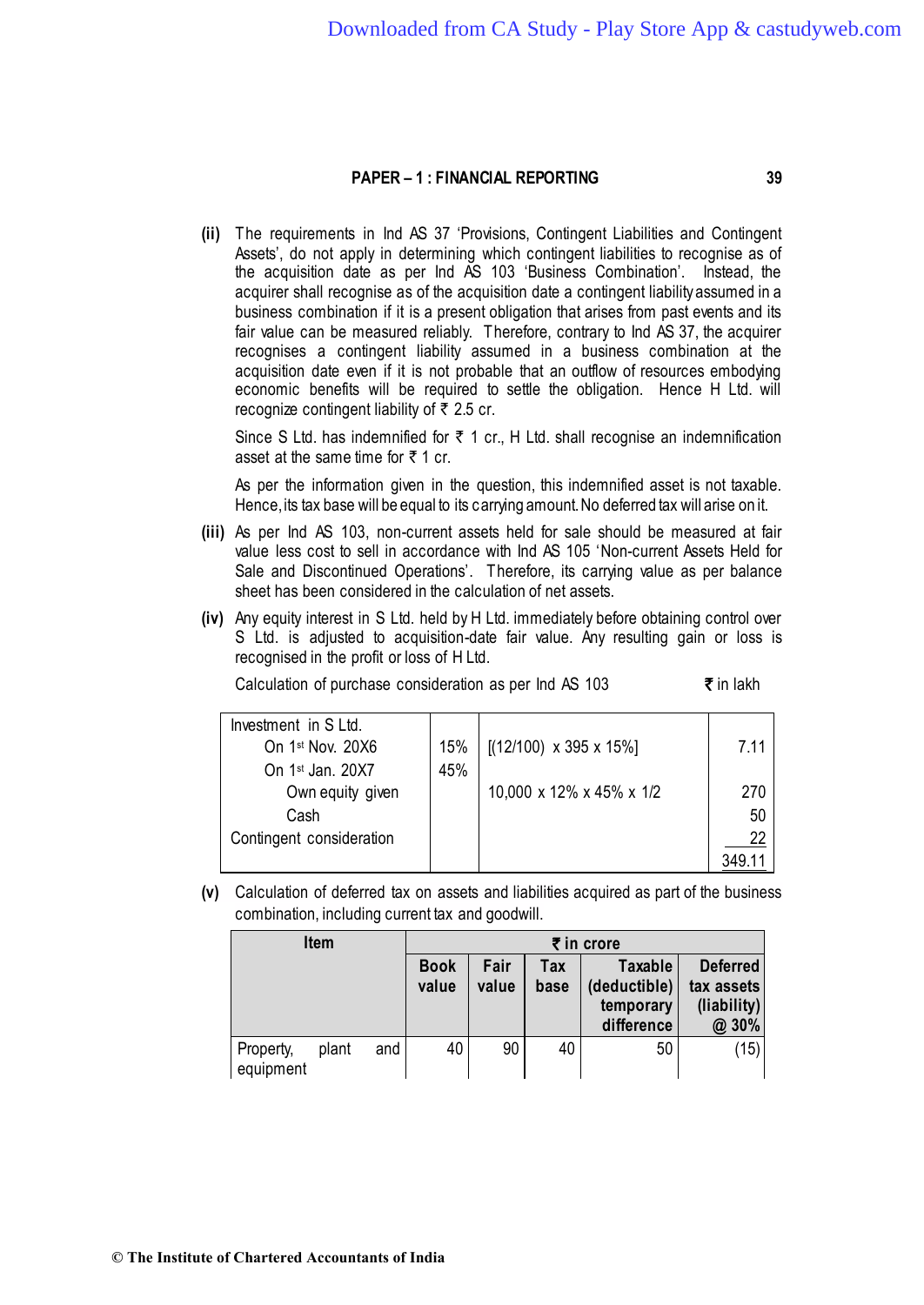| Intangible assets             | 20  | 30  | 20  | 10    | (3)     |
|-------------------------------|-----|-----|-----|-------|---------|
| Investments                   | 100 | 350 | 100 | 250   | (75)    |
| Inventories                   | 20  | 20  | 20  |       |         |
| Trade receivables             | 20  | 20  | 20  |       |         |
| Cash held in functional       | 4   | 4   | 4   |       |         |
| currency                      |     |     |     |       |         |
| Non-current asset held        | 4   | 4   | 4   |       |         |
| for sale                      |     |     |     |       |         |
| Indemnified asset             |     |     |     |       |         |
| <b>Borrowings</b>             | 20  | 20  | 20  |       |         |
| Trade payables                | 28  | 28  | 28  |       |         |
| Provision for warranties      | 3   | 3   | 3   |       |         |
| Current tax liabilities       | 4   | 4   | 4   |       |         |
| Contingent liability          |     | 0.5 |     | (0.5) | 0.15    |
| <b>Deferred tax Liability</b> |     |     |     |       | (92.85` |

**(vi)** Calculation of identifiable net assets acquired

|                                  | ₹ in crore | ₹ in crore |
|----------------------------------|------------|------------|
| Property, plant and equipment    | 90         |            |
| Intangible assets                | 30         |            |
| Investments                      | 350        |            |
| Inventories                      | 20         |            |
| Trade receivables                | 20         |            |
| Cash held in functional currency | 4          |            |
| Non-current asset held for sale  | 4          |            |
| Indemnified asset                |            |            |
| Total asset                      |            | 519        |
| Less: Borrowings                 | 20         |            |
| Trade payables                   | 28         |            |
| Provision for warranties         | 3          |            |
| Current tax liabilities          | 4          |            |
| Contingent liability $(2 + 0.5)$ | 2.50       |            |
| Deferred tax liability (W.N.2)   | 92.85      | (150.35)   |
| Net identifiable assets          |            | 368.65     |

## **(a) Calculation of NCI by proportionate share of net assets**

Net identifiable assets of S Ltd. on 1.1.20X7 (Refer W.N.3) = 372.85 crore NCI on 1.1.20X7 = 368.65 crore x 40% = 147.46 crore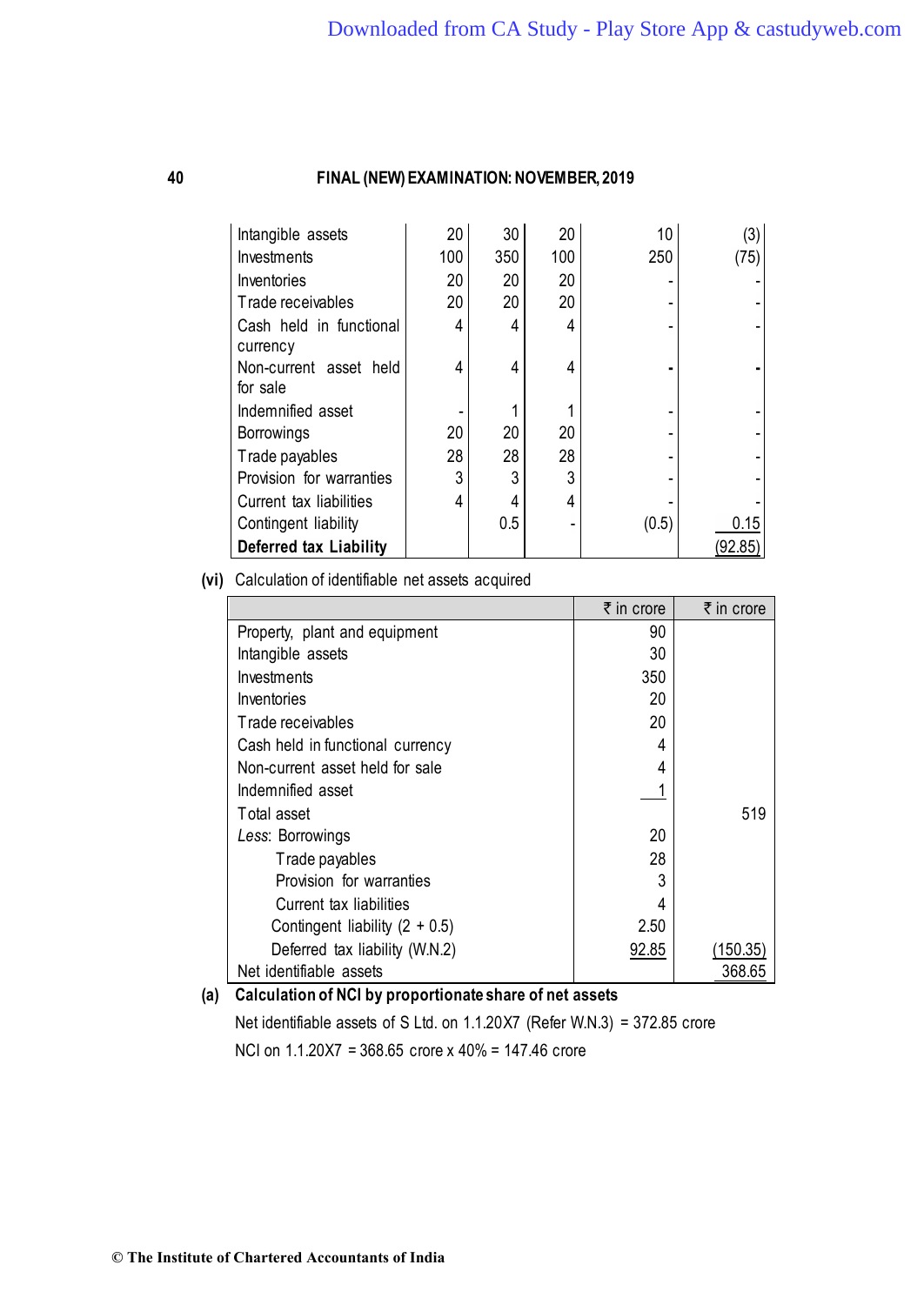#### **Calculation of Goodwill as per Ind AS 103**

| Goodwill on 1.1.20X7 | $=$ Purchase consideration $+$ NCI $-$ Net assets |  |  |  |
|----------------------|---------------------------------------------------|--|--|--|
|                      | $=$ 349.11 + 147.46 $-$ 368.65                    |  |  |  |
|                      | = 127.92 crore                                    |  |  |  |

**(b)** As per para 45 of Ind AS 103 'Business Combination', if the initial accounting for a business combination is incomplete by the end of the reporting period in which the combination occurs, the acquirer shall report in its financial statements provisional amounts for the items for which the accounting is incomplete.

During the measurement period, the acquirer shall retrospectively adjust the provisional amounts recognised at the acquisition date to reflect new information obtained about facts and circumstances that existed as of the acquisition date and, if known, would have affected the measurement of the amounts recognised as of that date.

During the measurement period, the acquirer shall also recognise additional assets or liabilities if new information is obtained about facts and circumstances that existed as of the acquisition date and, if known, would have resulted in the recognition of those assets and liabilities as of that date.

The measurement period ends as soon as the acquirer receives the information it was seeking about facts and circumstances that existed as of the acquisition date or learns that more information is not obtainable. However, the measurement period shall not exceed one year from the acquisition date.

Further, as per para 46 of Ind AS 103, the measurement period is the period after the acquisition date during which the acquirer may adjust the provisional amounts recognised for a business combination. The measurement period provides the acquirer with a reasonable time to obtain the information necessary to identify and measure the following as of the acquisition date in accordance with the requirements of this Ind AS:

- (a) the identifiable assets acquired, liabilities assumed and any non-controlling interest in the acquiree;
- $(b)$  …
- (c) ……; and
- (d) the resulting goodwill or gain on a bargain purchase.

Para 48 states that the acquirer recognises an increase (decrease) in the provisional amount recognised for an identifiable asset (liability) by means of a decrease (increase) in goodwill.